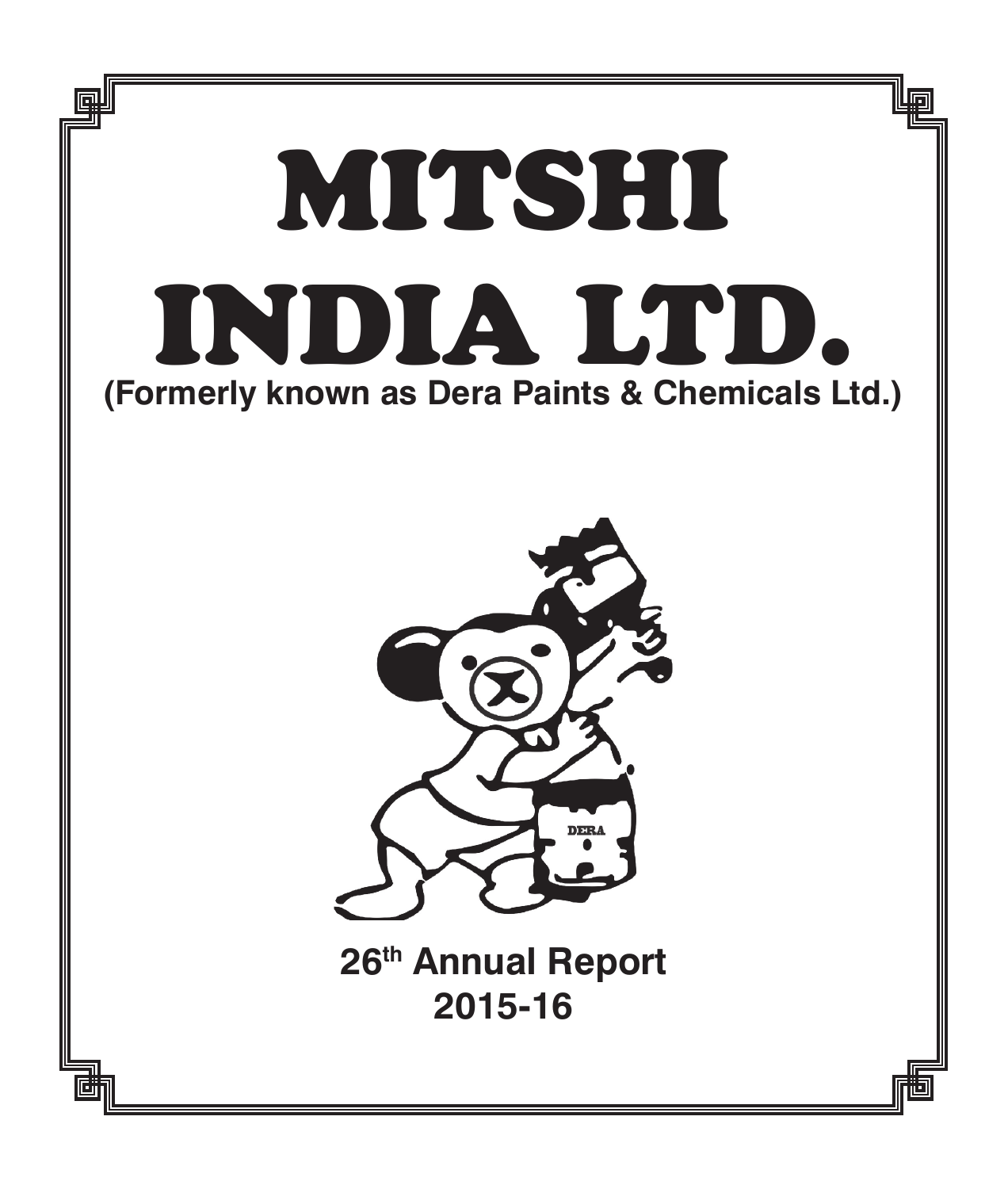

| <b>BOARD OF DIRECTORS</b>                      |                                                           | RA.      |
|------------------------------------------------|-----------------------------------------------------------|----------|
| Shri Kumar V. Shah                             | Chairman & Managing Director - DIN NO :-01451912          |          |
| Shri H.A. Salunkhe                             | Non Executive / Independent Director - DIN NO :- 03626114 |          |
| Shri Hasmukh Patel                             | Non Executive / Independent Director - DIN-00103811       |          |
| Ms. Drashti T Savla<br>$\overline{a}$          | Non Executive / Independent Women Director - DIN-07117018 |          |
| <b>AUDITORS</b>                                |                                                           |          |
| C.K. Patil & Co.                               |                                                           |          |
| <b>Chartered Accountants</b>                   |                                                           |          |
| <b>SOLICITORS &amp; LEGAL ADVISORS</b>         |                                                           |          |
| Dhru & Company                                 |                                                           |          |
| <b>AUDIT COMMITTEE</b>                         |                                                           |          |
| Shri H.A. Salunkhe                             | Non Executive / Independent Director                      |          |
| Shri Hasmukh Patel                             | Non Executive / Independent Director                      |          |
| <b>SHARE TRANSFER/STAKE HOLDERS COMMITTEE</b>  |                                                           |          |
| Shri. Kumar V. Shah<br>$\overline{a}$          | Chairman & Managing Director                              |          |
| Shri H.A. Salunkhe                             | Non Executive / Independent Director                      |          |
| <b>NOMINATION &amp; REMUNERATION COMMITTEE</b> |                                                           |          |
| Shri H.A. Salunkhe                             | Non Executive / Independent Director                      |          |
| Shri Hasmukh Patel                             | Non Executive / Independent Director                      |          |
| <b>RISK MANAGEMENT COMMITTEE</b>               |                                                           |          |
| Shri. Kumar V. Shah                            | Chairman & Managing Director                              |          |
| Shri H.A. Salunkhe                             | Non Executive / Independent Director                      |          |
| <b>BANK</b>                                    | <b>CONTENTS:</b>                                          | Page No. |
| Sangali Sahakari Bank                          | Notice (AGM) & Explanatory Statement                      | 3        |
| <b>REGISTERED OFFICE</b>                       | Directors' Report                                         | 9        |
| 2, Juhu Aradhana CHS Ltd.,                     | Corporate Governance                                      | 28       |
| Juhu Lane, Mumbai 400 058                      | Management Discussion and Analysis                        | 37       |
| Maharashtra. INDIA                             | Auditors' Report                                          | 43       |
|                                                | <b>Balance Sheet</b>                                      | 47       |
| REGISTRAR & SHARES TRANSFER AGENT              | Profit & Loss Account                                     | 48       |
| Adroit Corporate Services Ltd.                 | <b>Cash Flow Statement</b>                                | 49       |
| 9, Jaferbhoy Industrial Estate                 | Notes To Accounts                                         | 50       |
| Makawana Road, Marol Naka, Mumbai - 400059.    |                                                           |          |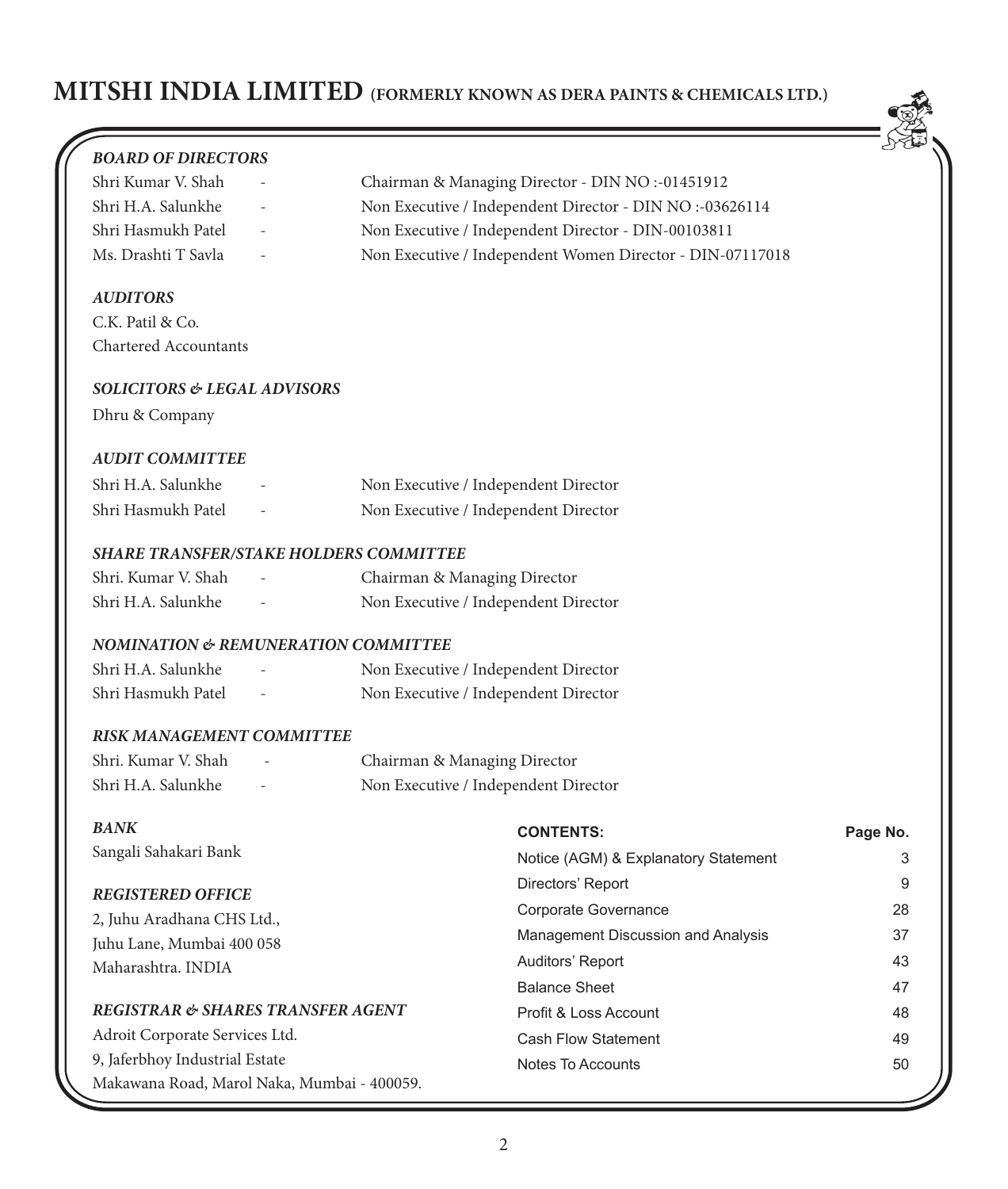

## **NOTICE TO THE MEMBERS**

NOTICE is hereby given that the 26<sup>th</sup> Annual General Meeting of the Members of **MITSHI INDIA LIMITED** will be held on Saturday the 27<sup>th</sup> August, 2016 at 9.00 a.m. at Emerald Club hall, Royal palms, Aarey colony Goregaon (e) Mumbai-400065.

#### **ORDINARY BUSINESS**

- 1. To receive, consider and adopt the Audited Balance Sheet as at 31<sup>st</sup> March 2016, the Profit and Loss Account for the year ended on that date and the Reports of the Directors and Auditors thereon.
- 2. To appoint a Director in place of Mr. Kumar V. Shah, who retires by rotation, and being eligible offers himself for Reappointment.
- 3. To consider and if thought fit, to pass with or without modification(s), the following resolution as an Ordinary Resolution:

**RESOLVED THAT** pursuant to the provisions of Section 139 and all other applicable provisions of the Companies Act, 2013 (the "Act") read with Rule 3(7) of the Companies (Audit and Auditors) Rules, 2014 (including any statutory modification(s) or re-enactment thereof for the time being in force), the Company hereby ratifies the appointment of M/s. C.K. Patil & Co., Chartered Accountants (Firm Registration No. 107803W), as the Statutory Auditors of the Company to hold office from the conclusion of this meeting until the conclusion of the Annual General Meeting to be held for the financial year 2016 on such remuneration as may be determined by the Board of Directors.

#### **SPECIAL BUSINESS**

#### **4. INCREASE IN REMUNERATION OF MR. KUMAR V.SHAH, CHAIRMAN AND MANAGING DIRECTOR**

To consider and if thought fit, to pass with or without modification(s), the following resolution as an Ordinary Resolution:

**RESOLVED THAT** pursuant to the provisions of Section 197, 201, 178 and 110 read with Schedule V of the Companies Act, 2013 (including any statutory modification or re-enactment thereof for the time being in force) and pursuant to Articles of Association of the Company, recommendation and approval of increase in remuneration from  $\bar{z}$  7500/- to  $\bar{z}$  2,50,000/of Mr. Kumar V. Shah, by the Remuneration Committee, the consent of the members of the Company be and is hereby accorded of the alteration in the remuneration payable to Mr. Kumar V.Shah, Managing Director of the Company with effect from 1<sup>st</sup> April, 2016.

**RESOLVED FURTHER THAT** the Board of Directors of the Company be and are hereby authorized to increase the remuneration of the Managing Director, as it may, at its discretion deem fit from time to time, provided however that the increased remuneration shall not exceed the limits specified in Schedule V of the Companies Act, 2013 or any statutory amendment or re-enactment thereof.

**RESOLVED FURTHER THAT** the above remuneration shall be payable to Mr. Kumar V. Shah in absence of adequate profits.

**RESOLVED FURTHER THAT** any Director of the Company be and is hereby authorised to sign, execute and submit all the necessary forms, applications, documents with Registrar of Companies as may be required in this matter and he is also authorised to take all the necessary steps, actions as may be required in this matter.

Registered Office:

By Order of the Board **Kumar Shah** Chairman and Managing Director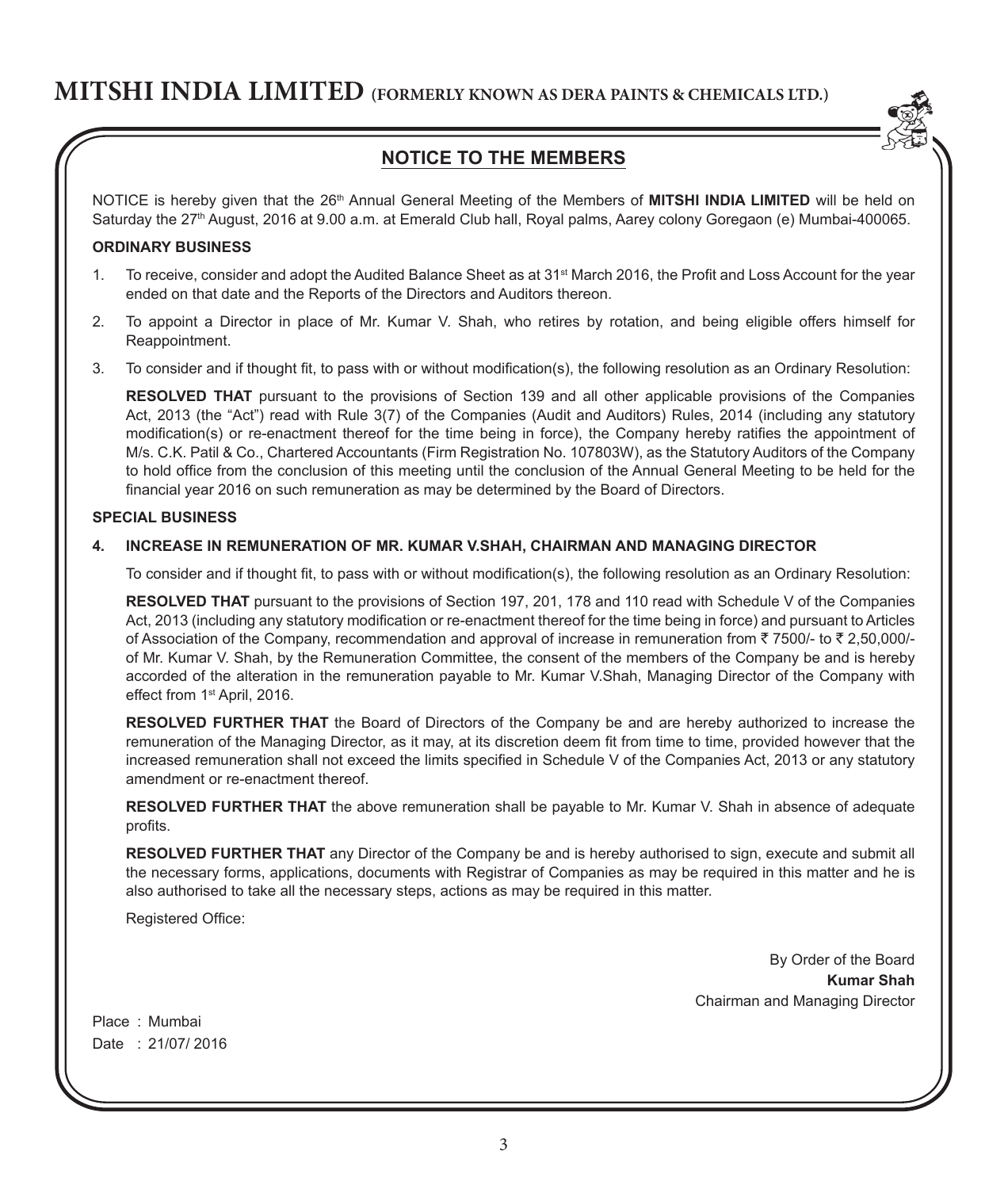

### NOTES:-

- 1. The relevant Explanatory Statement pursuant to Section 102 (1) of the Companies Act, 2013, in respect of Special Business at the meeting, is annexed hereto and forms part of this notice.
- 2. A statement giving the relevant details of the Directors seeking re-appointment under Item Nos. 2 of the accompanying Notice, as required by Clause 49 of the Listing Agreement entered into with the Stock Exchanges is annexed herewith.
- 3. A member entitled to attend and vote is entitled to appoint a proxy to attend and vote instead of himself and the proxy need not be a member. Proxies in order to be effective must be received by the company not later than forty eight (48) hours before the meeting. Proxies submitted on behalf of limited companies, societies, etc., must be supported by appropriate resolutions/authority, as applicable.

A person can act as proxy on behalf of Members not exceeding fifty (50) and holding in the aggregate not more than 10% of the total share capital of the Company. In case a proxy is proposed to be appointed by a Member holding more than 10% of the total share capital of the Company carrying voting rights, then such proxy shall not act as a proxy for any other person or shareholder.

- 4. A person can act as a proxy on behalf of Members not exceeding fifty in number and holding in the aggregate not more than ten percent of the total share capital of the Company carrying voting rights. A Member holding more than ten percent of the total share capital of the Company carrying voting rights may appoint a single person as a proxy and such person shall not act as proxy for any other person or shareholder.
- 5. Members are requested to bring their attendance slips duly completed and signed mentioning therein details of their DP ID and Client ID/ Folio No.
- 6. In case of joint holders attending the Meeting, only such joint holder who is higher in the order of names will be entitled to vote at the Meeting.
- 7. Relevant documents referred to in the accompanying Notice and in the Explanatory Statements are open for inspection by the Members at the Company's Registered Office on all working days of the Company, during business hours up to the date of the Meeting.
- 8. Corporate Members intending to send their authorized representatives to attend the Meeting pursuant to Section 113 of the Companies Act, 2013 are requested to send to the Company, a certified copy of the relevant Board Resolution together with their respective specimen signatures authorizing their representative(s) to attend and vote on their behalf at the Meeting.
- 9. The amount of dividend remaining unpaid for the year …NIL…have been transferred to the company's unpaid dividend account, and can be claimed from the company by the members entitled to it for a period of seven years from the respective dates of such transfer after which it shall be transferred to the Investor Education and Protection Fund (IEPF) constituted Under Section 205 (C) of the Companies Act, 1956.
- 10. Members seeking any information with regard to the Accounts are requested to write to the Company at an early date, so as to enable the Management to keep the information ready at the meeting.

The members are requested to get their shares dematerialized. The company's ISIN Code is INE844DO1017.

11. The Ministry of Corporate Affairs has taken a "Green Initiative in the Corporate Governance" by allowing paperless compliances by the companies and has issued circulars stating that service of notice/documents including Annual Report can be sent by e-mail to its members. To support this green initiative of the Government in full measure, members are requested to register their e-mail addresses in respect of electronic holdings with the Depository through their concerned Depository Participants. Members who hold shares in physical form are requested to send their e-mail address to the following:

#### **a) info@adroticorporate.com /mitshi.india@gmail.com**

 The Notice of the AGM along with the Annual Report 2015-16 is being sent by electronic mode to those Members whose e-mail addresses are registered with the Company/Depositories, unless any Member has requested for a physical copy of the same. For Members who have not registered their e-mail addresses, physical copies are being sent by the permitted mode.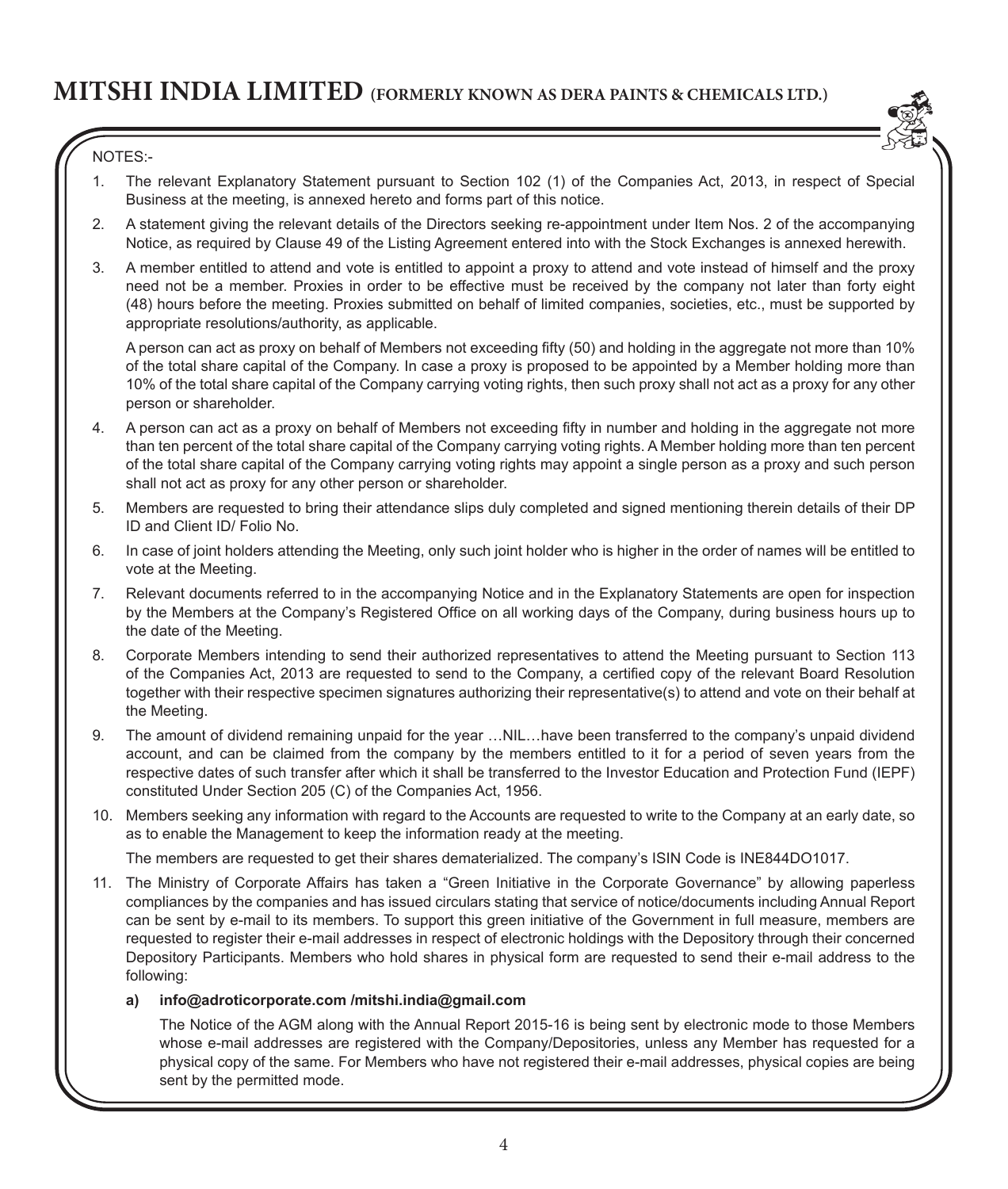

12. (a) In accordance with the provision of Section 108 of the Companies Act, 2013 read with Companies (Management & Administration) Rules, 2014, the shareholders may exercise their option to participate through electronic voting system and the company is providing the facility for voting by electronic means (e-voting) to all its members. The company has engaged the services of CENTRAL DEPOSITORY SERVICES LIMITED (CDSL) to provide e-voting facilities and enabling the members to cast their vote in a secured manner. It may be noted that this e-voting facility is optional. This facility will be available at the link www.evotingindia.com during the following voting period:

Commencement of e-voting : 09 (am) on 24/08/2016

End pm 26/08/2016 e-voting : 05 pm on 26/08/2016

 E-voting shall not be allowed beyond 26/08/2016. During the E-voting period, the shareholders of the company, holding shares either in physical form or dematerialized form, as on the closing of business hours of the cutoff date, may cast their vote electronically. The cut-off date for eligibility for e-voting is 26/08/2016.

- (b) The company has engaged the services of Central Depository Services Limited (CDSL) as the Authorized Agency to provide e-voting facilities.
- (c) The company has appointed Jignesh M. Pandya, Practising Company Secretary, as 'scrutinizer' for conducting and scrutinizing the e-voting process in a fair and transparent manner.
- (d) The login ID and password for e-voting are being sent to the members, who have not registered their e-mail IDs with the company, along with physical copy of the notice. Those members who have registered their e-mail IDs with the company / their respective Depository Participants are being forwarded the login ID and password for e-voting by e-mail.
- (e) "Voting by electronic means" or "electronic voting system" means a 'secured system' based process of display of electronic ballots, recording of votes of the members and the number of votes polled in favour or against, such that the entire voting exercise by way of electronic means gets registered and counted in an electronic registry in the centralized server with adequate 'cyber security'.

It also helps the shareholders to cast their vote from anywhere and at any time during E-voting period.

### **The instructions for shareholders voting electronically are as under:**

- (i) The voting period begins on 09 am on 24/08/2016 and ends on 05 pm on 26/08/2016. During this period shareholders' of the Company, holding shares either in physical form or in dematerialized form, as on the cut-off date (record date) of <Record Date>, may cast their vote electronically. The e-voting module shall be disabled by CDSL for voting thereafter.
- (ii) The shareholders should log on to the e-voting website www.evotingindia.com.
- (iii) Click on Shareholders.
- (iv) Now Enter your User ID
	- a. For CDSL: 16 digits beneficiary ID,
	- b. For NSDL: 8 Character DP ID followed by 8 Digits Client ID,
	- c. Members holding shares in Physical Form should enter Folio Number registered with the Company.
- (v) Next enter the Image Verification as displayed and Click on Login.
- (vi) If you are holding shares in demat form and had logged on to www.evotingindia.com and voted on an earlier voting of any company, then your existing password is to be used.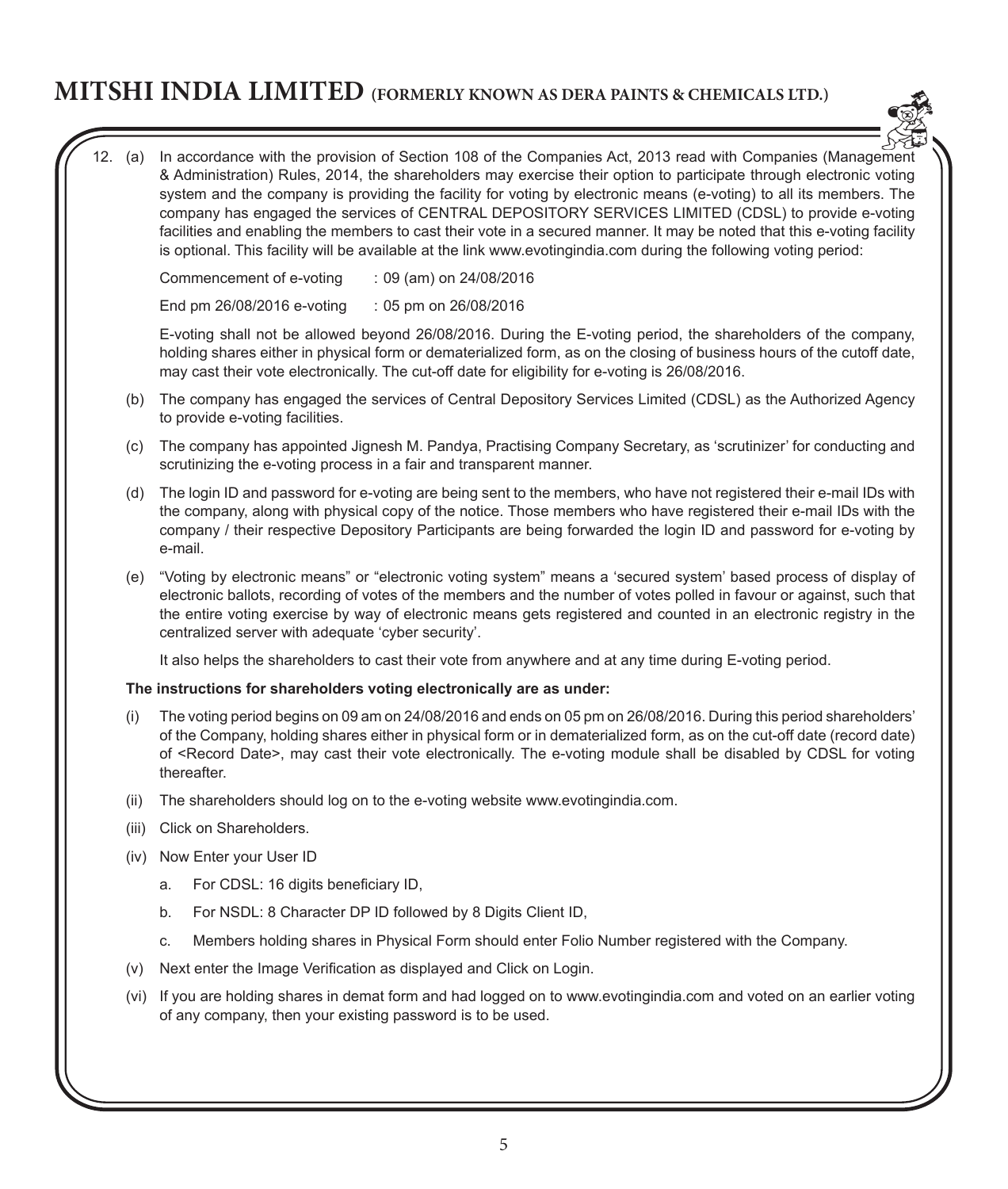

(vii) If you are a first time user follow the steps given below:

|                  | For Members holding shares in Demat Form and Physical Form                                                                                                                                                                                                                    |
|------------------|-------------------------------------------------------------------------------------------------------------------------------------------------------------------------------------------------------------------------------------------------------------------------------|
| <b>PAN</b>       | Enter your 10 digit alpha-numeric *PAN issued by Income Tax Department (Applicable for both<br>demat shareholders as well as physical shareholders)                                                                                                                           |
|                  | • Members who have not updated their PAN with the Company/Depository Participant are requested<br>to use the first two letters of their name and the 8 digits of the sequence number in the PAN field.                                                                        |
|                  | • In case the sequence number is less than 8 digits enter the applicable number of 0's before the<br>number after the first two characters of the name in CAPITAL letters. Eq. If your name is Ramesh<br>Kumar with sequence number 1 then enter RA00000001 in the PAN field. |
| DOB              | Enter the Date of Birth as recorded in your demat account or in the company records for the said<br>demat account or folio in dd/mm/yyyy format.                                                                                                                              |
| Dividend<br>Bank | Enter the Dividend Bank Details as recorded in your demat account or in the company records for<br>the said demat account or folio.                                                                                                                                           |
| Details          | . Please enter the DOB or Dividend Bank Details in order to login. If the details are not recorded<br>with the depository or company please enter the member id / folio number in the Dividend Bank<br>details field as mentioned in instruction (iv)                         |

- (viii) After entering these details appropriately, click on "SUBMIT" tab.
- (ix) Members holding shares in physical form will then directly reach the Company selection screen. However, members holding shares in demat form will now reach 'Password Creation' menu wherein they are required to mandatorily enter their login password in the new password field. Kindly note that this password is to be also used by the demat holders for voting for resolutions of any other company on which they are eligible to vote, provided that company opts for e-voting through CDSL platform. It is strongly recommended not to share your password with any other person and take utmost care to keep your password confidential.
- (x) For Members holding shares in physical form, the details can be used only for e-voting on the resolutions contained in this Notice.
- (xi) Click on the EVSN for the relevant <Company Name> on which you choose to vote.
- (xii) On the voting page, you will see "RESOLUTION DESCRIPTION" and against the same the option "YES/NO" for voting. Select the option YES or NO as desired. The option YES implies that you assent to the Resolution and option NO implies that you dissent to the Resolution.
- (xiii) Click on the "RESOLUTIONS FILE LINK" if you wish to view the entire Resolution details.
- (xiv) After selecting the resolution you have decided to vote on, click on "SUBMIT". A confirmation box will be displayed. If you wish to confirm your vote, click on "OK", else to change your vote, click on "CANCEL" and accordingly modify your vote.
- (xv) Once you "CONFIRM" your vote on the resolution, you will not be allowed to modify your vote.
- (xvi) You can also take out print of the voting done by you by clicking on "Click here to print" option on the Voting page.
- (xvii)If Demat account holder has forgotten the same password then Enter the User ID and the image verification code and click on Forgot Password & enter the details as prompted by the system.
- (xviii) **Note for Non Individual Shareholders and Custodians**
	- Non-Individual shareholders (i.e. other than Individuals, HUF, NRI etc.) and Custodian are required to log on to www.evotingindia.com and register themselves as Corporates.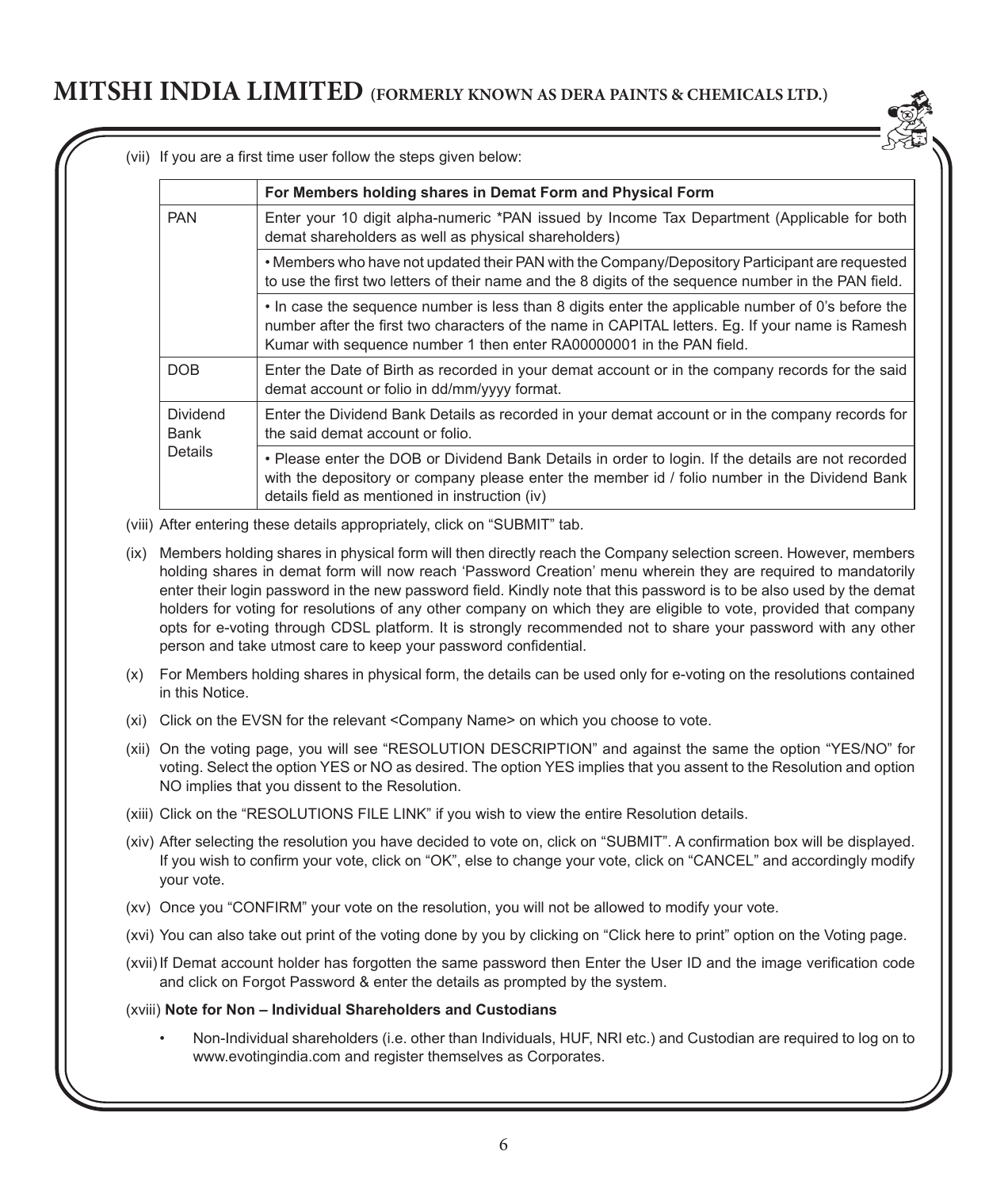

- A scanned copy of the Registration Form bearing the stamp and sign of the entity should be emailed to helpdesk.evoting@cdslindia.com.
- After receiving the login details a compliance user should be created using the admin login and password. The Compliance user would be able to link the account(s) for which they wish to vote on.
- The list of accounts should be mailed to helpdesk.evoting@cdslindia.com and on approval of the accounts they would be able to cast their vote.
- A scanned copy of the Board Resolution and Power of Attorney (POA) which they have issued in favour of the Custodian, if any, should be uploaded in PDF format in the system for the scrutinizer to verify the same.
- (xix) In case you have any queries or issues regarding e-voting, you may refer the Frequently Asked Questions ("FAQs") and e-voting manual available at www.evotingindia.com, under help section or write an email to helpdesk.evoting@ cdslindia.com.
- 13. The Securities and Exchange Board of India (SEBI) has mandated the submission of Permanent Account Number (PAN) by every participant in the securities market. Members holding shares in electronic form are, therefore, requested to submit their PAN to the Depository Participants with whom they maintain their demat accounts. Members holding shares in physical form should submit their PAN to the Company.
- 14. Members holding shares in single name and in physical form are advised to make a nomination in respect of their shareholding in the Company and those Members who hold shares singly in dematerialized form are advised to make a nomination through their Depository Participants. The nomination form can be downloaded from the Company's website: www.mitshi.in

### **EXPLANATORY STATEMENT PURSUANT TO SECTION 102 (1) OF THE COMPANIES ACT, 2013**

The following Explanatory Statements, as required under Section 102 of the Companies Act, 2013, set out all material facts relating to the business under Item Nos. 4 and 5 of the accompanying Notice.

### **ITEM NO. 4**

It has been proposed to increase the remuneration payable to Mr. Kumar V. Shah, Chairman and Managing Director of the Company from  $\bar{\tau}$  7500/- to  $\bar{\tau}$  2,50,000/- per month wef 1<sup>st</sup> April, 2016. The Remuneration Committee has considered his major contribution in turning around the Company. The proposed increase in remuneration is recommended in order to compensate him for his efforts in managing affairs of the Company. It has also considered the remuneration payable to managerial personnel in the industry in general. The proposed remuneration is within the limits prescribed in Schedule V to the Companies Act, 2013.

Except Mr. Kumar V. Shah, none of the Directors or key managerial personnel of the Company or their relatives are concerned or interested in the proposed resolution.

By Order of the Board

**Kumar V. Shah** Managing Director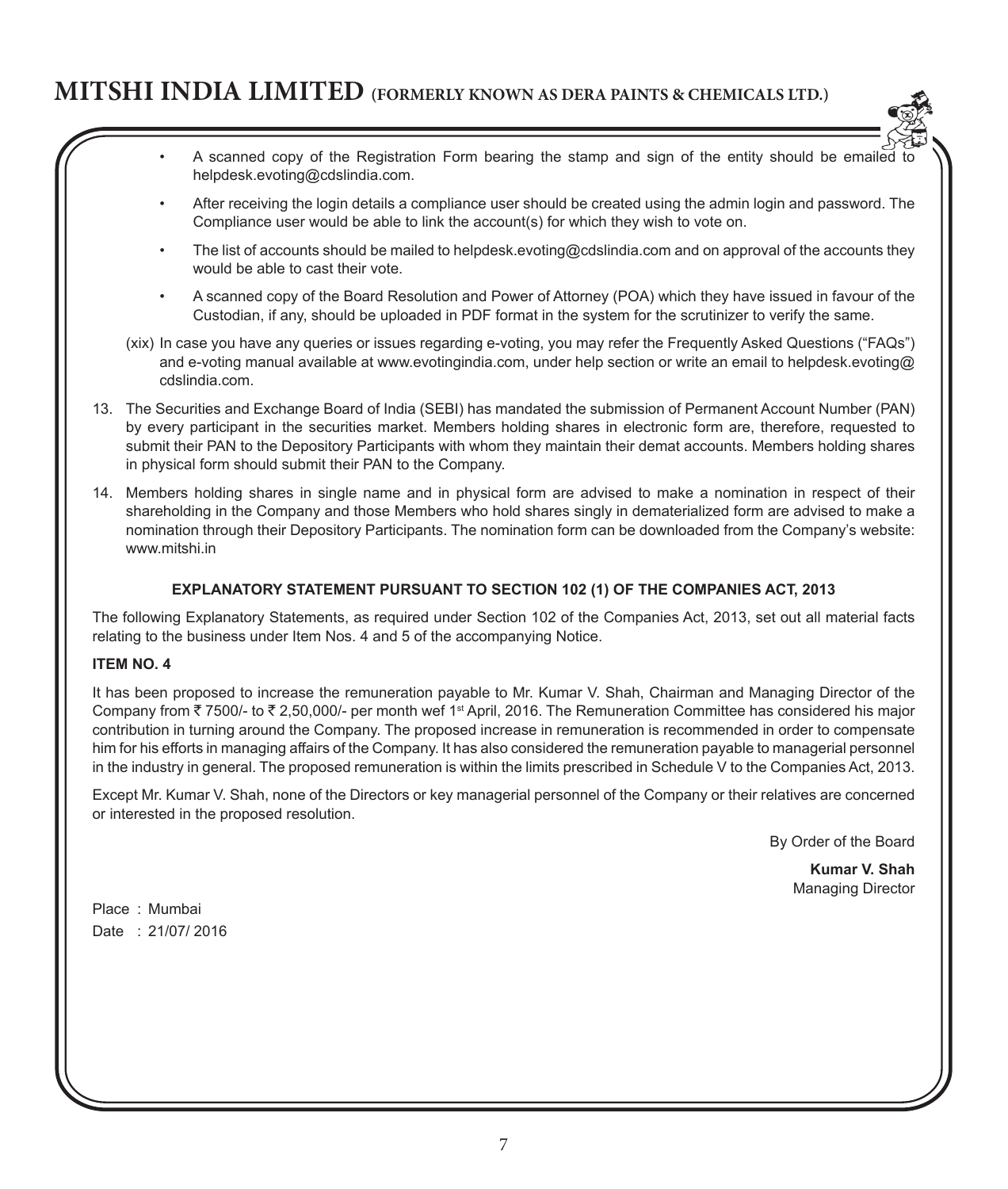

# **Annexure for item No. 2 of the Notice**

Details of Directors seeking re-appointment at the forthcoming Annual General Meeting (in pursuance of Clause 49 of the Listing Agreement)

| Name of the Director                                                                                                                                                                | Mr. Kumar V. Shah  |
|-------------------------------------------------------------------------------------------------------------------------------------------------------------------------------------|--------------------|
| Director Identification Number (DIN)                                                                                                                                                | 01451912           |
| Date of Birth                                                                                                                                                                       | 06TH JANUARY, 1958 |
| Nationality                                                                                                                                                                         | <b>INDIAN</b>      |
| Date of Appointment on Board                                                                                                                                                        | 21-09-1990         |
| Qualification                                                                                                                                                                       | Inter B.Com        |
| Shareholding in Mitshi India Limited. Last year holding was 14.71% and it was reduced to 11.38%.<br>The effect due to increase in capital there is no change in quantity of shares. | 11.38%             |
| List of Directorships held in other Companies (excluding foreign, private and Section 8 Companies)                                                                                  | <b>NIL</b>         |
| Memberships / Chairmanships of Audit and Stakeholders' Relationship Committees across Public<br>Companies                                                                           | <b>NIL</b>         |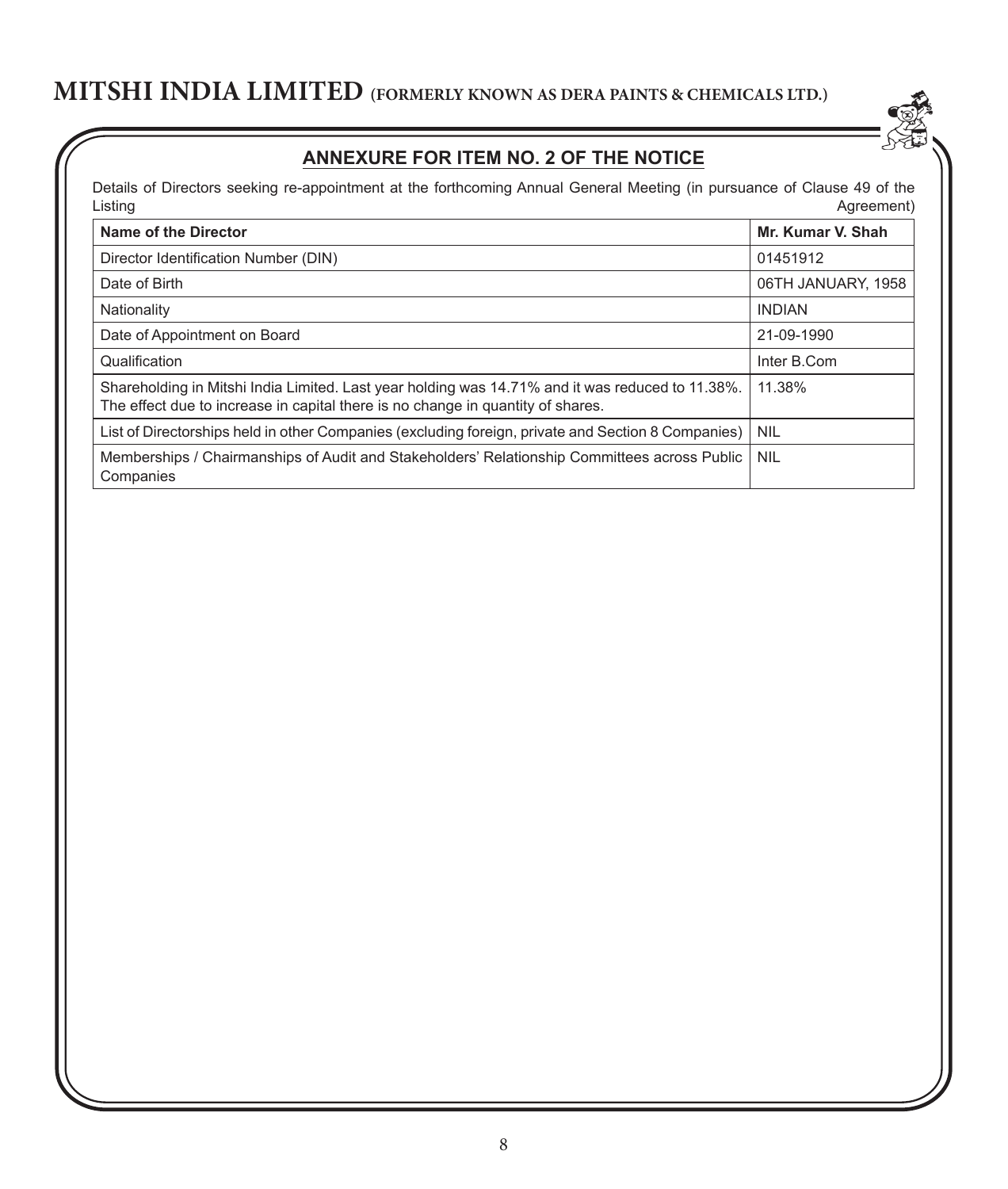## **DIRECTORS' REPORT**

To,

The Members

### **Mitshi India Limited**

Your Directors have pleasure in presenting their 26<sup>th</sup> Annual Report on the business and operations of the Company and the accounts for the Financial Year ended March 31, 2016.

and the state

|                                                                                                                                                                               | 2015-2016   | 2014-2015 |
|-------------------------------------------------------------------------------------------------------------------------------------------------------------------------------|-------------|-----------|
| Gross Income                                                                                                                                                                  | 1605403     | 17.67     |
| Profit Before Interest and Depreciation                                                                                                                                       | (1080554)   | (22.22)   |
| <b>Finance Charges</b>                                                                                                                                                        | 480         | 0         |
| Gross Profit before Depreciation                                                                                                                                              | (1081034)   | (22.22)   |
| Provision for Depreciation                                                                                                                                                    | 136072      | 1.25      |
| Net Profit Before Tax                                                                                                                                                         | (1217106)   | (23.47)   |
| Provision for Tax (DTL Reversed)                                                                                                                                              | 0           | 0.3       |
| Net Profit After Tax                                                                                                                                                          | (1217106)   | (23.11)   |
| Balance of Profit brought forward                                                                                                                                             | (132183778) | (1298.31) |
| Useful life expired-assets w/off                                                                                                                                              | (0)         | (0.42)    |
| Balance available for appropriation                                                                                                                                           | (133400884) | (1321.84) |
| Proposed Dividend on Equity Shares                                                                                                                                            | 0           | 0         |
| Tax on proposed Dividend                                                                                                                                                      | 0           | 0         |
| <b>Transfer to General Reserve</b>                                                                                                                                            | 0           | 0         |
| Surplus carried to Balance Sheet                                                                                                                                              | (133400884) | (1321.84) |
| Brief description of the Company's working during the year/State of Company's affair                                                                                          |             |           |
| Your Company has already started various activity to generate revenue.                                                                                                        |             |           |
| During the year company made Loss of ₹12.17 Lacs as compared to previous year's loss of ₹23.11 Lacs mainly due to<br>payment / expensives made for restructuring the Company. |             |           |
| Change in the nature of business, if any                                                                                                                                      |             |           |
| There is change in the nature of business of the Company. (The addition are as under)                                                                                         |             |           |
| Software Developments, Hardware & Computers connected various products<br>(i)                                                                                                 |             |           |
|                                                                                                                                                                               |             |           |

- (iii) Gold, Silver, platinum, Diamond, jewellery Business
- (iv) Papers and byproducts of papers
- (v) General Merchandise Business (online or offline e-commerce business)
- (vi) Scrap business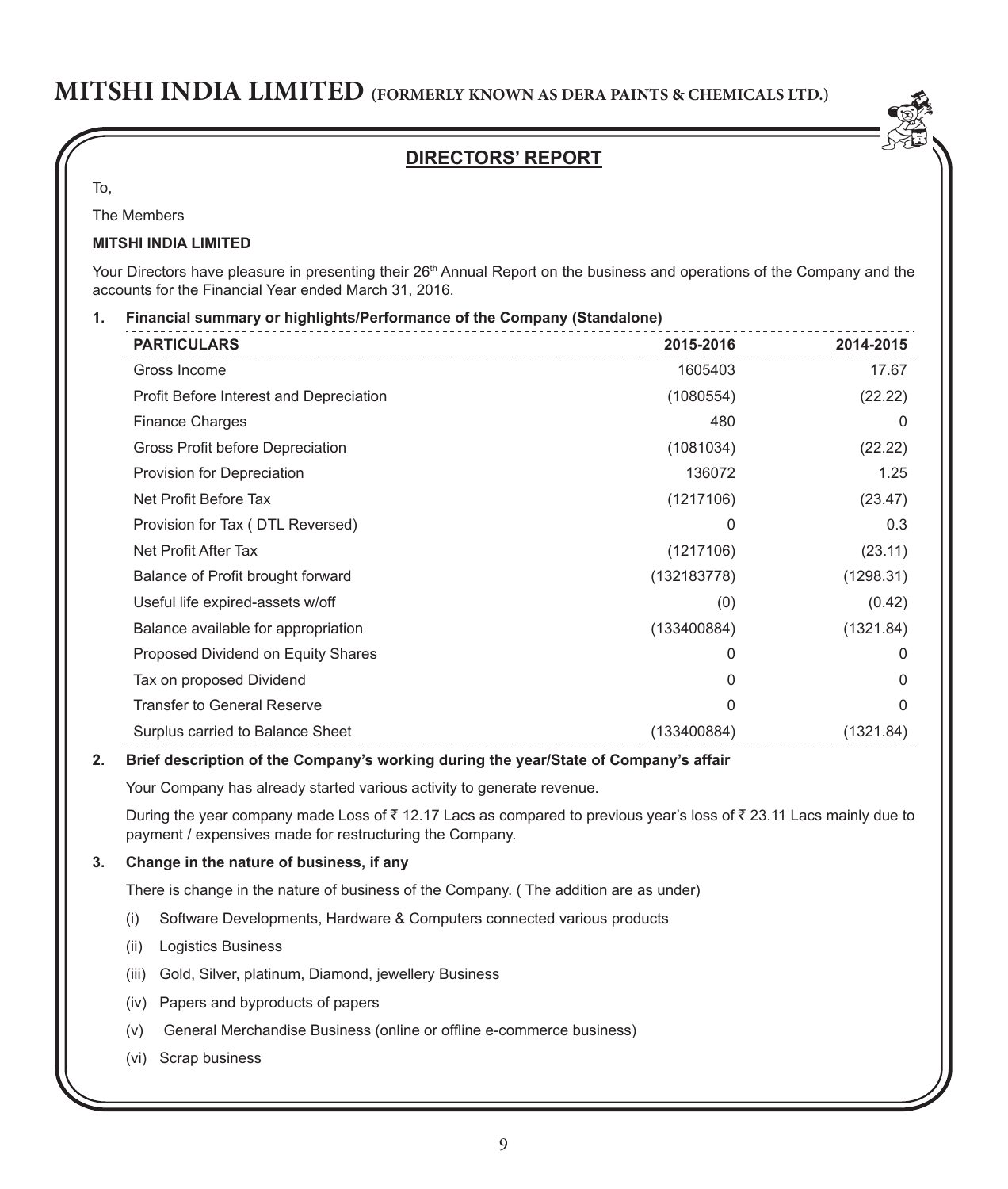### **4. Dividend**

In view of the loss, the Directors are unable to recommend any dividend for the year.

#### **5. Reserves**

No amounts are transferred to Reserves in view of Losses.

#### **6. Share Capital**

#### **Issue of Shares with differential rights**

The company not issued any shares with differential rights under the provision of Section 43 read with Rule 4(4) of the Companies (Share Capital and Debentures) Rules, 2014 [Chapter IV]. Hence, no details are provided for it.

#### **Issue of sweat equity share**

The company not issued any shares under the provision Section 54 read with Rule 8(13) of the Companies (Share Capital and Debentures) Rules, 2014. Hence, no details are provided for it.

#### **Preferential Issue of Equity Shares**

The Company has issued 18,39,930 equity shares of  $\bar{\tau}$  10/- each at par on preferential basis after obtaining all the applicable approvals.

### **7. Directors and Key Managerial Personnel -**

 Mr. Kumar V. Shah, retire by rotation at the forthcoming Annual General Meeting and being eligible, offer himself for reappointment.

#### **8. Particulars of Employees**

The Company has no employees in respect of whom information under Section 197 of the Companies Act, 2013 read with rule 5 of the Companies (Appointment and Remuneration of Managerial Personnel) Rules, 2014, statement of particulars of employees of the Company.

#### **9. Meetings-**

A calendar of Meetings is prepared and circulated in advance to the Directors. During the year 6 Board Meetings and 6 Audit Committee Meetings were convened and held. The details of which are given in the Corporate Governance Report. The intervening gap between the Meetings was within the period prescribed under the Companies Act, 2013.

#### **10. Board Evaluation**

Pursuant to the provisions of the Companies Act, 2013 and Clause 49 of the Listing Agreement, the Board has carried out an annual performance evaluation of its own performance, the directors individually as well as the evaluation of the working of its Audit, Nomination & Remuneration Committees. The manner in which the evaluation has been carried out has been explained in the Corporate Governance Report.

#### **11. Declaration by an Independent Director(s) and re- appointment, if any**

The Company has received declarations from all the Independent Director(s) confirming that they meet the criteria of independence as provided in sub-section (6) of Section 149 of the Companies Act, 2013 and clause 49 of the Listing Agreement.

#### **12. Remuneration Policy**

The Board will on the recommendation of the Nomination & Remuneration Committee frame a policy for selection and appointment of Directors, Senior Management and their remuneration.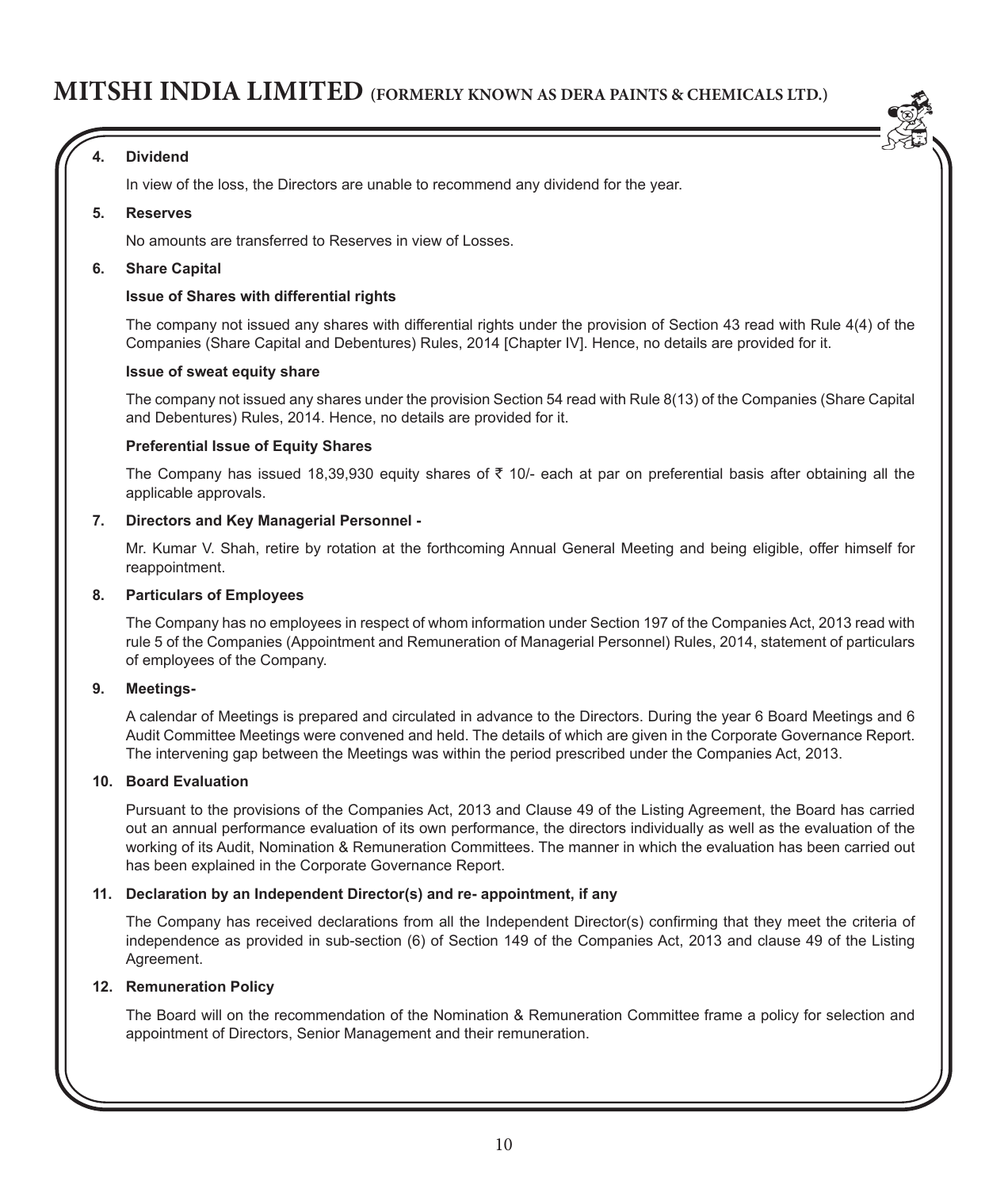

### **13. Managerial Remuneration:**

During the year under review, Mr. Kumar V. Shah, Chairman and Managing Director was paid ₹ 90,000/- per annum as remuneration.

### **14. Details of Subsidiary/Joint Ventures/Associate Companies**

Pursuant to sub-section (3) of Section 129 of the Act, there are no subsidiary/joint ventures/associate companies. Hence, the said details are not provided.

#### **15. Auditors:**

The Auditors, M/s C. K. Patil & Co., Chartered Accountants, Mumbai retire at the ensuing Annual General Meeting and, being eligible, offer themselves for reappointment.

#### **16. Auditors' Report**

The Auditors' Report does not contain any qualification. Notes to Accounts and Auditors remarks in their report are selfexplanatory and do not call for any further comments.

#### **17. Disclosure about Cost Audit**

During the year, the Cost Audit was not applicable to the Company and no details are provided for it.

#### **18. Secretarial Audit Report**

In terms of Section 204 of the Act and Rules made there under, M/s. Jignesh M. Pandya & Co., Practicing Company Secretary have been appointed Secretarial Auditors of the Company. The report of the Secretarial Auditors is enclosed as Annexure III to this report. The report is self-explanatory and do not call for any further comments.

### **19. Internal Audit & Controls**

The Company has an Internal Control System commensurate with the size, scale and complexity of its operations. As the Company is a sick company, it has not appointed Internal Auditor.

#### **20. Issue of employee stock options**

During the year under review, the Company has not issued any employee stock options and accordingly no details are provided for it.

#### **21. Vigil Mechanism :**

In pursuant to the provisions of Section 177(9) & (10) of the Companies Act, 2013, a Vigil Mechanism for directors and employees to report genuine concerns has been established.

#### **22. Risk management policy**

Pursuant to Section 134(3)(n) of the Companies Act, 2013 and clause 49 of the listing agreement, the company has framed a risk management policy for the Company including identification therein of elements of risk, if any, which in opinion of the Board may threaten the existence of the company.

At present the company has not identified any element of risk which may threaten the existence of the Company.

#### **23. Extract of Annual Return:**

As required pursuant to Section 92(3) of the Companies Act, 2013 and rule 12(1) of the Companies (Management and Administration) Rules, 2014, an extract of annual return in MGT 9 as a part of this Annual Report as ANNEXURE I .

#### **24. Material changes and commitments, if any, affecting the financial position of the company which have occurred between the end of the financial year of the company to which the financial statements relate and the date of the report**

There are no material changes and commitments affecting financial position of the Company occurred between the end of the financial year of the company to which the financial statements relate and the date of the report.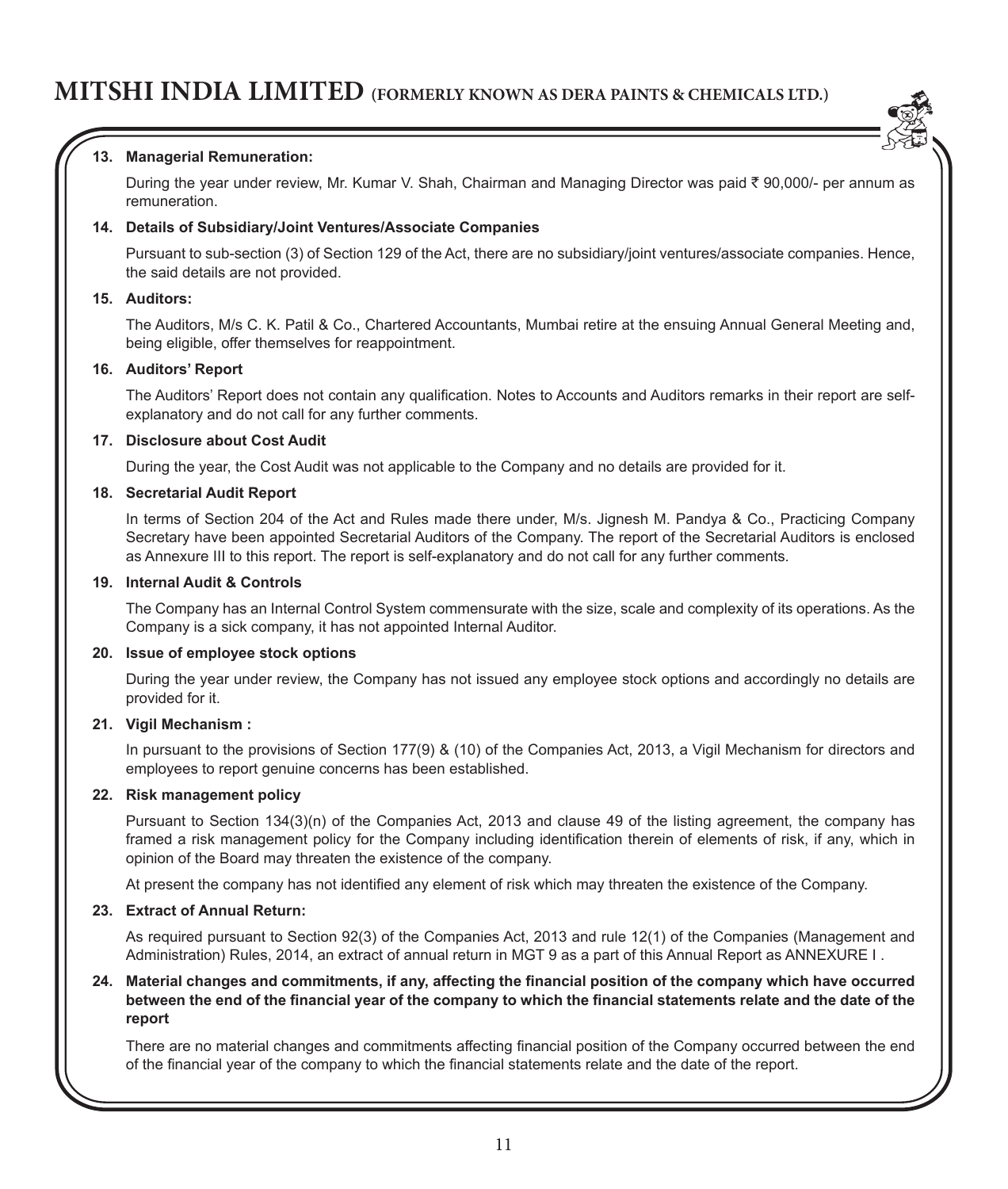

**25. Details of significant and material orders passed by the regulators or courts or tribunals impacting the going concern status and company's operations in future.**

#### **26. Deposits**

During the year, the Company has not accepted any deposits from public.

#### **27. Particulars of loans, guarantees or investments under Section 186.**

NIL

#### **28. Particulars of contracts or arrangements with related parties:**

There are no contract or arrangements entered into by the Company with related parties referred to in sub-section (1) of Section 188 of the Companies Act, 2013 including certain arm's length transactions under third proviso.

#### **29. Corporate Governance Certificate**

The Compliance certificate from the auditors regarding compliance of conditions of corporate governance as stipulated in Clause 49 of the Listing agreement is annexed with the report.

#### **30. Management Discussion and Analysis**

The Management Discussion and Analysis forms part of this Annual Report for the year ended 31<sup>st</sup> March, 2016.

#### **31. Statutory Disclosures**

In terms of the provisions of Section 217 (2A) of the Companies Act, 1956, read with the Companies (Particulars of Employees) Rules, 1975 as amended, the names and other particulars of the employees are set out in the annexure to the Directors' Report. The company does not have any employee under the said category.

#### **32. The Sexual Harassment Of Women At Workplace (Prevention, Prohibition And Redressal) Act, 2013**

The Company has adopted a policy for prevention of Sexual Harassment of Women at workplace as required under provisions of The Sexual Harassment of Women at Workplace (Prevention, Prohibition and Redressal) Act, 2013. During the year Company has not received any complaint of harassment.

#### **33. Conservation of energy, technology absorption and foreign exchange earnings and outgo**

The details of conservation of energy, technology absorption, foreign exchange earnings and outgo are as follows:

The Company has not carried out any manufacturing activity during the year.

#### **a) Conservation of energy**

Not Applicable

### **(b) Technology absorption**

Not Applicable

#### **(c) Foreign exchange earnings and Outgo**

There were no earning or outgo in Foreign Exchange during the Current year and Previous year.

#### **34. Corporate Social Responsibility (CSR)**

In view of the losses, the Company was not required to incur any amount towards Social Responsibility (CSR).

#### **35. Directors' Responsibility Statement**

The Board of Directors acknowledge the responsibility for ensuring compliance with the provisions of Section 134(3) (c)read with Section 134(5) of the Companies Act, 2013 and Clause 49 (III) (D) (4) of the listing Agreement with Stock Exchanges —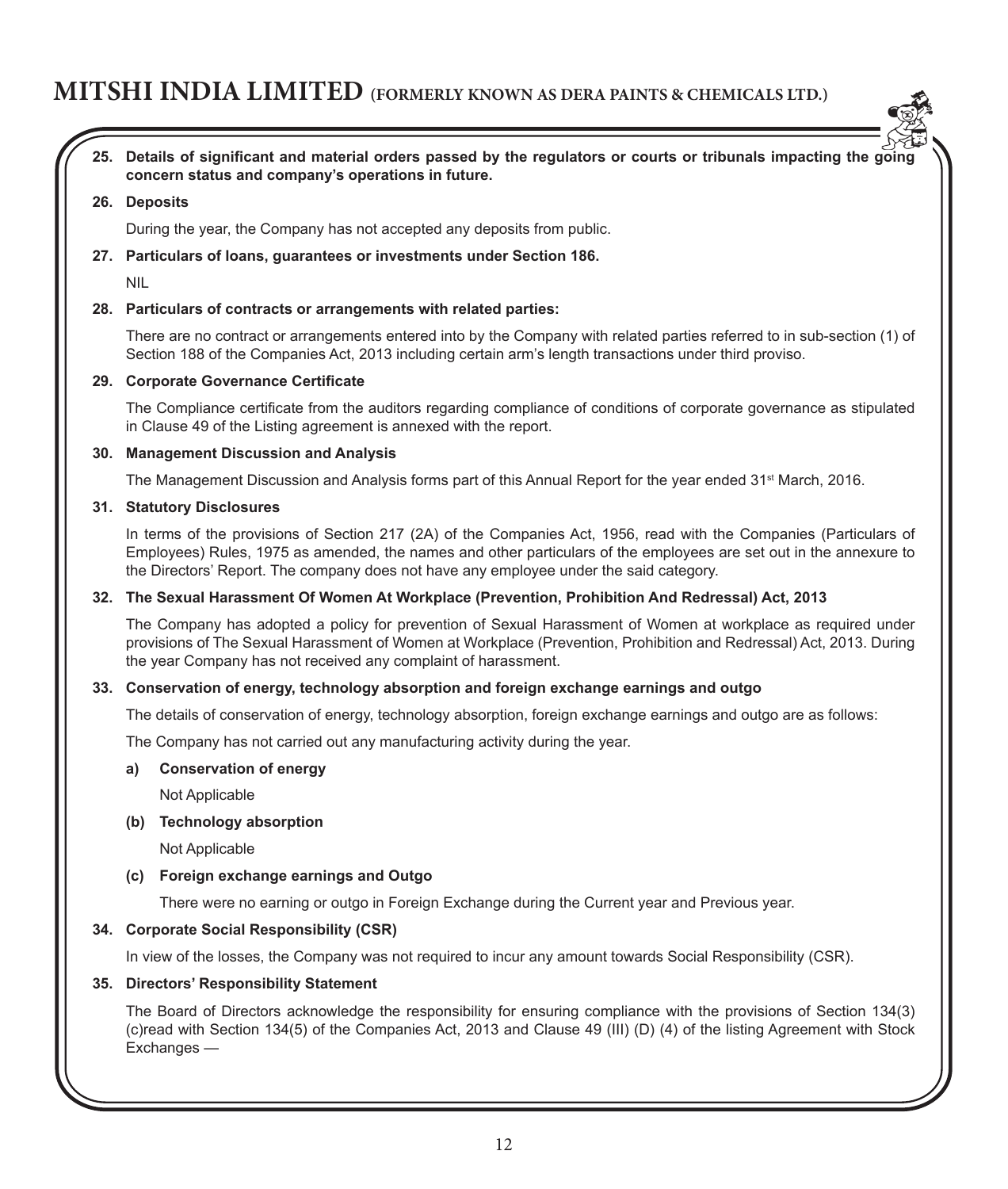- 
- (a) in the preparation of the annual accounts, the applicable accounting standards have been followed along with proper explanation relating to material departures, if any;
- (b) the directors have selected such accounting policies and applied them consistently and made judgments and estimates that are reasonable and prudent so as to give a true and fair view of the state of affairs of the company at the end of the financial year and of the loss of the company for that period;
- (c) the directors have taken proper and sufficient care for the maintenance of adequate accounting records in accordance with the provisions of this Act for safeguarding the assets of the company and for preventing and detecting fraud and other irregularities;
- (d) the directors had prepared the annual accounts on a going concern basis; and
- (e) the directors, have laid down internal financial controls to be followed by the company and that such internal financial controls are adequate and were operating effectively.
- (f) the directors have devised proper systems to ensure compliance with the provisions of all applicable laws and that such systems were adequate and operating effectively.

#### **36. Transfer of Amounts to Investor Education and Protection Fund**

Your Company did not have any funds lying unpaid or unclaimed for a period of seven years. Therefore there were no funds which were required to be transferred to Investor Education and Protection Fund (IEPF).

#### **37. Listing With Stock Exchanges :**

The Company had requested BSE for instalment in payment of listing fees for the year 2015-2016 and BSE has agreed to it.

#### **38. STATUS UNDER SICK INDUSTRIAL COMPANIES (SPECIAL PROVISION) ACT, 1985.**

The Company is a Sick Industrial Company within the meaning of Section 3(1) (0) of the Sick Industrial Companies (Special Provision) Act, 1985.

#### **39. Acknowledgements**

Your Directors would like to acknowledgement to all contribution, support, help received from all the stakeholders, Government Agencies, Banks.

> For and on behalf of the Board of Directors **MITSHI INDIA LIMITED (Formerly known as Dera Paints & Chemicals Limited)**

> > **Kumar V. Shah** Chairman and Managing Director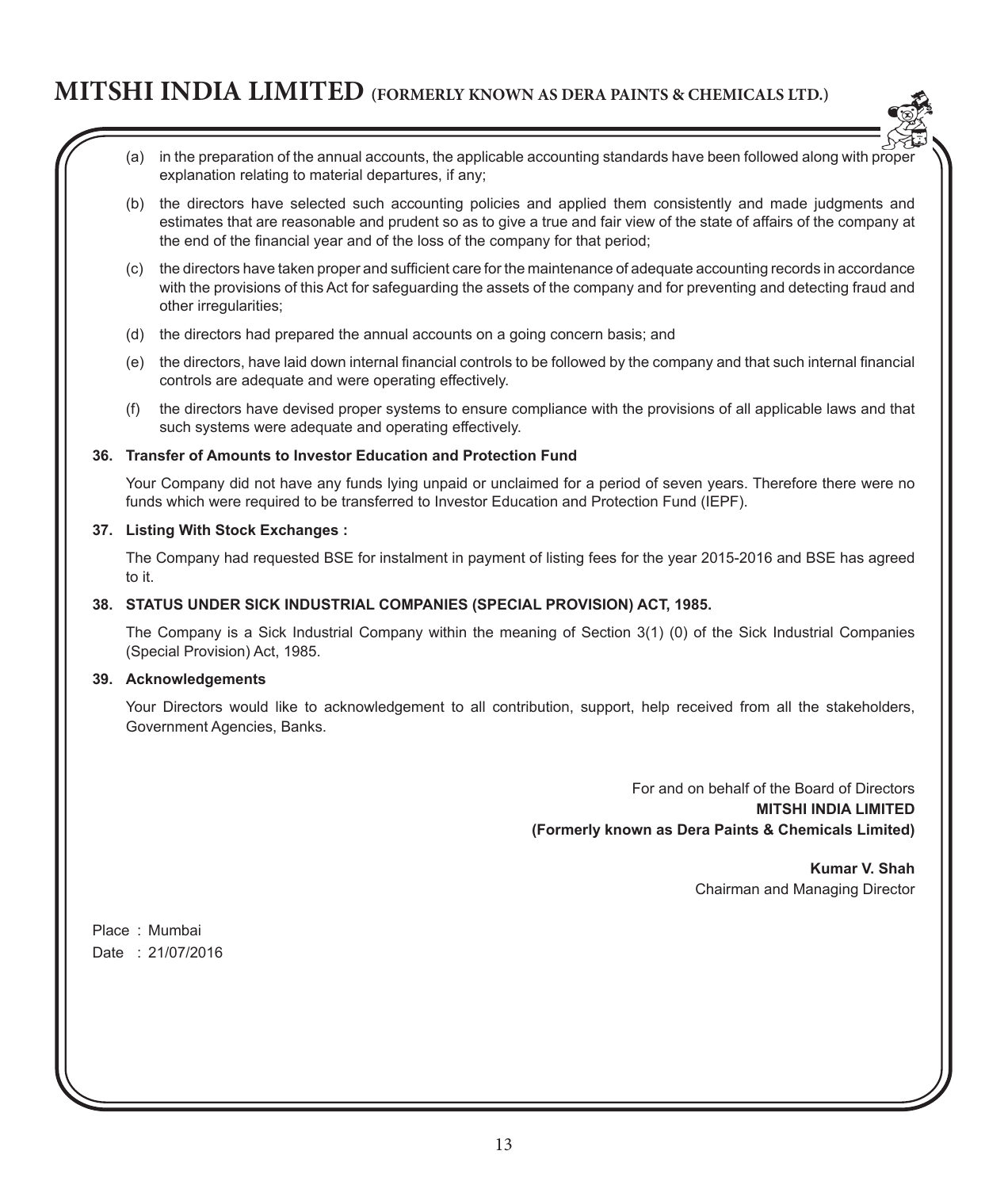### **Annexure I**

#### **FORM NO. MGT 9**

#### **EXTRACT OF ANNUAL RETURN**

#### **As on financial year ended on 31.03.2016**

#### **Pursuant to Section 92 (3) of the Companies Act, 2013 and rule 12(1) of the Company (Management & Administration) Rules, 2014.**

#### **I. REGISTRATION & OTHER DETAILS:**

|                | <b>CIN</b>                                                                    | U99999MH1990PLC057373                                                                                                                                     |
|----------------|-------------------------------------------------------------------------------|-----------------------------------------------------------------------------------------------------------------------------------------------------------|
| 2.             | <b>Registration Date</b>                                                      | 23rd July, 1990                                                                                                                                           |
| 3.             | Name of the Company                                                           | Mitshi India Limited                                                                                                                                      |
| 4.             | Category/Sub-category of the Company                                          | Category:- Company Limited BT Shares                                                                                                                      |
|                |                                                                               | Sub-Category:- Indian Non-Government Company                                                                                                              |
| 5.             | Address of the Registered office & contact<br>details                         | Flat No.2, Ground Floor, Juhu Aradhana Co. operative Housing<br>Society, Juhu Lane, Andheri (West). Mumbai:- 400058.<br>Tel.no:- 022-26481711             |
| 6.             | Whether listed company                                                        | Yes                                                                                                                                                       |
| 7 <sub>1</sub> | Name, Address & contact details of the<br>Registrar & Transfer Agent, if any. | <b>Adroit Corporate Services Limited</b><br>9. Jaferbhoy Industrial Estate, Makwana Road,<br>Marol Naka, Mumbai:- 400059.<br>Telephone No.:- 022-42270400 |

#### **II. PRINCIPAL BUSINESS ACTIVITIES OF THE COMPANY**

(All the business activities contributing 100 % or more of the total turnover of the company shall be stated)

Total turnover  $\bar{\tau}$  16.05 Lacs

| S.<br>No.      | Name and Description of main<br>products / services                                       | NIC Code of the Product/service | % to total turnover of the company |
|----------------|-------------------------------------------------------------------------------------------|---------------------------------|------------------------------------|
|                | Paints/Chemicals/Solvents                                                                 | 2022 (32&38 cex)                | 48%                                |
| 2              | Software Developments, Hardware &<br>Computers connected products<br>Hardware & Computers | 48, 64 (Service Tax)            | 50%                                |
| 3              | Logistics, storage and Ware housing                                                       | 5210 (82, 101 (Service tax))    |                                    |
| 4              | Gold, Silver, platinum,<br>Diamond, jewellery Business                                    | 0729                            |                                    |
| 5              | <b>General Merchandise Business</b>                                                       | 5210                            |                                    |
| 6              | Papers and by Products                                                                    | 1701,1702,1709                  |                                    |
| $\overline{7}$ | Business Services & processing<br>clearing cleaning services etc                          | 14,89,18 (Service tax)          |                                    |
| 8              | Scrapes                                                                                   | 4669                            |                                    |

### stated above NIC code, CEX chapter and Service provider number as per Government norms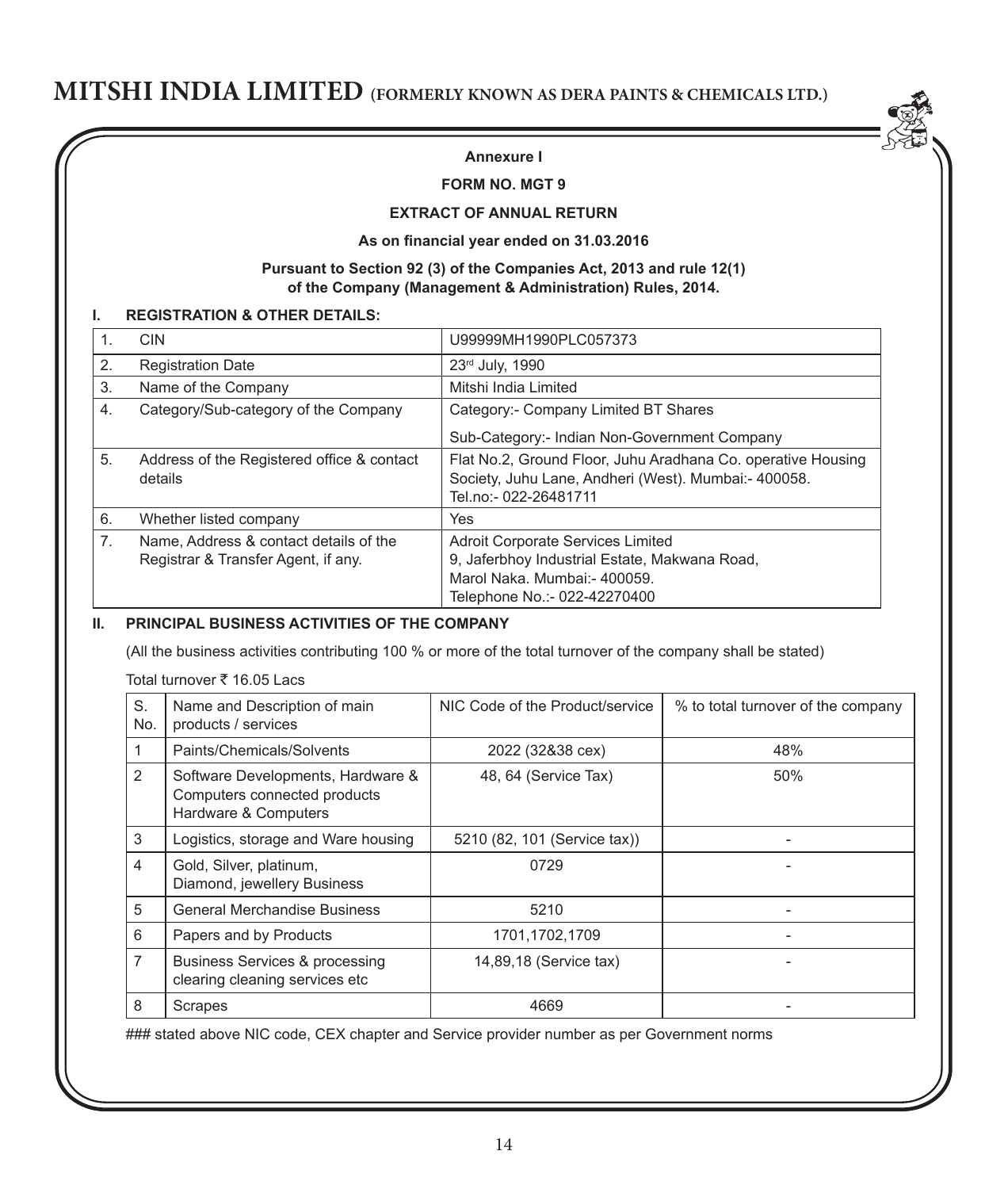## **III. SHARE HOLDING PATTERN (Equity Share Capital Breakup as percentage of Total Equity)**

## **A. Category-wise Share Holding**

| <b>Category of Shareholders</b> |                                                                                     |              | No. of Shares held at the<br>beginning of the year as on 01/04/2015 |              |                                         | No. of Shares held at the<br>end of the year as on 31/03/2016 |                |                |                                         | % Change<br>during |
|---------------------------------|-------------------------------------------------------------------------------------|--------------|---------------------------------------------------------------------|--------------|-----------------------------------------|---------------------------------------------------------------|----------------|----------------|-----------------------------------------|--------------------|
|                                 |                                                                                     | Demat        | Physical                                                            | <b>Total</b> | $%$ of<br><b>Total</b><br><b>Shares</b> | <b>Demat</b>                                                  | Physical       | <b>Total</b>   | $%$ of<br><b>Total</b><br><b>Shares</b> | the year           |
| A. Promoters                    |                                                                                     |              |                                                                     |              |                                         |                                                               |                |                |                                         |                    |
| $(1)$ Indian                    |                                                                                     |              |                                                                     |              |                                         |                                                               |                |                |                                         |                    |
| a)                              | Individual/HUF                                                                      | 0            | 0                                                                   | 0            | 0.00                                    | 0                                                             | 0              | $\mathbf 0$    | 0.00                                    | 0.00               |
| b)                              | <b>Central Govt</b>                                                                 | 0            | 0                                                                   | $\mathbf 0$  | 0.00                                    | 0                                                             | 0              | $\mathbf 0$    | 0.00                                    | 0.00               |
| C)                              | State Govt(s)                                                                       | 0            | 0                                                                   | 0            | 0.00                                    | 0                                                             | 0              | 0              |                                         | 0.00               |
| d)                              | Bodies Corp.                                                                        | 0            | 0                                                                   | $\mathbf{0}$ | 0.00                                    | 0                                                             | 0              | 0              | 0.00                                    | 0.00               |
| e)                              | Banks / Fl                                                                          | 0            | $\mathbf{0}$                                                        | $\mathbf{0}$ | 0.00                                    | $\mathbf{0}$                                                  | $\mathbf{0}$   | $\mathbf 0$    | 0.00                                    | 0.00               |
| f)                              | Any other                                                                           |              |                                                                     |              |                                         |                                                               |                |                |                                         |                    |
|                                 | f-1) Directors Relatives                                                            | 578720       | 188050                                                              | 766770       | 13.31                                   | 562710                                                        | $\mathbf{0}$   | 562710         | 7.40                                    | $-5.91$            |
|                                 | f-2) Directors                                                                      | 847360       | 100                                                                 | 847460       | 14.71                                   | 847360                                                        | *17560         | 864920         | 11.38                                   | $-3.33$            |
|                                 | Total shareholding of Promoter (A)                                                  | 1426080      | 188150                                                              | 1614230      | 28.02                                   | 1410070                                                       | 17560          | 1427630        | 18.78                                   | $-9.24$            |
|                                 | * No purchase, increase due to transmission of shares                               |              |                                                                     |              |                                         |                                                               |                |                |                                         |                    |
|                                 | <b>B.</b> Public Shareholding                                                       |              |                                                                     |              |                                         |                                                               |                |                |                                         |                    |
|                                 | 1. Institutions                                                                     |              |                                                                     |              |                                         |                                                               |                |                |                                         |                    |
| a)                              | <b>Mutual Funds</b>                                                                 | 0            | 0                                                                   | $\mathbf 0$  | 0.00                                    | 0                                                             | 0              | $\mathbf 0$    | 0.00                                    | 0.00               |
| b)                              | Banks / Fl                                                                          | 600          | 600                                                                 | 1200         | 0.02                                    | 600                                                           | 600            | 1200           | 0.02                                    | $-0.01$            |
| C)                              | <b>Central Govt</b>                                                                 | 0            | 0                                                                   | 0            | 0.00                                    | 0                                                             | 0              | 0              | 0.00                                    | 0.00               |
| d)                              | State Govt(s)                                                                       | 0            | $\mathbf{0}$                                                        | $\mathbf{0}$ | 0.00                                    | 0                                                             | $\mathbf{0}$   | $\overline{0}$ | 0.00                                    | 0.00               |
| e)                              | Venture Capital Funds                                                               | 0            | 0                                                                   | $\pmb{0}$    | 0.00                                    | $\overline{0}$                                                | 0              | $\mathsf 0$    | 0.00                                    | 0.00               |
| f)                              | Insurance Companies                                                                 | 0            | 0                                                                   | 0            | 0.00                                    | $\mathbf 0$                                                   | 0              | 0              | 0.00                                    | 0.00               |
| g)                              | Flls                                                                                | 0            | 0                                                                   | 0            | 0.00                                    | 0                                                             | 0              | 0              | 0.00                                    | 0.00               |
| h)                              | Foreign Venture Capital<br>Funds                                                    | $\mathbf{0}$ | $\mathbf{0}$                                                        | $\mathbf{0}$ | 0.00                                    | 0                                                             | $\overline{0}$ | $\mathbf{0}$   | 0.00                                    | 0.00               |
| i)                              | Others (specify)                                                                    | $\mathbf 0$  | 0                                                                   | $\mathbf 0$  | 0.00                                    | 0                                                             | $\mathbf 0$    | $\mathbf 0$    | 0.00                                    | 0.00               |
| Sub-total (B)(1):-              |                                                                                     | 600          | 600                                                                 | 1200         | 0.02                                    | 600                                                           | 600            | 1200           | 0.02                                    | $-0.01$            |
| 2.                              | <b>Non-Institutions</b>                                                             |              |                                                                     |              |                                         |                                                               |                |                |                                         |                    |
|                                 | a) Bodies Corp.                                                                     |              |                                                                     |              |                                         |                                                               |                |                |                                         |                    |
| i)                              | Indian                                                                              | 30464        | 53400                                                               | 83864        | 1.46                                    | 1863745                                                       | 53300          | 1917045        | 25.22                                   | 23.77              |
| ii)                             | Overseas                                                                            | 0            | 0                                                                   | $\mathbf{0}$ | 0.00                                    | 0                                                             | 0              | $\mathbf{0}$   | 0.00                                    | 0.00               |
|                                 | b) Individuals                                                                      |              |                                                                     |              |                                         |                                                               |                |                |                                         |                    |
| i)                              | Individual shareholders<br>holding nominal share<br>capital up to ₹1 lakh           | 275760       | 3267350                                                             | 3543110      | 61.51                                   | 320300                                                        | 3223820        | 3544120        | 46.63                                   | $-14.88$           |
| ii)                             | Individual shareholders<br>holding nominal share<br>capital in excess of ₹1<br>lakh | 39277        | 180190                                                              | 219467       | 3.81                                    | 92987                                                         | 320110         | 413097         | 5.44                                    | 1.63               |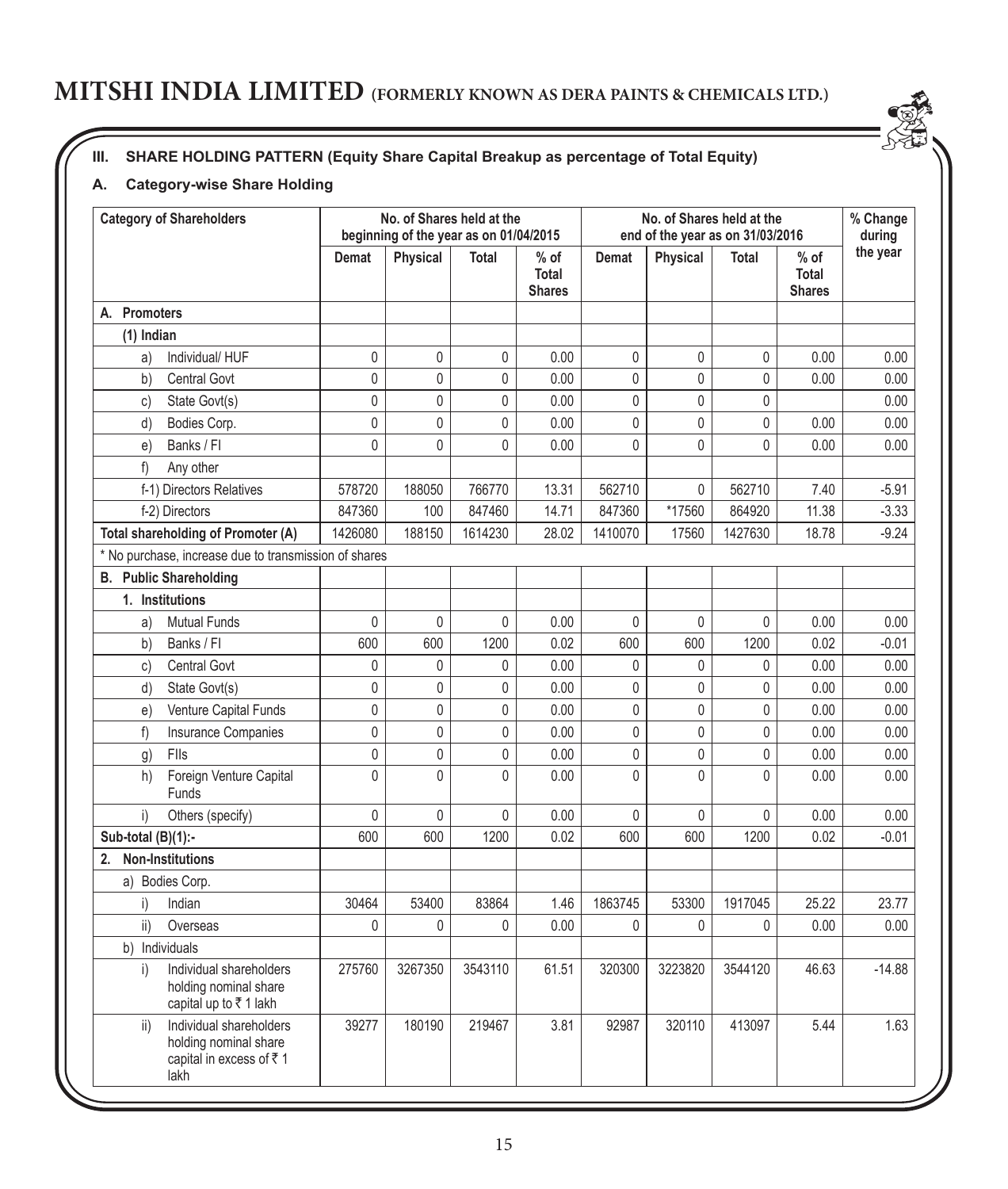| <b>Category of Shareholders</b>                           |         | No. of Shares held at the<br>beginning of the year as on 01/04/2015 |         |                                  | No. of Shares held at the<br>end of the year as on 31/03/2016 |                 |              |                                  | % Change<br>during |
|-----------------------------------------------------------|---------|---------------------------------------------------------------------|---------|----------------------------------|---------------------------------------------------------------|-----------------|--------------|----------------------------------|--------------------|
|                                                           | Demat   | <b>Physical</b>                                                     | Total   | $%$ of<br>Total<br><b>Shares</b> | Demat                                                         | <b>Physical</b> | Total        | $%$ of<br>Total<br><b>Shares</b> | the year           |
| Others (specify)<br>C)                                    |         |                                                                     |         |                                  |                                                               |                 |              |                                  |                    |
| c-1) Non-Resident Indian<br>(Individuals)                 | 5599    | 292600                                                              | 298199  | 5.18                             | 6050                                                          | 289800          | 295850       | 3.89                             | $-1.28$            |
| c-2) Clearing Member                                      | 0       | $\Omega$                                                            | 0       | 0.00                             | 1058                                                          | 0               | 1058         | 0.01                             | 0.01               |
| Sub-total (B)(2)                                          | 351100  | 3793540                                                             | 4144640 | 71.95                            | 2284140                                                       | 3887030         | 6171170      | 81.20                            | 9.24               |
| Total Public Shareholding(B)= (B)<br>$(1)+(B)(2)$         | 351700  | 3794140                                                             | 4145840 | 71.98                            | 2284740                                                       | 3887630         | 6172370      | 81.22                            | 9.24               |
| C. Shares held by Custodian for<br><b>GDRs &amp; ADRs</b> | 0       | 0                                                                   | 0       | $\Omega$                         | 0                                                             | 0               | $\mathbf{0}$ | 0                                |                    |
| Promoter and Promoter Group                               | 0       | $\Omega$                                                            | 0       | $\Omega$                         | $\Omega$                                                      | 0               | $\Omega$     | 0                                | $\Omega$           |
| Public -                                                  | 0       | 0                                                                   | 0       |                                  | $\Omega$                                                      | 0               | ſ            | 0                                |                    |
| Sub-total (C)                                             | 0       | 0                                                                   | 0       |                                  | 0                                                             | 0               | 0            | 0                                |                    |
| Grand Total (A+B+C)                                       | 1777780 | 3982290                                                             | 5760070 | 100                              | 3694810                                                       | 3905190         | 7600000      | 100                              | 0                  |

## **B) Shareholding of Promoter**

| <b>SN</b>      | <b>Shareholder's Name</b>                                                                                        |                         | No. of Shares held at the end of the year |                                                             |                         | No. of Shares held at the end of the year |                                                              | % change in                        |
|----------------|------------------------------------------------------------------------------------------------------------------|-------------------------|-------------------------------------------|-------------------------------------------------------------|-------------------------|-------------------------------------------|--------------------------------------------------------------|------------------------------------|
|                |                                                                                                                  | No. of<br><b>Shares</b> | % of total<br>Shares of the<br>company    | %of Shares<br>Pledged /<br>encumbered<br>to total<br>shares | No. of<br><b>Shares</b> | % of total<br>Shares of the<br>company    | % of Shares<br>Pledged /<br>encumbered<br>to total<br>shares | shareholding<br>during the<br>year |
| 1              | Deepa Kumar Shah                                                                                                 | 562710                  | 9.77                                      | 0.00                                                        | 562710                  | 7.40                                      | 0.00                                                         | $-2.37$                            |
| $\overline{2}$ | Kumar Vasantlal Shah                                                                                             | 847360                  | 14.71                                     | 0.00                                                        | 864920                  | 11.38                                     | 0.00                                                         | $-3.33$                            |
| $*3$           | Vairali Shah                                                                                                     | 200                     | 0.00                                      | 0.00                                                        | 0                       | 0.00                                      | 0.00                                                         | 0.00                               |
| $*_{4}$        | Raksha Shah                                                                                                      | 18000                   | 0.31                                      | 0.00                                                        | 0                       | 0.00                                      | 0.00                                                         | $-0.31$                            |
| $*5$           | Narendra C<br>Khanchandani                                                                                       | 200                     | 0.00                                      | 0.00                                                        | 0                       | 0.00                                      | 0.00                                                         | 0.00                               |
| $*6$           | Kanchanben V. Shah                                                                                               | 50                      | 0.00                                      | 0.00                                                        | 0                       | 0.00                                      | 0.00                                                         | 0.00                               |
| $*7$           | Kanchanben Shah                                                                                                  | 5000                    | 0.09                                      | 0.00                                                        | 0                       | 0.00                                      | 0.00                                                         | $-0.09$                            |
| $*8$           | Vicky V. Shah                                                                                                    | 1660                    | 0.03                                      | 0.00                                                        | 0                       | 0.00                                      | 0.00                                                         | $-0.03$                            |
| $*g$           | Hanumant Anaji<br>Salunkhe                                                                                       | 100                     | 0.00                                      | 0.00                                                        | 0                       | 0.00                                      | 0.00                                                         | 0.00                               |
| $*10$          | Pragna R. Shah                                                                                                   | 35210                   | 0.61                                      | 0.00                                                        | 0                       | 0.00                                      | 0.00                                                         | $-0.61$                            |
| $*11$          | Vasantlal Shah                                                                                                   | 10300                   | 0.18                                      | 0.00                                                        | 0                       | 0.00                                      | 0.00                                                         | $-0.18$                            |
| $*12$          | Narendra Chellaram<br>Khanchandani                                                                               | 16010                   | 0.28                                      | 0.00                                                        | 0                       | 0.00                                      | 0.00                                                         | $-0.28$                            |
| $*13$          | Vairali V. Shah                                                                                                  | 10                      | 0.00                                      | 0.00                                                        | 0                       | 0.00                                      | 0.00                                                         | 0.00                               |
| $*14$          | Raiendra Shah                                                                                                    | 34710                   | 0.60                                      | 0.00                                                        | 0                       | 0.00                                      | 0.00                                                         | $-0.60$                            |
| $*15$          | Pragna Shah                                                                                                      | 1500                    | 0.03                                      | 0.00                                                        | 0                       | 0.00                                      | 0.00                                                         | $-0.03$                            |
| $*16$          | Raksha K. Shah                                                                                                   | 70000                   | 1.22                                      | 0.00                                                        | 0                       | 0.00                                      | 0.00                                                         | $-1.22$                            |
| $*17$          | Vasant R. Shah                                                                                                   | 11210                   | 0.19                                      | 0.00                                                        | 0                       | 0.00                                      | 0.00                                                         | $-0.19$                            |
|                | <b>Total</b>                                                                                                     | 1614230                 | 28.02                                     | 0.00                                                        | 1427630                 | 18.78                                     | 0.00                                                         | $-9.24$                            |
|                | *No sale of shares for ten no 3 to 17 but change in category from Promote to Public due to completion of period. |                         |                                           |                                                             |                         |                                           |                                                              |                                    |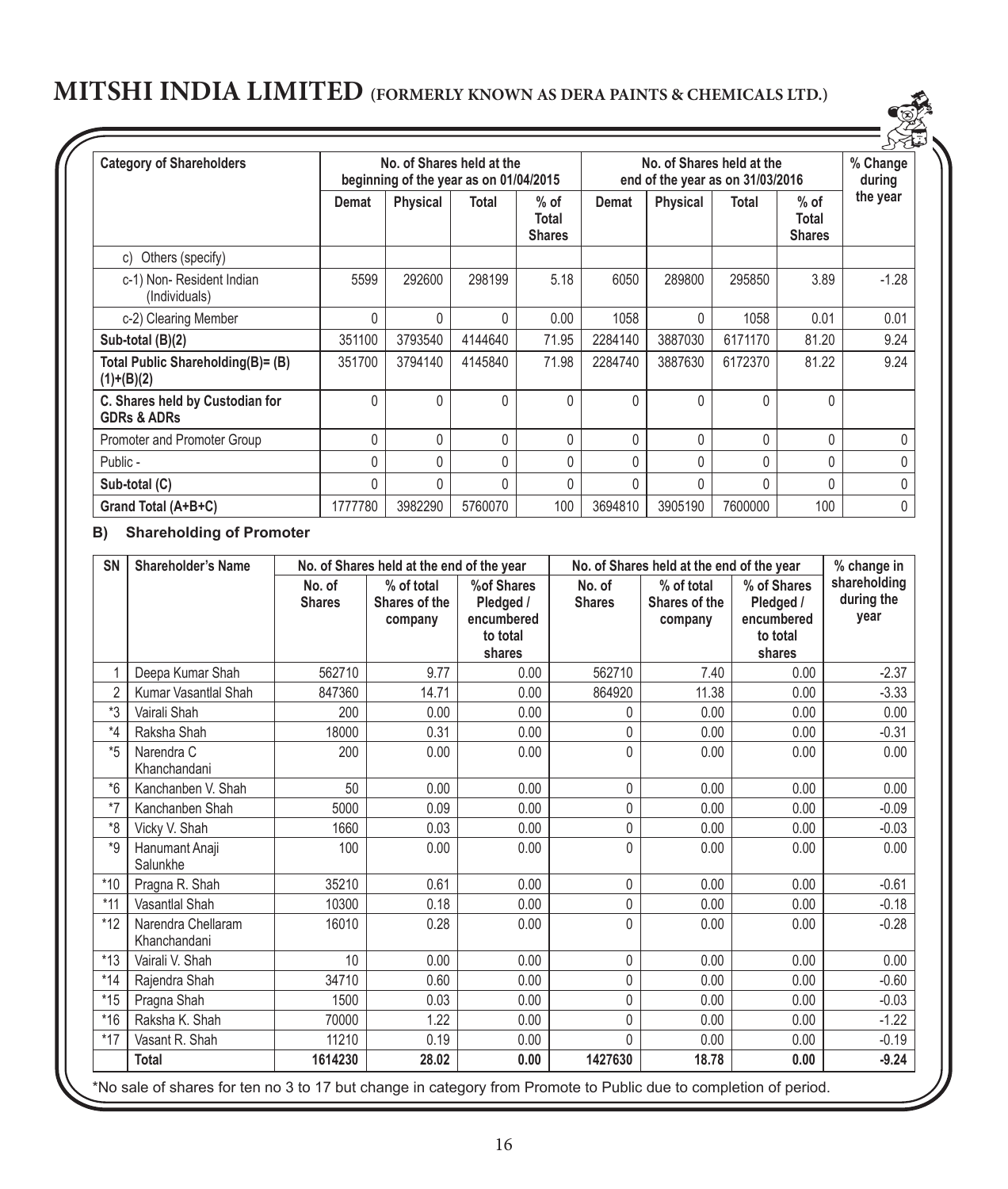| SI<br>No.      |                                                                                | Name of<br>Promoter's              | As On Date | Shareholding at the<br>beginning of the year |                                           | <b>Cumulative Shareholding</b><br>during the year |                                           |  |  |
|----------------|--------------------------------------------------------------------------------|------------------------------------|------------|----------------------------------------------|-------------------------------------------|---------------------------------------------------|-------------------------------------------|--|--|
|                |                                                                                |                                    |            | No. of<br>shares                             | % of total<br>shares<br>of the<br>company | No. of<br>shares                                  | % of total<br>shares<br>of the<br>company |  |  |
| $\mathbf{1}$   | At the beginning of the year                                                   | Narendra Chellaram<br>Khanchandani | 4/1/2015   | 16010                                        | 0.28                                      | 16010                                             | 0.28                                      |  |  |
|                | Date wise Increase / Decrease in<br>Promoters Share holding during the<br>vear |                                    | 27/11/2015 | 5000                                         | 0.07                                      | 21010                                             | 0.28                                      |  |  |
|                |                                                                                |                                    | 12/8/2015  | $-21010$                                     | 0.28                                      | $\mathbf 0$                                       | 0.00                                      |  |  |
|                | At the end of the year                                                         |                                    | 31/03/2016 | $\Omega$                                     | 0.00                                      | $\mathbf 0$                                       | 0.00                                      |  |  |
| $\overline{2}$ | At the beginning of the year                                                   | Deepa Kumar Shah                   | 4/1/2015   | 562710                                       | 9.77                                      | 562710                                            | 9.77                                      |  |  |
|                | Date wise Increase / Decrease in<br>Promoters Share holding during the<br>year |                                    |            | <b>NIL</b>                                   | <b>NIL</b>                                |                                                   |                                           |  |  |
|                | At the End of the year                                                         |                                    | 31/03/2016 | $\mathbf 0$                                  | 0.00                                      | 562710                                            | 7.40                                      |  |  |
| 3              | At the beginning of the year                                                   | Kumar Vasantlal<br>Shah            | 4/1/2015   | 847360                                       | 14.71                                     | 847360                                            | 14.71                                     |  |  |
|                | Date wise Increase / Decrease in<br>Promoters Share holding during the<br>year |                                    | 25/12/2015 | * 17560                                      | 0.23                                      | 864920                                            | 11.38                                     |  |  |
|                | At the End of the year                                                         |                                    | 31/03/2016 | $\mathbf 0$                                  | 0.00                                      | 864920                                            | 11.38                                     |  |  |
|                | * No purchase, increase due to transmission of shares                          |                                    |            |                                              |                                           |                                                   |                                           |  |  |
| 4              | At the beginning of the year                                                   | Hanumant Anaji<br>Salunkhe         | 03/04/2015 | 100                                          | 0.00                                      | 100                                               | 0.00                                      |  |  |
|                | Date wise Increase / Decrease in<br>Promoters Share holding during the<br>year |                                    | 12/8/2015  | $-100$                                       | 0.00                                      | $\Omega$                                          | 0.00                                      |  |  |
|                | At the End of the year                                                         |                                    | 31/03/2016 | $\Omega$                                     | 0.00                                      | $\mathbf 0$                                       | 0.00                                      |  |  |
| 5              | At the beginning of the year                                                   | Kanchanben Shah                    | 4/1/2015   | 5000                                         | 0.09                                      | 5000                                              | 0.09                                      |  |  |
|                | Date wise Increase / Decrease in<br>Promoters Share holding during the<br>vear |                                    | 25/12/2015 | $-5000$                                      | 0.07                                      | $\Omega$                                          | 0.00                                      |  |  |
|                | At the End of the year                                                         |                                    | 31/03/2016 | $\mathbf 0$                                  | 0.00                                      | $\mathbf 0$                                       | 0.00                                      |  |  |
| 6              | At the beginning of the year                                                   | Kanchanben V.<br>Shah              | 4/1/2015   | 50                                           | 0.00                                      | 50                                                | 0.00                                      |  |  |
|                | Date wise Increase / Decrease in<br>Promoters Share holding during the<br>vear |                                    | 25/12/2015 | $-50$                                        | 0.00                                      | $\mathbf 0$                                       | 0.00                                      |  |  |
|                | At the End of the year                                                         |                                    | 31/03/2016 | $\mathbf 0$                                  | 0.00                                      | $\mathbf 0$                                       | 0.00                                      |  |  |
| $\overline{7}$ | At the beginning of the year                                                   | Narendra C<br>Khanchandani         | 4/1/2015   | 200                                          | 0.00                                      | 200                                               | 0.00                                      |  |  |
|                | Date wise Increase / Decrease in<br>Promoters Share holding during the<br>year |                                    | 25/12/2015 | $-200$                                       | 0.00                                      | $\mathbf 0$                                       | 0.00                                      |  |  |
|                | At the End of the year                                                         |                                    | 31/03/2016 | $\Omega$                                     | 0.00                                      | $\Omega$                                          | 0.00                                      |  |  |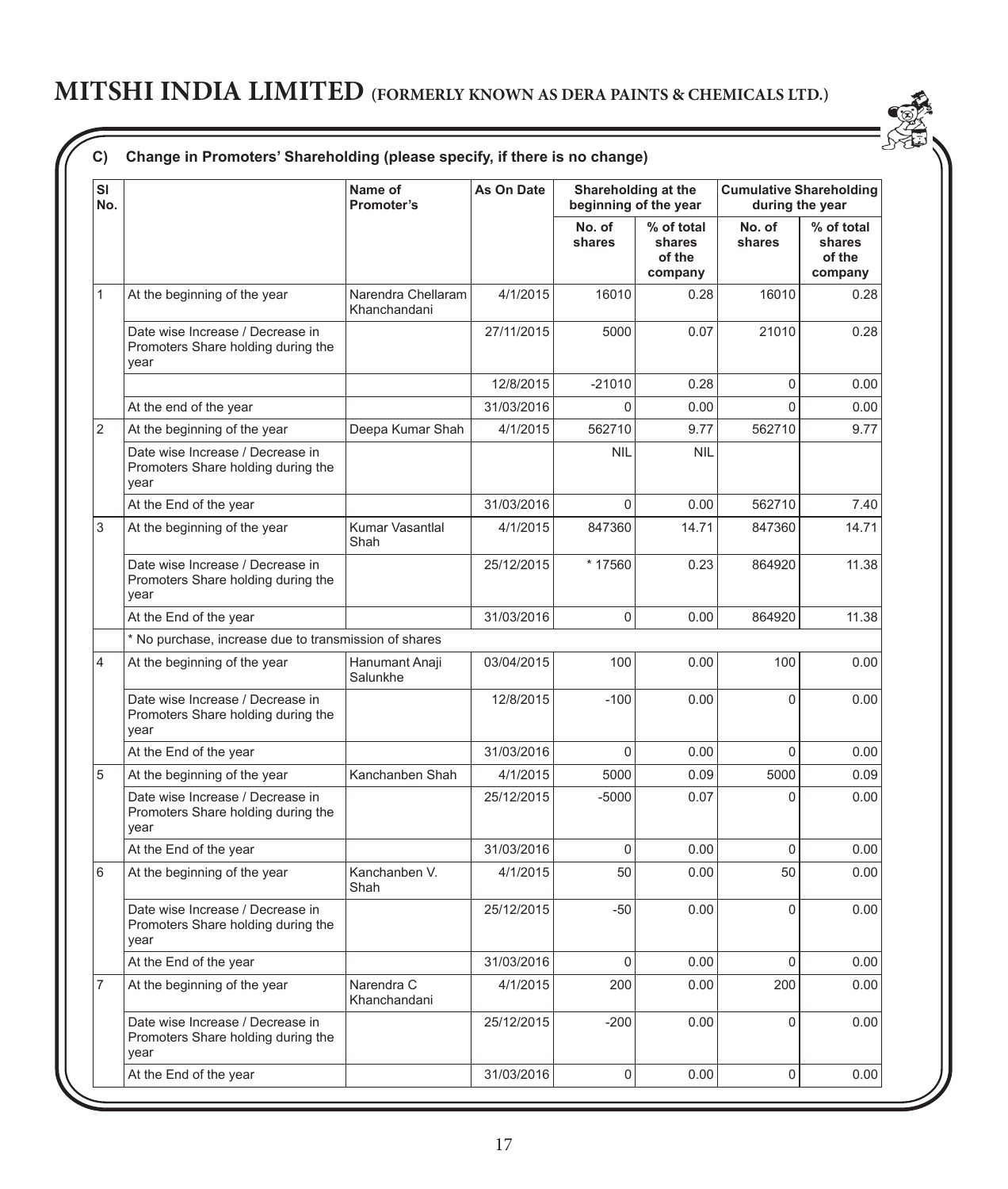| SI<br>No. |                                                                                | Name of<br>Promoter's | As On Date | Shareholding at the | beginning of the year                     | <b>Cumulative Shareholding</b><br>during the year |                                           |
|-----------|--------------------------------------------------------------------------------|-----------------------|------------|---------------------|-------------------------------------------|---------------------------------------------------|-------------------------------------------|
|           |                                                                                |                       |            | No. of<br>shares    | % of total<br>shares<br>of the<br>company | No. of<br>shares                                  | % of total<br>shares<br>of the<br>company |
| 8         | At the beginning of the year                                                   | Pragna R. Shah        | 4/1/2015   | 35210               | 0.61                                      | 35210                                             | 0.61                                      |
|           | Date wise Increase / Decrease in<br>Promoters Share holding during the<br>year |                       | 12/8/2015  | $-35210$            | 0.46                                      | $\Omega$                                          | 0.00                                      |
|           | At the End of the year                                                         |                       | 31/03/2016 | $\Omega$            | 0.00                                      | $\Omega$                                          | 0.00                                      |
| 9         | At the beginning of the year                                                   | Pragna Shah           | 4/1/2015   | 1500                | 0.03                                      | 1500                                              | 0.03                                      |
|           | Date wise Increase / Decrease in<br>Promoters Share holding during the<br>year |                       | 12/8/2015  | $-1500$             | 0.02                                      | $\Omega$                                          | 0.00                                      |
|           | At the End of the year                                                         |                       | 31/03/2016 | $\Omega$            | 0.00                                      | $\Omega$                                          | 0.00                                      |
| 10        | At the beginning of the year                                                   | Rajendra Shah         | 4/1/2015   | 34710               | 0.60                                      | 34710                                             | 0.60                                      |
|           | Date wise Increase / Decrease in<br>Promoters Share holding during the<br>year |                       | 12/8/2015  | $-34710$            | 0.46                                      | $\Omega$                                          | 0.00                                      |
|           | At the End of the year                                                         |                       | 31/03/2016 | $\Omega$            | 0.00                                      | $\Omega$                                          | 0.00                                      |
| 11        | At the beginning of the year                                                   | Raksha K. Shah        | 4/1/2015   | 70000               | 1.22                                      | 70000                                             | 1.22                                      |
|           | Date wise Increase / Decrease in<br>Promoters Share holding during the<br>year |                       | 12/8/2015  | $-70000$            | 0.92                                      | $\Omega$                                          | 0.00                                      |
|           | At the End of the year                                                         |                       | 31/03/2016 | $\Omega$            | 0.00                                      | $\Omega$                                          | 0.00                                      |
| 12        | At the beginning of the year                                                   | Raksha Shah           | 4/1/2015   | 18000               | 0.31                                      | 18000                                             | 0.31                                      |
|           | Date wise Increase / Decrease in<br>Promoters Share holding during the<br>year |                       | 12/8/2015  | $-18000$            | 0.24                                      | $\Omega$                                          | 0.00                                      |
|           | At the End of the year                                                         |                       | 31/03/2016 | $\Omega$            | 0.00                                      | $\Omega$                                          | 0.00                                      |
| 13        | At the beginning of the year                                                   | Vairali Shah          | 4/1/2015   | 200                 | 0.00                                      | 200                                               | 0.00                                      |
|           | Date wise Increase / Decrease in<br>Promoters Share holding during the<br>year |                       | 12/8/2015  | $-200$              | $\mathbf{0}$                              | $\Omega$                                          | 0.00                                      |
|           | At the End of the year                                                         |                       | 31/03/2016 | 0                   | 0.00                                      | $\Omega$                                          | 0.00                                      |
| 14        | At the beginning of the year                                                   | Vairali V. Shah       | 4/1/2015   | 10                  | 0.00                                      | 10                                                | 0.00                                      |
|           | Date wise Increase / Decrease in<br>Promoters Share holding during the<br>year |                       | 12/8/2015  | $-10$               | 0.00                                      | $\Omega$                                          | 0.00                                      |
|           | At the End of the year                                                         |                       | 31/03/2016 | $\Omega$            | 0.00                                      | $\Omega$                                          | 0.00                                      |
| 15        | At the beginning of the year                                                   | Vasant R. Shah        | 4/1/2015   | 11210               | 0.19                                      | 11210                                             | 0.19                                      |
|           | Date wise Increase / Decrease in<br>Promoters Share holding during the<br>year |                       | 25/12/2015 | $-11210$            | 0.15                                      | $\Omega$                                          | 0.00                                      |
|           | At the End of the year                                                         |                       | 31/03/2016 | $\Omega$            | 0.00                                      | $\Omega$                                          | 0.00                                      |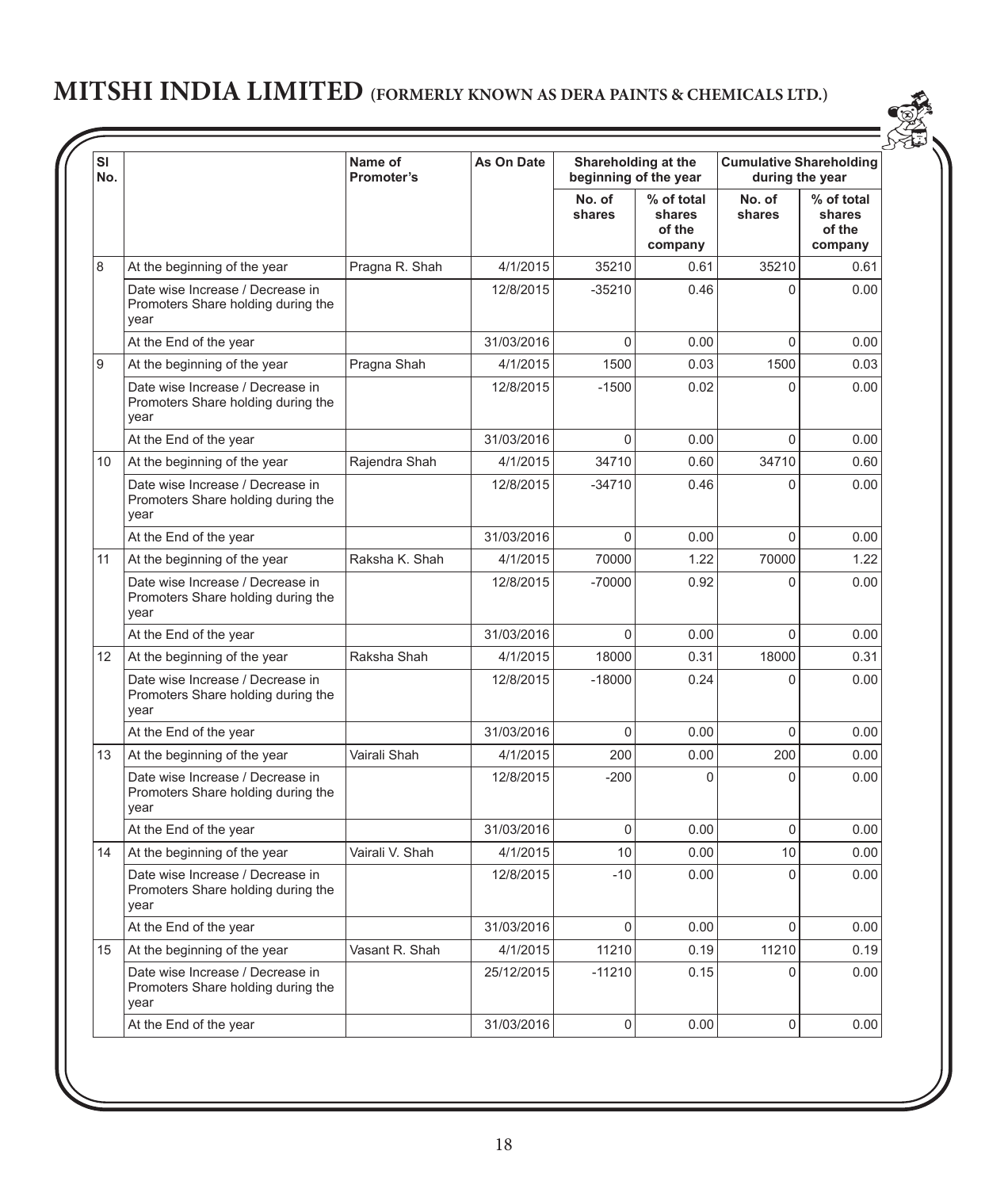| <b>SI</b><br>No. |                                                                                | Name of<br>Promoter's | As On Date | Shareholding at the | beginning of the year                     | <b>Cumulative Shareholding</b><br>during the year |                                           |
|------------------|--------------------------------------------------------------------------------|-----------------------|------------|---------------------|-------------------------------------------|---------------------------------------------------|-------------------------------------------|
|                  |                                                                                |                       |            | No. of<br>shares    | % of total<br>shares<br>of the<br>company | No. of<br>shares                                  | % of total<br>shares<br>of the<br>company |
| 16               | At the beginning of the year                                                   | Vasantlal Shah        | 4/1/2015   | 10300               | 0.18                                      | 10300                                             | 0.18                                      |
|                  | Date wise Increase / Decrease in<br>Promoters Share holding during the<br>year |                       | 04/12/2015 | $-9000$             | 0.12                                      | 1300                                              | 0.02                                      |
|                  |                                                                                |                       | 25/12/2015 | $-1300$             | 0.02                                      | O                                                 | 0.00                                      |
|                  | At the End of the year                                                         |                       | 31/03/2016 | $\Omega$            | 0.00                                      |                                                   | 0.00                                      |
| 17               | At the beginning of the year                                                   | Vicky V. Shah         | 4/1/2015   | 1660                | 0.03                                      | 1660                                              | 0.03                                      |
|                  | Date wise Increase / Decrease in<br>Promoters Share holding during the<br>year |                       | 12/8/2015  | $-1660$             | 0.02                                      | U                                                 | 0.00                                      |
|                  | At the End of the year                                                         |                       | 31/03/2016 | 0                   | 0.00                                      | O                                                 | 0.00                                      |

<u>SK</u>

\* No sale of shares for item no.1,4 to 17 but change in category from Promoter to Public due to completion of lock in period

#### **D) Shareholding Pattern of top ten Shareholders:**

**(Other than Directors, Promoters and Holders of GDRs and ADRs):**

| SI<br>No.      | For Each of the Top 10<br><b>Shareholders</b>                     | Name of<br>Shareholder's                  | As On Date | Shareholding at the<br>beginning of the year |                                           | <b>Cumulative Shareholding</b><br>during the year |                                           |
|----------------|-------------------------------------------------------------------|-------------------------------------------|------------|----------------------------------------------|-------------------------------------------|---------------------------------------------------|-------------------------------------------|
|                |                                                                   |                                           |            | No. of<br>shares                             | % of total<br>shares<br>of the<br>company | No. of<br>shares                                  | % of total<br>shares<br>of the<br>company |
|                | Date wise Increase / Decrease in<br>Share holding during the year | Solfic Infotech<br><b>Private Limited</b> | 23/09/2015 | 16                                           | 0.00                                      | 16                                                | 0.00                                      |
|                |                                                                   |                                           | 09/10/2015 | 49                                           | 0.00                                      | 65                                                | 0.00                                      |
|                |                                                                   |                                           | 06/11/2015 | $-65$                                        | 0.00                                      | U                                                 | 0.00                                      |
|                |                                                                   |                                           | 18/12/2015 | *1839930                                     | 24.21                                     | 1839930                                           | 24.21                                     |
|                | At the end of the year                                            |                                           | 31/03/2016 | $\Omega$                                     | 0.00                                      | 1839930                                           | 24.21                                     |
|                | * Prefential issue during the year                                |                                           |            |                                              |                                           |                                                   |                                           |
| $\overline{2}$ | At the beginning of the year                                      | Narendra Chellaram<br>Khanchandani        | 4/1/2015   | $\Omega$                                     | 0.00                                      | 0                                                 | 0.00                                      |
|                | Date wise Increase / Decrease in<br>Share holding during the year |                                           | 12/8/2015  | 21010                                        | 0.28                                      | 21010                                             | 0.28                                      |
|                | At the End of the year                                            |                                           | 31/03/2016 | $\Omega$                                     | 0.00                                      | 21010                                             | 0.28                                      |
| 3              | Date wise Increase / Decrease in<br>Share holding during the year | Gada Jinesh<br><b>Mansukh</b>             | 11/09/2015 | 200                                          | 0.00                                      | 200                                               | 0.00                                      |
|                |                                                                   |                                           | 18/09/2015 | 1190                                         | 0.02                                      | 1390                                              | 0.02                                      |
|                |                                                                   |                                           | 23/09/2015 | 400                                          | 0.01                                      | 1790                                              | 0.03                                      |
|                |                                                                   |                                           | 09/10/2015 | 550                                          | 0.01                                      | 2340                                              | 0.04                                      |
|                |                                                                   |                                           | 16/10/2015 | 5110                                         | 0.09                                      | 7450                                              | 0.13                                      |
|                |                                                                   |                                           | 23/10/2015 | 1039                                         | 0.01                                      | 8489                                              | 0.11                                      |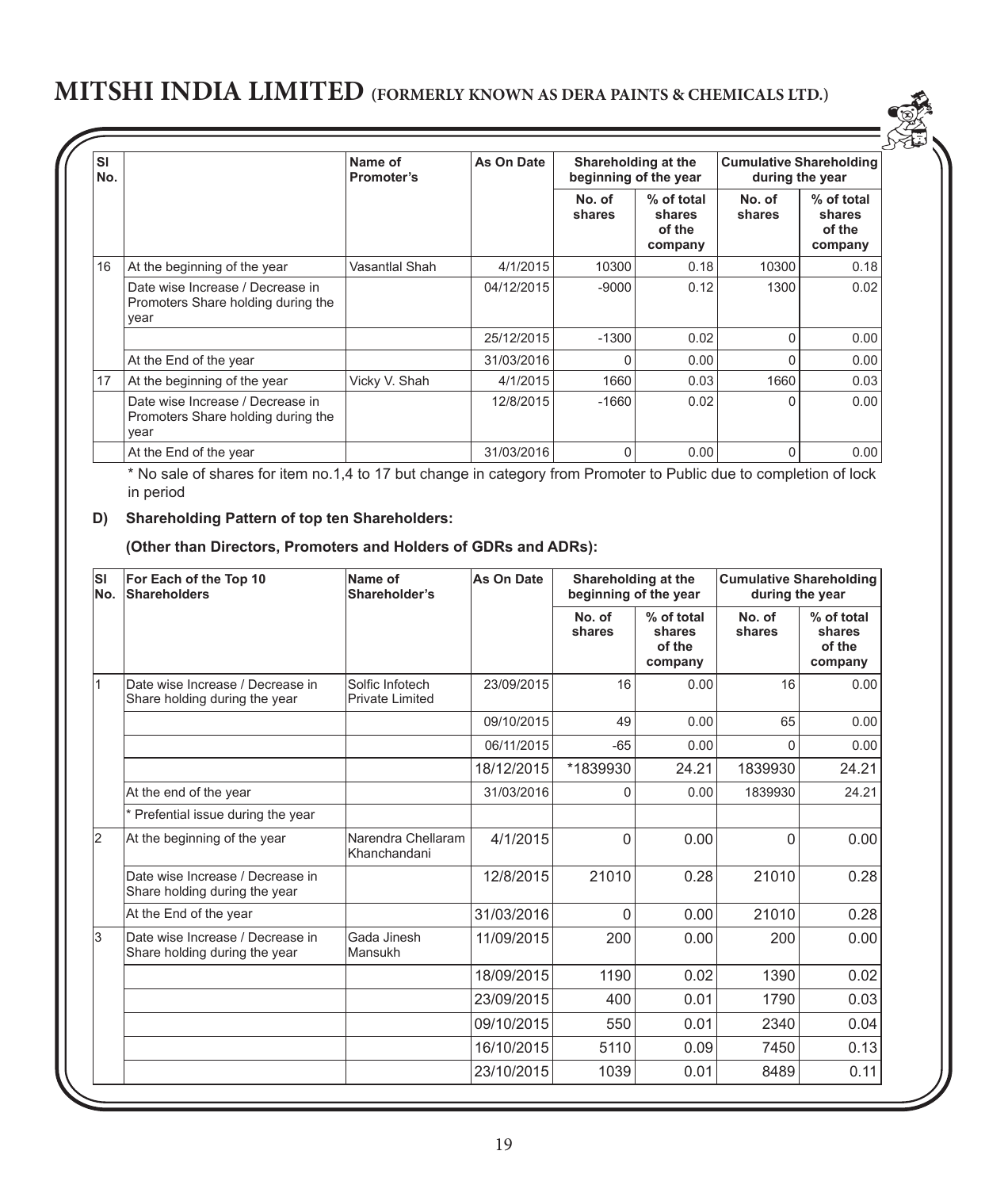| SI<br>No. | For Each of the Top 10<br>Shareholders                            | Name of<br>Shareholder's | As On Date | Shareholding at the<br>beginning of the year |                                           | <b>Cumulative Shareholding</b><br>during the year |                                           |
|-----------|-------------------------------------------------------------------|--------------------------|------------|----------------------------------------------|-------------------------------------------|---------------------------------------------------|-------------------------------------------|
|           |                                                                   |                          |            | No. of<br>shares                             | % of total<br>shares<br>of the<br>company | No. of<br>shares                                  | % of total<br>shares<br>of the<br>company |
|           |                                                                   |                          | 30/10/2015 | 1408                                         | 0.02                                      | 9897                                              | 0.13                                      |
|           |                                                                   |                          | 06/11/2015 | 3985                                         | 0.05                                      | 13882                                             | 0.18                                      |
|           |                                                                   |                          | 13/11/2015 | 679                                          | 0.01                                      | 14561                                             | 0.19                                      |
|           |                                                                   |                          | 20/11/2015 | 1000                                         | 0.01                                      | 15561                                             | 0.20                                      |
|           |                                                                   |                          | 27/11/2015 | 139                                          | 0.00                                      | 15700                                             | 0.21                                      |
|           |                                                                   |                          | 04/12/2015 | 751                                          | 0.01                                      | 16451                                             | 0.22                                      |
|           |                                                                   |                          | 11/12/2015 | 990                                          | 0.01                                      | 17441                                             | 0.23                                      |
|           |                                                                   |                          | 18/12/2015 | 59                                           | 0.00                                      | 17500                                             | 0.23                                      |
|           | At the End of the year                                            |                          | 31/03/2016 | 0                                            | 0.00                                      | 17500                                             | 0.23                                      |
| 4         | At the beginning of the year                                      | <b>Bimal Goel</b>        | 4/1/2015   | 23400                                        | 0.41                                      | 23400                                             | 0.41                                      |
|           | Date wise Increase / Decrease in<br>Share holding during the year |                          |            | <b>NIL</b>                                   | <b>NIL</b>                                |                                                   |                                           |
|           | At the End of the year                                            |                          | 31/03/2016 | $\Omega$                                     | 0.00                                      | 23400                                             | 0.31                                      |
| 5         | At the beginning of the year                                      | Niket Damji Patel        | 4/1/2015   | 10000                                        | 0.17                                      | 10000                                             | 0.17                                      |
|           | Date wise Increase / Decrease in<br>Share holding during the year |                          | 04/12/2015 | 5200                                         | 0.07                                      | 15200                                             | 0.20                                      |
|           | At the End of the year                                            |                          | 31/03/2016 | 0                                            | 0.00                                      | 15200                                             | 0.20                                      |
| 6         | At the beginning of the year                                      | Shikha K Shah            | 01/04/2015 | 26700                                        | 0.46                                      | 26700                                             | 0.46                                      |
|           | Date wise Increase / Decrease in<br>Share holding during the year |                          |            | <b>NIL</b>                                   | <b>NIL</b>                                |                                                   |                                           |
|           | At the End of the year                                            |                          | 31/03/2016 | $\Omega$                                     | 0.00                                      | 26700                                             | 0.35                                      |
| 7         | At the beginning of the year                                      | Hoori D Samani           | 4/1/2015   | 17100                                        | 0.30                                      | 17100                                             | 0.30                                      |
|           | Date wise Increase / Decrease in<br>Share holding during the year |                          |            | <b>NIL</b>                                   | <b>NIL</b>                                |                                                   |                                           |
|           | At the End of the year                                            |                          | 31/03/2016 | $\Omega$                                     | 0.00                                      | 17100                                             | 0.23                                      |
| 8         | At the beginning of the year                                      | Nitin Chunilal Dadia     | 4/1/2015   | 15090                                        | 0.26                                      | 15090                                             | 0.26                                      |
|           | Date wise Increase / Decrease in<br>Share holding during the year |                          |            | <b>NIL</b>                                   | <b>NIL</b>                                |                                                   |                                           |
|           | At the End of the year                                            |                          | 31/03/2016 | 0                                            | 0.00                                      | 15090                                             | 0.20                                      |
| 9         | At the beginning of the year                                      | Pragna R. Shah           | 4/1/2015   | $\Omega$                                     | 0.00                                      | $\Omega$                                          | 0.00                                      |
|           | Date wise Increase / Decrease in<br>Share holding during the year |                          | 12/8/2015  | 35210                                        | 0.46                                      | 35210                                             | 0.46                                      |
|           | At the End of the year                                            |                          | 31/03/2016 | $\Omega$                                     | 0.00                                      | 35210                                             | 0.46                                      |
| 10        | At the beginning of the year                                      | Purshottam G<br>Khemani  | 4/1/2015   | 15000                                        | 0.26                                      | 15000                                             | 0.26                                      |
|           | Date wise Increase / Decrease in<br>Share holding during the year |                          |            | <b>NIL</b>                                   | <b>NIL</b>                                |                                                   |                                           |
|           | At the End of the year                                            |                          | 31/03/2016 | $\Omega$                                     | 0.00                                      | 15000                                             | 0.20                                      |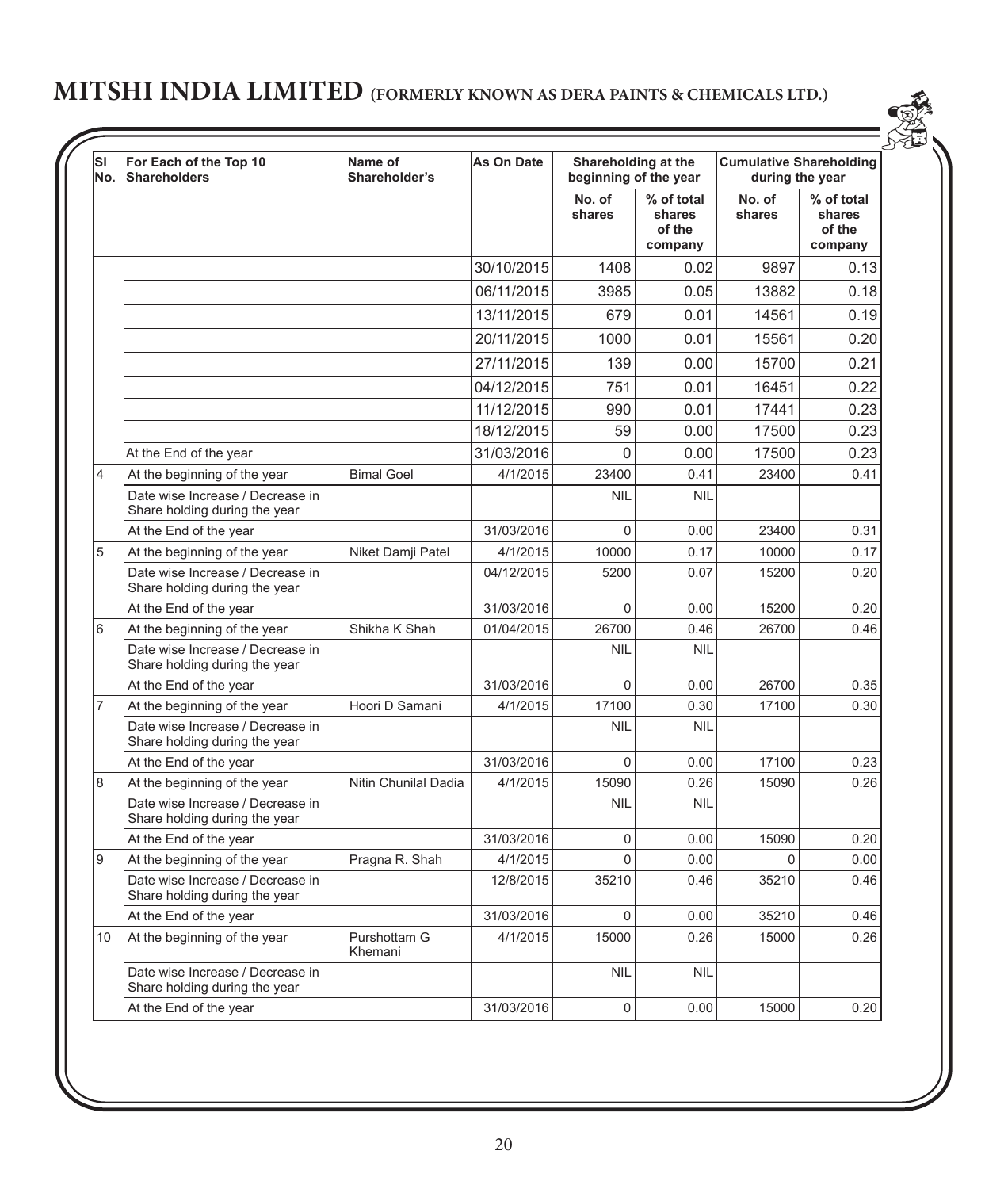| SI<br>No. | For Each of the Top 10<br>Shareholders                            | Name of<br>Shareholder's        | As On Date | Shareholding at the<br>beginning of the year |                                           | <b>Cumulative Shareholding</b><br>during the year |                                           |
|-----------|-------------------------------------------------------------------|---------------------------------|------------|----------------------------------------------|-------------------------------------------|---------------------------------------------------|-------------------------------------------|
|           |                                                                   |                                 |            | No. of<br>shares                             | % of total<br>shares<br>of the<br>company | No. of<br>shares                                  | % of total<br>shares<br>of the<br>company |
| 11        | At the beginning of the year                                      | Rajendra Shah                   | 4/1/2015   | $\Omega$                                     | 0.00                                      | $\Omega$                                          | 0.00                                      |
|           | Date wise Increase / Decrease in<br>Share holding during the year |                                 | 12/8/2015  | 34710                                        | 0.46                                      | 34710                                             | 0.46                                      |
|           | At the End of the year                                            |                                 | 31/03/2016 | $\mathbf{0}$                                 | 0.00                                      | 34710                                             | 0.46                                      |
| 12        | At the beginning of the year                                      | Raksha K. Shah                  | 4/1/2015   | $\overline{0}$                               | 0.00                                      | $\Omega$                                          | 0.00                                      |
|           | Date wise Increase / Decrease in<br>Share holding during the year |                                 | 12/8/2015  | 70000                                        | 0.92                                      | 70000                                             | 0.92                                      |
|           | At the End of the year                                            |                                 | 31/03/2016 | $\Omega$                                     | 0.00                                      | 70000                                             | 0.92                                      |
| 13        | At the beginning of the year                                      | Ruturaj Sawhney                 | 4/1/2015   | 12800                                        | 0.22                                      | 12800                                             | 0.22                                      |
|           | Date wise Increase / Decrease in<br>Share holding during the year |                                 |            | <b>NIL</b>                                   | <b>NIL</b>                                |                                                   |                                           |
|           | At the End of the year                                            |                                 | 31/03/2016 | $\Omega$                                     | 0.00                                      | 12800                                             | 0.17                                      |
| 14        | At the beginning of the year                                      | Sanjay Gupta                    | 4/1/2015   | 21600                                        | 0.37                                      | 21600                                             | 0.37                                      |
|           | Date wise Increase / Decrease in<br>Share holding during the year |                                 |            | <b>NIL</b>                                   | <b>NIL</b>                                |                                                   |                                           |
|           | At the End of the year                                            |                                 | 31/03/2016 | $\Omega$                                     | 0.00                                      | 21600                                             | 0.28                                      |
| 15        | At the beginning of the year                                      | Shikha Infina<br>Management Ltd | 4/1/2015   | 15000                                        | 0.26                                      | 15000                                             | 0.26                                      |
|           | Date wise Increase / Decrease in<br>Share holding during the year |                                 |            | <b>NIL</b>                                   | <b>NIL</b>                                |                                                   |                                           |
|           | At the End of the year                                            |                                 | 31/03/2016 | $\Omega$                                     | 0.00                                      | 15000                                             | 0.20                                      |
| 16        | At the beginning of the year                                      | Sudarshan Agarwal               | 4/1/2015   | 15000                                        | 0.26                                      | 15000                                             | 0.26                                      |
|           | Date wise Increase / Decrease in<br>Share holding during the year |                                 |            | <b>NIL</b>                                   | <b>NIL</b>                                |                                                   |                                           |
|           | At the End of the year                                            |                                 | 31/03/2016 | $\Omega$                                     | 0.00                                      | 15000                                             | 0.20                                      |
| 17        | At the beginning of the year                                      | Tunkai India Ltd                | 4/1/2015   | 15000                                        | 0.26                                      | 15000                                             | 0.26                                      |
|           | Date wise Increase / Decrease in<br>Share holding during the year |                                 |            | <b>NIL</b>                                   | <b>NIL</b>                                |                                                   |                                           |
|           | At the End of the year                                            |                                 | 31/03/2016 | $\Omega$                                     | 0.00                                      | 15000                                             | 0.20                                      |

\* No sale of shares for item no.2 to 17 but change in category from Promoter to Public due to completion of lock in period

### **E) Shareholding of Directors and Key Managerial Personnel:**

| lsı<br>No. |                              | Cumulative Shareholding<br>As On Date<br>Shareholding at the<br>Name of<br>Shareholder's<br>beginning of the year<br>during the year |    |                  |                                           |                  |                                           |
|------------|------------------------------|--------------------------------------------------------------------------------------------------------------------------------------|----|------------------|-------------------------------------------|------------------|-------------------------------------------|
|            |                              |                                                                                                                                      |    | No. of<br>shares | % of total<br>shares<br>of the<br>company | No. of<br>shares | % of total<br>shares<br>of the<br>company |
|            | At the beginning of the year | NA                                                                                                                                   | NA | NA.              | NA.                                       | NA               |                                           |

Note :- Mr.Kumar Shah details given in Promoter List hence not given here again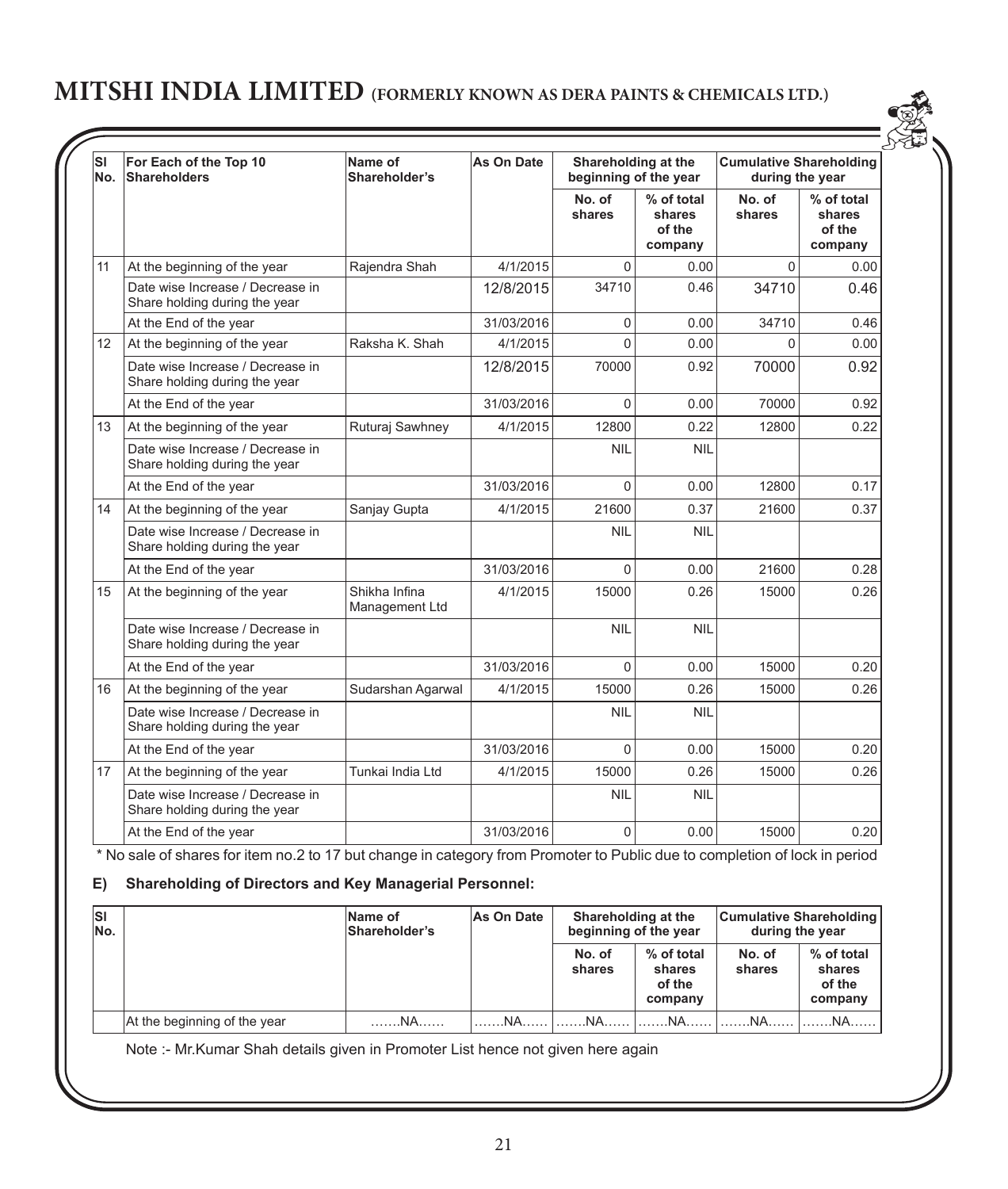|                                                        | <b>Secured Loans</b><br>excluding<br>deposits | Unsecured<br>Loans | <b>Deposits</b> | Total<br><b>Indebtedness</b> |
|--------------------------------------------------------|-----------------------------------------------|--------------------|-----------------|------------------------------|
| Indebtedness at the beginning of<br>the financial year |                                               |                    |                 |                              |
| <b>Principal Amount</b><br>i)                          |                                               |                    | 24125830        |                              |
| Interest due but not paid<br>ii)                       |                                               |                    |                 |                              |
| Interest accrued but not due<br>iii)                   |                                               |                    |                 |                              |
| Total (i+ii+iii)                                       |                                               |                    | 24125830        |                              |
| Change in Indebtedness during<br>the financial year    |                                               |                    |                 |                              |
| * Addition                                             |                                               |                    | 19425268        |                              |
| * Reduction                                            |                                               |                    |                 |                              |
| Net Change                                             |                                               |                    | (19425268)      |                              |
| Indebtedness at the end of the<br>financial year       |                                               |                    |                 |                              |
| <b>Principal Amount</b><br>i)                          |                                               |                    | 4700562         |                              |
| ii)<br>Interest due but not paid                       |                                               |                    |                 |                              |
| Interest accrued but not due<br>iii)                   |                                               |                    |                 |                              |
| Total (i+ii+iii)                                       |                                               |                    | 4700562         |                              |

**IV. REMUNERATION OF DIRECTORS AND KEY MANAGERIAL PERSONNEL-**

## **A. Remuneration to Managing Director, Whole-time Directors and/or Manager:**

| SN.            | <b>Particulars of Remuneration</b><br>Name of MD/WTD/ Manager Mr. Kumar V. Shah - MD         |          |          |   |          |              |  |
|----------------|----------------------------------------------------------------------------------------------|----------|----------|---|----------|--------------|--|
|                |                                                                                              | -----    |          |   |          | Amount       |  |
| 1              | <b>Gross salary</b>                                                                          |          |          |   |          |              |  |
|                | Salary as per provisions<br>(a)<br>contained in Section 17(1) of<br>the Income-tax Act, 1961 | 90000    | $\Omega$ | 0 | 0        | 90000        |  |
|                | Value of perquisites u/s 17(2)<br>(b)<br>Income-tax Act, 1961                                | 0        | $\Omega$ | 0 | $\Omega$ | O            |  |
|                | Profits in lieu of salary under<br>(c)<br>Section 17(3) Income- tax Act,<br>1961             | $\Omega$ | $\Omega$ | 0 | $\Omega$ | <sup>0</sup> |  |
| $\overline{2}$ | <b>Stock Option</b>                                                                          | 0        | $\Omega$ | 0 | 0        | 0            |  |
| 3              | <b>Sweat Equity</b>                                                                          | 0        | $\Omega$ | 0 | $\Omega$ | ∩            |  |
| 4              | Commission                                                                                   |          |          |   |          |              |  |
|                | - as % of profit                                                                             |          |          |   |          |              |  |
|                | - others, specify                                                                            | 0        | $\Omega$ | 0 | U        | $\Omega$     |  |
| 5              | Others, please specify                                                                       | 0        | $\Omega$ | 0 | $\Omega$ | $\Omega$     |  |
|                | Total (A)                                                                                    |          |          |   |          |              |  |
|                | Ceiling as per the Act                                                                       |          |          |   |          |              |  |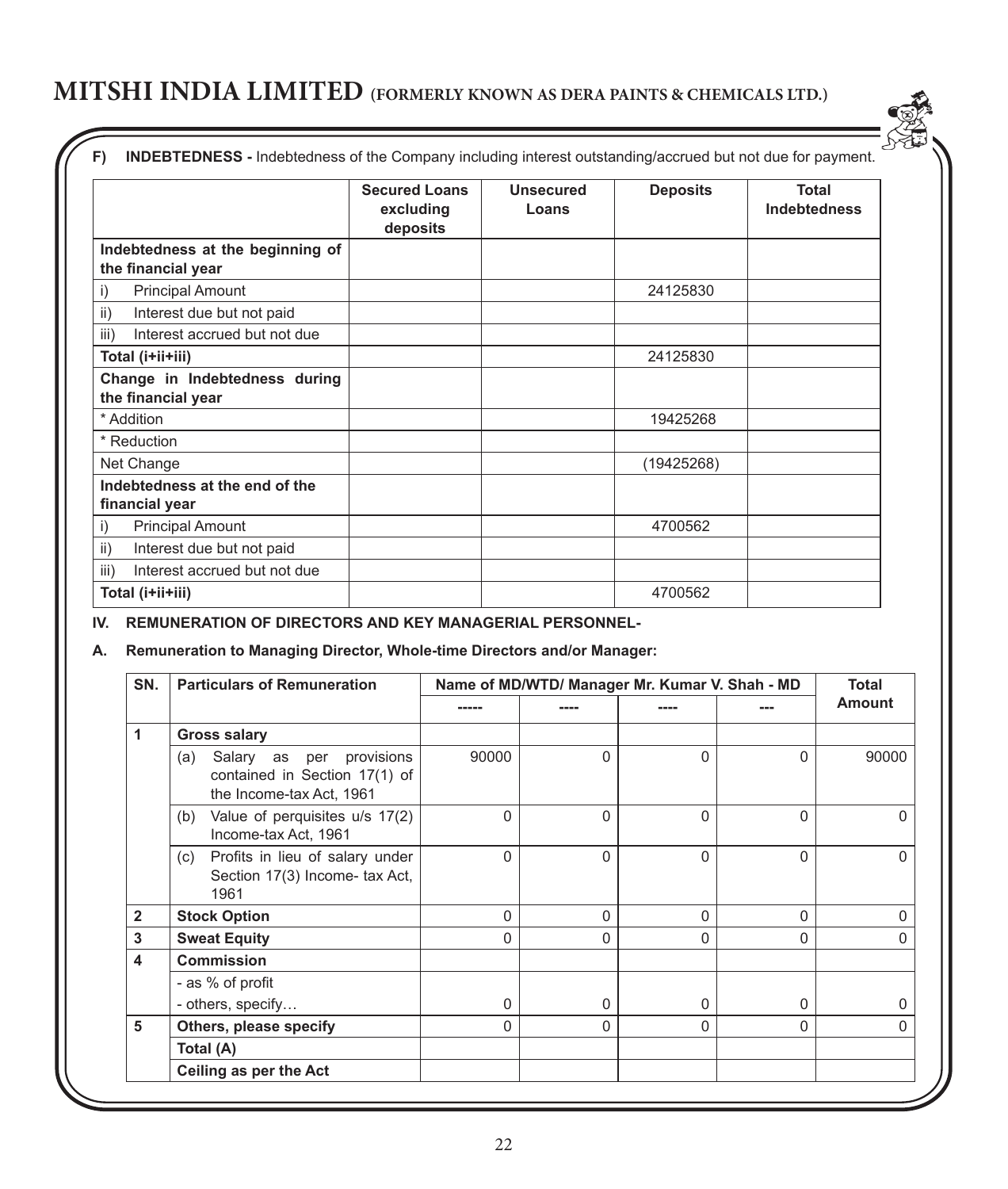#### **B. Remuneration to other directors**

| SN.            | <b>Particulars of Remuneration</b>            |                                    |                         | <b>Name of Directors</b> | <b>Total</b>  |
|----------------|-----------------------------------------------|------------------------------------|-------------------------|--------------------------|---------------|
|                |                                               | <b>Hanumant</b><br><b>Salunkhe</b> | <b>Hasmukh</b><br>Patel |                          | <b>Amount</b> |
| 1              | <b>Independent Directors</b>                  |                                    |                         |                          |               |
|                | Fee for attending board committee<br>meetings | 0                                  | $\Omega$                |                          | n             |
|                | Commission                                    | 0                                  | $\Omega$                |                          | n             |
|                | Others, please specify                        | 0                                  | 0                       |                          | n             |
|                | Total (1)                                     | 0                                  | 0                       |                          | n             |
| $\overline{2}$ | <b>Other Non-Executive Directors</b>          |                                    |                         |                          |               |
|                | Fee for attending board committee<br>meetings | $\Omega$                           | $\Omega$                |                          | $\Omega$      |
|                | Commission                                    | $\Omega$                           | $\Omega$                |                          | $\Omega$      |
|                | Others, please specify                        | 0                                  | $\Omega$                |                          | $\Omega$      |
|                | Total (2)                                     | 0                                  | $\Omega$                |                          | $\Omega$      |
|                | Total $(B)=(1+2)$                             | $\Omega$                           | $\Omega$                |                          | $\Omega$      |
|                | <b>Total Managerial Remuneration</b>          | $\Omega$                           | $\Omega$                |                          | ∩             |
|                | Overall Ceiling as per the Act                |                                    |                         |                          |               |

### **C.** Remuneration to Key Managerial Personnel other than MD/Manager/WTD :

| SN.            | <b>Particulars of Remuneration</b>                                                        |           | <b>Key Managerial Personnel</b> |            | Total |
|----------------|-------------------------------------------------------------------------------------------|-----------|---------------------------------|------------|-------|
|                |                                                                                           | <b>MD</b> | CS.                             | <b>CFO</b> |       |
| 1              | <b>Gross salary</b>                                                                       |           |                                 |            |       |
|                | Salary as per provisions contained in Section<br>(a)<br>17(1) of the Income-tax Act, 1961 | 90000     | $\Omega$                        | $\Omega$   | 90000 |
|                | Value of perquisites u/s 17(2) Income-tax Act.<br>(b)<br>1961                             | 0         | $\Omega$                        | 0          |       |
|                | Profits in lieu of salary under Section 17(3)<br>(c)<br>Income-tax Act, 1961              | 0         | $\Omega$                        | 0          |       |
| $\overline{2}$ | <b>Stock Option</b>                                                                       | $\Omega$  | $\Omega$                        | 0          |       |
| 3              | <b>Sweat Equity</b>                                                                       | 0         | <sup>0</sup>                    | 0          |       |
| 4              | Commission                                                                                |           |                                 |            |       |
|                | - as % of profit                                                                          |           |                                 |            |       |
|                | - others, specify                                                                         | 0         | <sup>0</sup>                    | 0          |       |
| 5              | Others, please specify                                                                    | 0         | $\Omega$                        | 0          |       |
|                | Total                                                                                     |           |                                 |            |       |

**V. PENALTIES / PUNISHMENT/ COMPOUNDING OF OFFENCES:**

**NIL**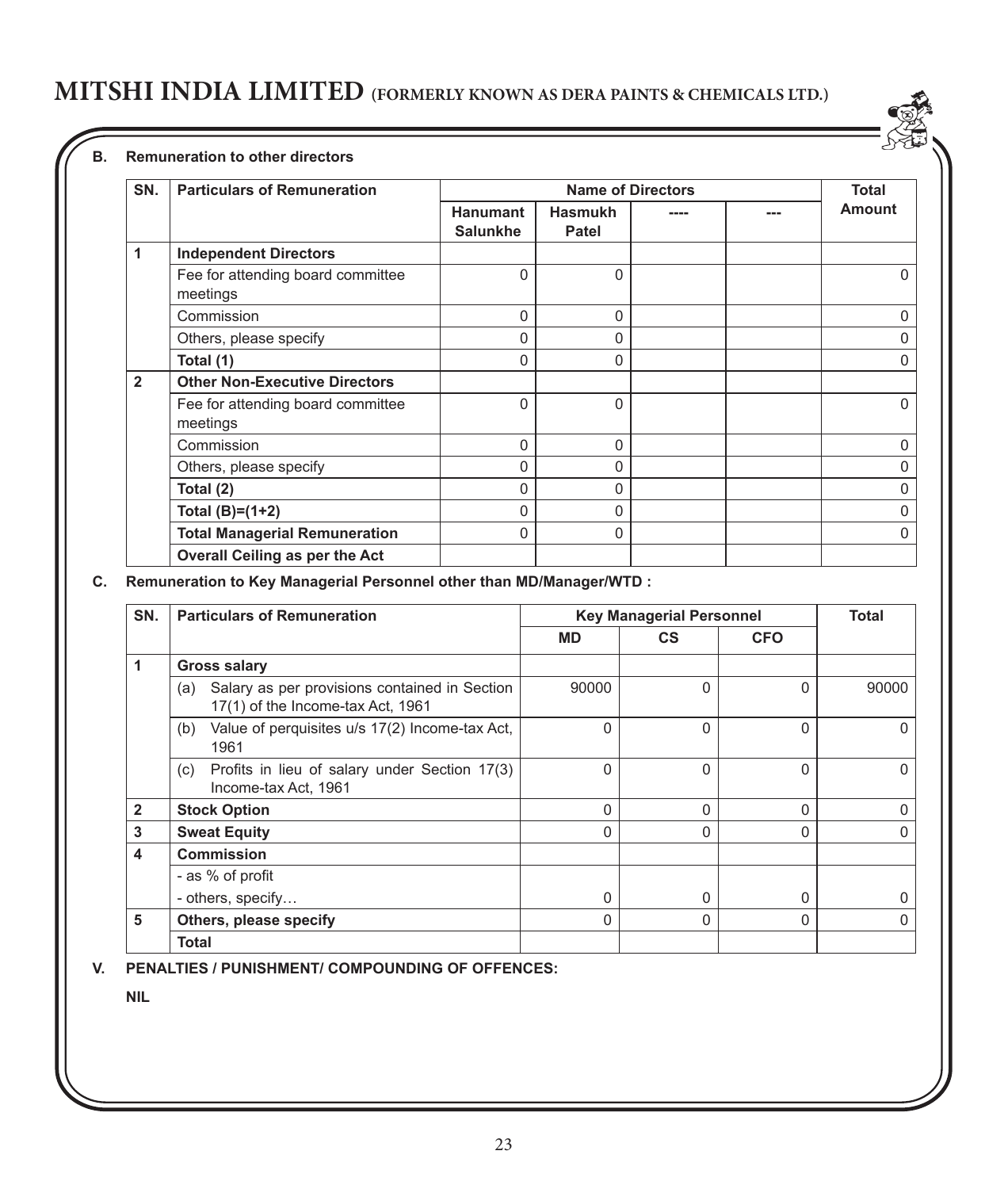

### **FORM NO. AOC -2**

#### **(Pursuant to clause (h) of sub-section (3) of Section 134 of the Act and Rule 8(2) of the Companies (Accounts) Rules, 2014.**

Form for Disclosure of particulars of contracts/arrangements entered into by the company with related

parties referred to in sub section (1) of Section 188 of the Companies Act, 2013 including certain arms length transaction under third proviso thereto.

### **1. Details of contracts or arrangements or transactions not at Arm's length basis. NIL**

| SL. | <b>Particulars</b>                                                                                                   | <b>Details</b> |
|-----|----------------------------------------------------------------------------------------------------------------------|----------------|
| No. |                                                                                                                      |                |
| a)  | Name (s) of the related party & nature of relationship                                                               | <b>NIL</b>     |
| b)  | Nature of contracts/arrangements/transaction                                                                         | <b>NIL</b>     |
| C)  | Duration of the contracts/arrangements/transaction                                                                   |                |
| d)  | Salient terms of the contracts or arrangements or transaction including the value, if any                            | <b>NIL</b>     |
| e)  | Justification for entering into such contracts or arrangements or transactions'                                      | <b>NIL</b>     |
| f)  | Date of approval by the Board                                                                                        | <b>NIL</b>     |
| g)  | Amount paid as advances, if any                                                                                      | <b>NIL</b>     |
| h)  | Date on which the special resolution was passed in General meeting as required under first<br>proviso to Section 188 | <b>NIL</b>     |

### **2. Details of contracts or arrangements or transactions at Arm's length basis**

| SL.<br>No. | <b>Particulars</b>                                                                        | <b>Details</b>                             |
|------------|-------------------------------------------------------------------------------------------|--------------------------------------------|
| a)         | Name (s) of the related party & nature of relationship                                    | KUMAR V SHAH -<br><b>Managing Director</b> |
| b)         | Nature of contracts/arrangements/transaction                                              | Remuneration-<br>₹90000                    |
| C)         | Duration of the contracts/arrangements/transaction (01-08-2012 to 31-07-2017)             | 5 years                                    |
| d)         | Salient terms of the contracts or arrangements or transaction including the value, if any | <b>NA</b>                                  |
| e)         | Date of approval by the Board                                                             | O3/09/2012                                 |
| f)         | Amount paid as advances, if any                                                           | <b>NIL</b>                                 |

Form shall be signed by the people who have signed the Board's Report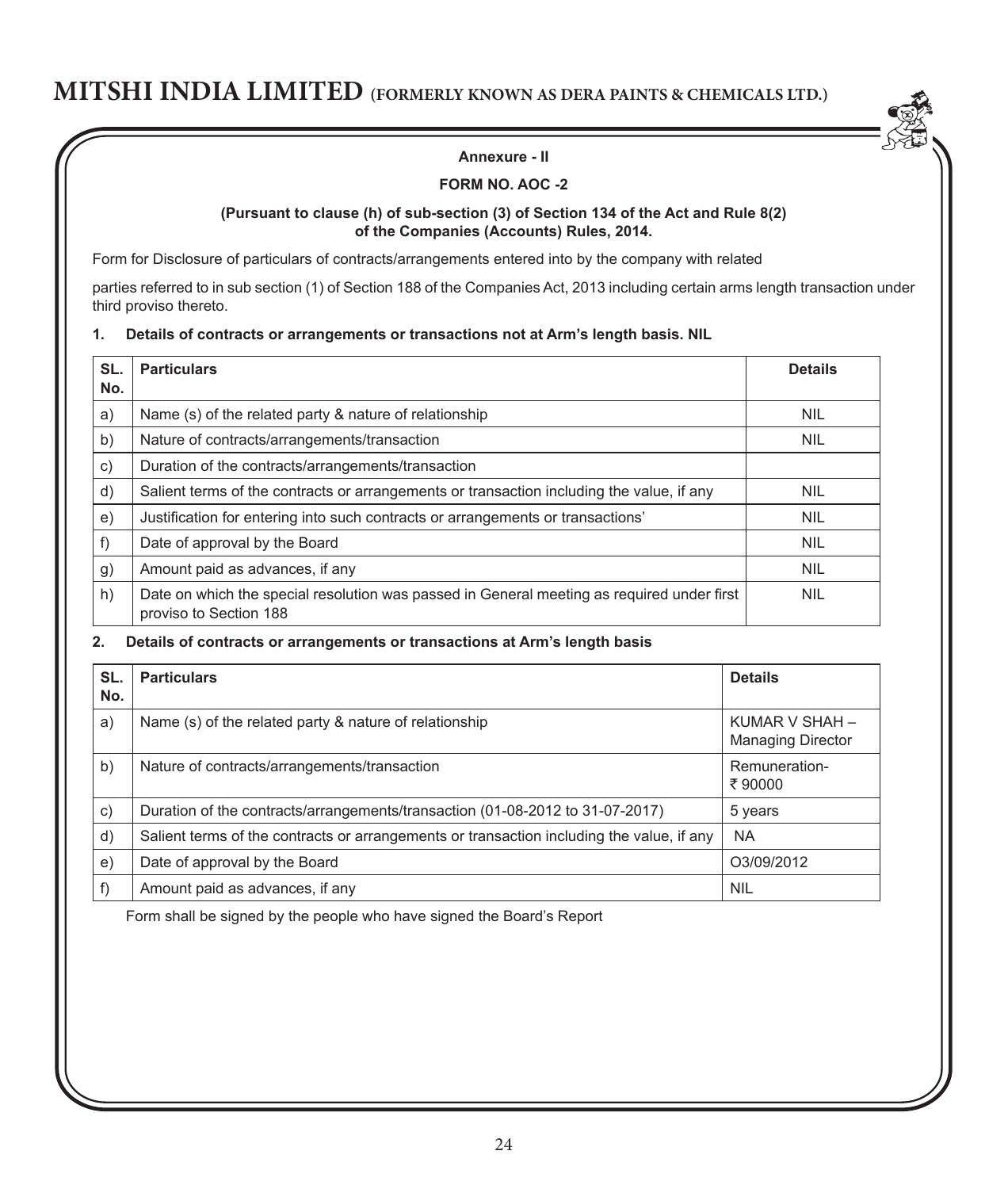

#### **Annexure-III**

### **Form No. MR-3**

#### **SECRETARIAL AUDIT REPORT FOR THE FINANCIAL YEAR ENDED 31ST MARCH, 2016**

#### **[Pursuant to Section 204(1) of the Companies Act, 2013 and rule No.9 of the Companies (Appointment and Remuneration Personnel) Rules, 2014]**

To,

The Members,

MITSHI INDIA LIMITED

We have conducted the secretarial audit of the compliance of applicable statutory provisions and the adherence to good corporate practices by Mitshi India Limited. (hereinafter called the company). Secretarial Audit was conducted in a manner that provided us a reasonable basis for evaluating the corporate conducts/statutory compliances and expressing my opinion thereon.

Based on our verification of the Mitshi IndiaLimited 's books, papers, minute books, forms and returns filed and other records maintained by the company and also the information provided by the Company, its officers, agents and authorized representatives during the conduct of secretarial audit, We hereby report that in our opinion, the company has, during the audit period covering the financial year ended on 31<sup>st</sup> March, 2016 complied with the statutory provisions listed hereunder and also that the Company has proper Board-processes and compliance-mechanism in place to the extent, in the manner and subject to the reporting made hereinafter:

We have examined the books, papers, minute books, forms and returns filed and other records maintained by Mitshi India Limited ("the Company") for the financial year ended on 31<sup>st</sup> March, 2016 according to the provisions of:

- (i) The Companies Act, 2013 (the Act) and the rules made thereunder;
- (ii) The Securities Contracts (Regulation) Act, 1956 ('SCRA') and the rules made thereunder;
- (iii) The Depositories Act, 1996 and the Regulations and Bye-laws framed thereunder;
- (iv) Foreign Exchange Management Act, 1999 and the rules and regulations made thereunder to the extent of Foreign Direct Investment, Overseas Direct Investment and External Commercial Borrowings;
- (v) The following Regulations and Guidelines prescribed under the Securities and Exchange Board of India Act, 1992 ('SEBI Act'):-
	- (a) The Securities and Exchange Board of India (Substantial Acquisition of Shares and Takeovers) Regulations, 2011;
	- (b) The Securities and Exchange Board of India (Prohibition of Insider Trading) Regulations, 1992;
	- (c) The Securities and Exchange Board of India (Issue of Capital and Disclosure Requirements) Regulations, 2009;
	- (d) The Securities and Exchange Board of India (Employee Stock Option Scheme and Employee Stock Purchase Scheme) Guidelines, 1999;
	- (e) The Securities and Exchange Board of India (Issue and Listing of Debt Securities) Regulations, 2008;
	- (f) The Securities and Exchange Board of India (Registrars to an Issue and Share Transfer Agents) Regulations, 1993 regarding the Companies Act and dealing with client;
	- (g) The Securities and Exchange Board of India (Delisting of Equity Shares) Regulations, 2009; And
	- (h) The Securities and Exchange Board of India (Buyback of Securities) Regulations, 1998;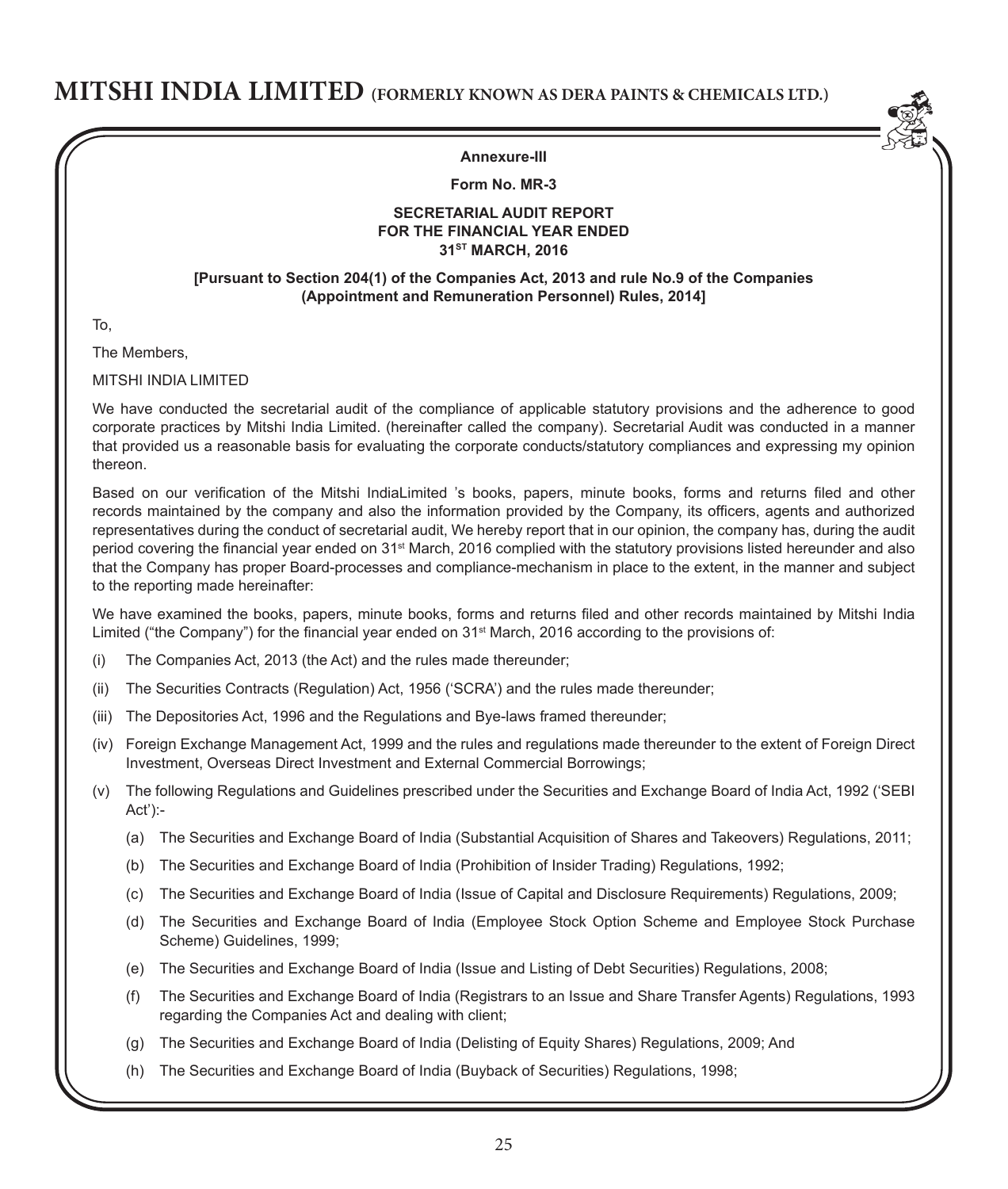- (vi) We have also examined compliance with the applicable clauses of the following:
	- (i) Secretarial Standards issued by The Institute of Company Secretaries of India.
	- (ii) The Listing Agreements entered into by the Company with Bombay Stock Exchange(s), ;

During the period under review the Company has complied with the provisions of the Act, Rules, Regulations, Guidelines, Standards, etc. mentioned above.

### **We further report that**

The Board of Directors of the Company is duly constituted with proper balance of Executive Directors, Non-Executive Directors and Independent Directors. The changes in the composition of the Board of Directors that took place during the period under review were carried out in compliance with the provisions of the Act.

Adequate notice is given to all directors to schedule the Board Meetings, agenda and detailed notes on agenda were sent at least seven days in advance, and a system exists for seeking and obtaining further information and clarifications on the agenda items before the meeting and for meaningful participation at the meeting.

Majority decision is carried through while the dissenting members' views are captured and recorded as part of the minutes.

**We further report that** there are adequate systems and processes in the company commensurate with the size and operations of the company to monitor and ensure compliance with applicable laws, rules, regulations and guidelines.

**We further report that** during the audit period the company has not carried out any action nor any event has taken place which is having a major bearing on the company's affairs in pursuance of the above referred laws, rules, regulations, guidelines, standards, etc. referred to above for any for the following :

Public/Right/Preferential issue of shares / debentures/sweat equity, etc.

The Company had made preferential issue of 18,39,930 equity shares of  $\bar{\tau}$  10/- each at par after obtaining all the applicable permissions and approvals.

- (ii) Redemption / buy-back of securities
- (iii) Major decisions taken by the members in pursuance to Section 180 of the Companies Act, 2013
- (iv) Merger / amalgamation / reconstruction, etc.
- (v) Foreign technical collaborations

JIGNESH M.PANDYA & CO. ACS No. 7346 C P No.:7318

Place : Mumbai Date : 21/07/2016

\*This report is to be read with our letter of even date which is annexed as' Annexure A' and forms an integral part of this report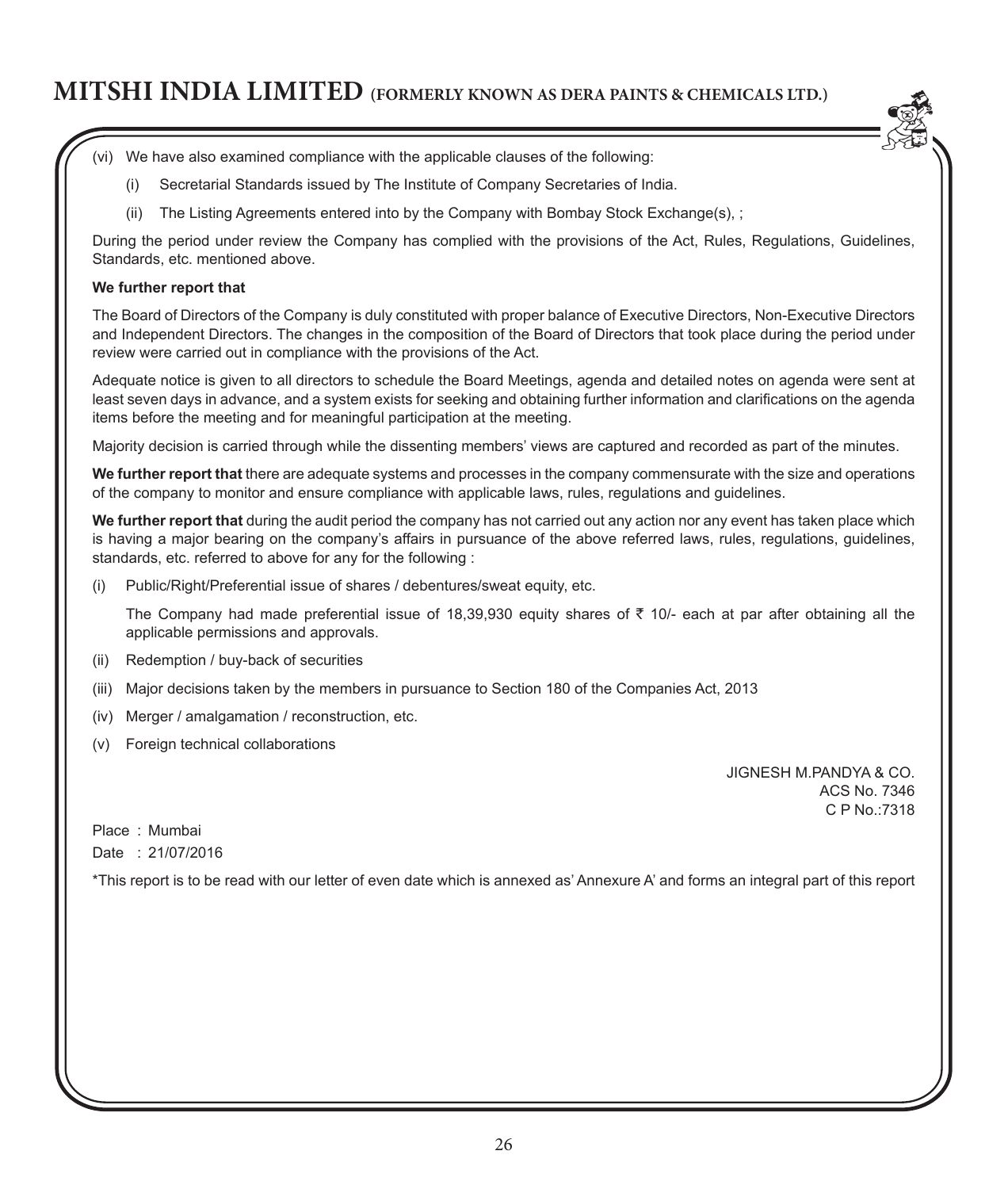## **'ANNEXURE A'**

To,

The Members,

Mitshi India Limited

Our report of even date is to be read along with this letter.

- 1. Maintenance of secretarial record is the responsibility of the management of the company. Our responsibility is to express an opinion on these secretarial records based on our audit.
- 2. We have followed the audit practices and processes as were appropriate to obtain reasonable assurance about the correctness of the contents of the Secretarial records. The verification was done on test basis to ensure that correct facts are reflected in secretarial records. We believe that the processes and practices, we followed provide a reasonable basis for our opinion.
- 2. We have not verified the correctness and appropriateness of financial records and Books of Accounts of the company.
- 3. Wherever required, we have obtained the Management representation about the compliance of laws, rules and regulations and happening of events etc.
- 4. The compliance of the provisions of Corporate and other applicable laws, rules, regulations, standards is the responsibility of management. Our examination was limited to the verification of procedures on test basis.
- 5. The Secretarial Audit report is neither an assurance as to the future viability of the company nor of the efficacy or effectiveness with which the management has conducted the affairs of the company.

For, JIGNESH M. PANDYA & CO.,

(JIGNESH M. PANDYA) PROPRIETOR Practicing Company Secretary ACS. NO.7346 CP NO. 7318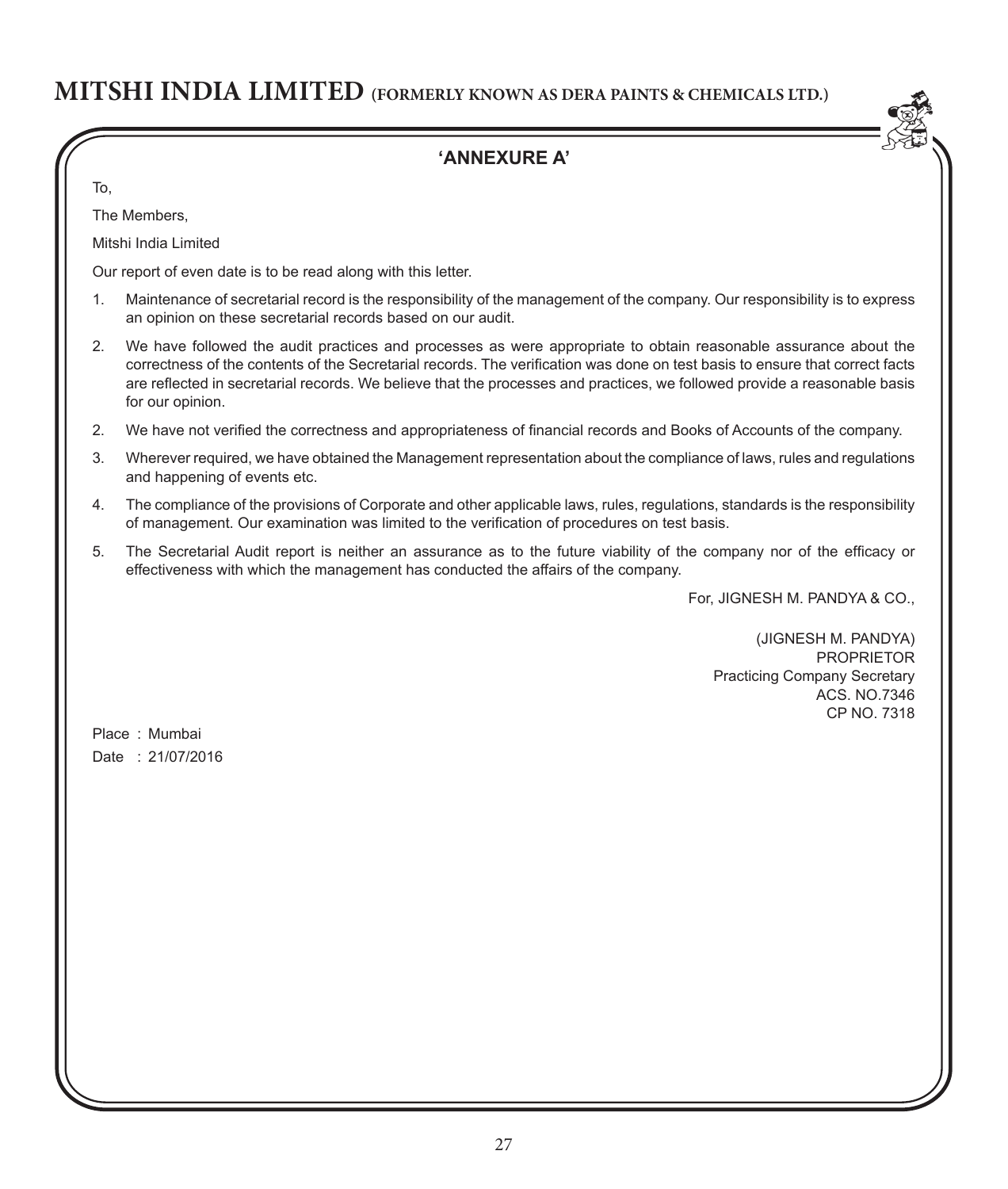

## **CORPORATE GOVERNANCE for the year ended on 31st March 2016**

#### **Company's Philosophy on Code of Governance**

Mitshi India Limited has always focused on good Corporate Governance, which is a key driver of sustainable corporate growth. The core values of Company are commitment to excellence and customer satisfaction honesty, integrity, disclosure, accountability and maximizing long term value for Share-holders, lenders, suppliers and the Government. Your company has been constantly devising measures to improve upon to adopt effective Corporate Governance by creating an environment based on professionalism, entrepreneurship and pursuit for excellence. Corporate Governance policies and practices in accordance with the provision of Clause 49 of the Listing Agreement;

### **Board of Directors**

#### **Composition**

The Board of Mitshi India Limited consists of Four Directors, and two are non- Executive. Amongst the Executive One is the Promoter Director, One Women Director and two are independent Directors.

The Promoter Director is a Executive Director and the number of independent Directors are two third of the total number of Directors. The Board consists of executive and independent Directors. Company, therefore meets with the requirements relating to the composition of the Board of Directors. All Executive & independent Directors with their diverse knowledge, experience and expertise provide valuable in the deliberations and decisions of the Board.

#### **Board Procedures**

During the financial year 2015-2016 the Board of Directors have met six times on the following dates :  $30^{th}$  May, 2015, 14<sup>th</sup> August, 2015, 10<sup>th</sup> October, 2015, 14<sup>th</sup> November, 2015, 14<sup>th</sup> January, 2016 and 12<sup>th</sup> February, 2016. The meetings were held as pre the mandatory requirements and the dates of the meetings were generally decided well in advance.

#### **Attendance Record & Directorships and Membership of Directors.**

Table 1 gives the composition of the Board and the attendance record of all the Directors at the six Board meetings held during the financial year 2015-16, as well at the last Annual General Meeting as also the number of Directorships and Committee Membership held by them other Companies.

| Name of Directors |                                        |                                | <b>Attendance Particulars</b>            |                        | Directorship in Companies                         |          | Membership/<br>Chairmanship in<br><b>Committees</b> |
|-------------------|----------------------------------------|--------------------------------|------------------------------------------|------------------------|---------------------------------------------------|----------|-----------------------------------------------------|
|                   |                                        | <b>Board</b><br><b>Meeting</b> | <b>Last AGM</b><br>held on<br>30/09/2015 | In Listed<br>Companies | In Unlisted<br><b>Public Limited</b><br>Companies | Chairman | <b>Member</b>                                       |
| Kumar Shah        | Promoter-<br>Chairman                  | 6                              | Yes                                      |                        |                                                   |          |                                                     |
| H.A Salunkhe      | Independent<br>Non-Executive           | 6                              | Yes                                      |                        |                                                   |          | $\mathcal{P}$                                       |
| Hasmukh Patel     | Independent<br>Non-Executive           | 6                              | Yes                                      |                        |                                                   |          | $\mathcal{P}$                                       |
| Drashti Savla     | Independent<br>Women Non<br>eexecutive | 4                              | Yes                                      |                        |                                                   |          |                                                     |

**Notes** (1) Private Limited Companies, Foreign Companies and Committee under Section 25 of the Companies Act, 1956 are excluded for the above purpose

 (2) Only Audit Committee, Share-holders Grievance Committee and Remuneration are considered for the purpose of Committee positions as per Listing Agreement.

(3) Transfer /Stake holder Committee as per the Clause 49 of the Listing Agreement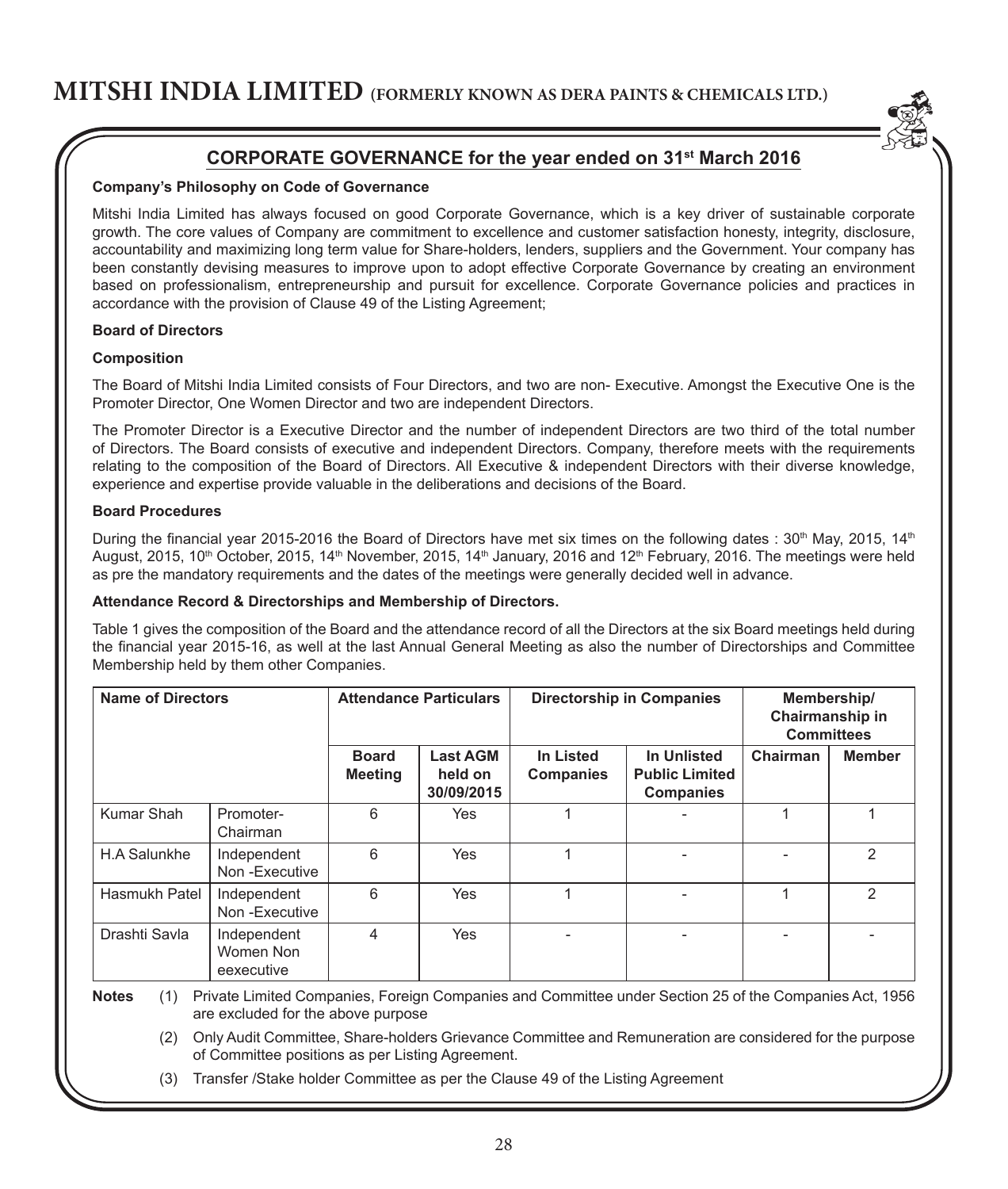### **Information supplied to the Board**

The Board of Mitshi India Limited is presented with all the relevant information on various vital matters affecting the working of the Company, as well as those that require deliberation at the highest level. Extensive information is provide on various critical items such as : (a) Production, Sales and Capital Expenditure Budget, (b) Sales and financial performance statics (c) Such transfer compliance (d) Quarterly financial results (e) Significant labor and human relation (f) statutory compliance reporting system and any other matters.

#### **Audit Committee:**

#### **Constitution and Composition**

The Audit Committee of the Company comprises of Shri Hasmukh Patel and H.A. Salunkhe, the Independent directors. All members of the Audit Committee have knowledge on financial matters and the Chairman of the Audit Committee is having accounting and financial management expertise.

#### **Terms of reference**

In compliance with Section 292A of the Companies Act, 1956 read with Clause 49 of the Listing Agreement, the terms of reference of Audit Committee are as under:

- 1. Oversee the Company's financial reporting process and the disclosures of its financial information to ensure that the financial statements are correct, sufficient and credible.
- 2. Recommending to the Board, the appointment, re- appointment and, if required, the replacement or removal of the Statutory Auditor and the fixation of Audit Fees.
- 3. Compliance with Listing and other legal requirements relating to financial statements.
- 4. Disclosures of any related party transactions
- 5. Reviewing with the management, the quarterly financial statements before submission to the Board for approval.
- 6. Reviewing with the management, performance of Statutory Auditors, adequacy of Internal Control systems and recommending improvements to the management.
- 7. Discussion with Auditor on any significant findings and follow-up thereon.
- 8. Carrying out any other function as is mentioned in the terms of reference of the Audit Committee. The minutes of the Audit Committee Meetings are circulated to the Board, discussed and taken note of.

#### **Meetings and attendance**

The Audit Committee met six times during the Financial Year 2015-16 on 30<sup>th</sup> May, 2015, 14<sup>th</sup> August, 2015, 10<sup>th</sup> October, 2015, 14<sup>th</sup> November, 2015, 14<sup>th</sup> January, 2016 and 12<sup>th</sup> February, 2016. The meetings were scheduled well in advance. In addition to the members of the Audit Committee these meetings were attended by Statutory Auditors.

|    | <b>Names of the Directors</b> | No. of Meetings attended |
|----|-------------------------------|--------------------------|
|    | 1. Shri Hasmukh Patel         |                          |
| 2. | Shri H.A Salunkhe             | 6                        |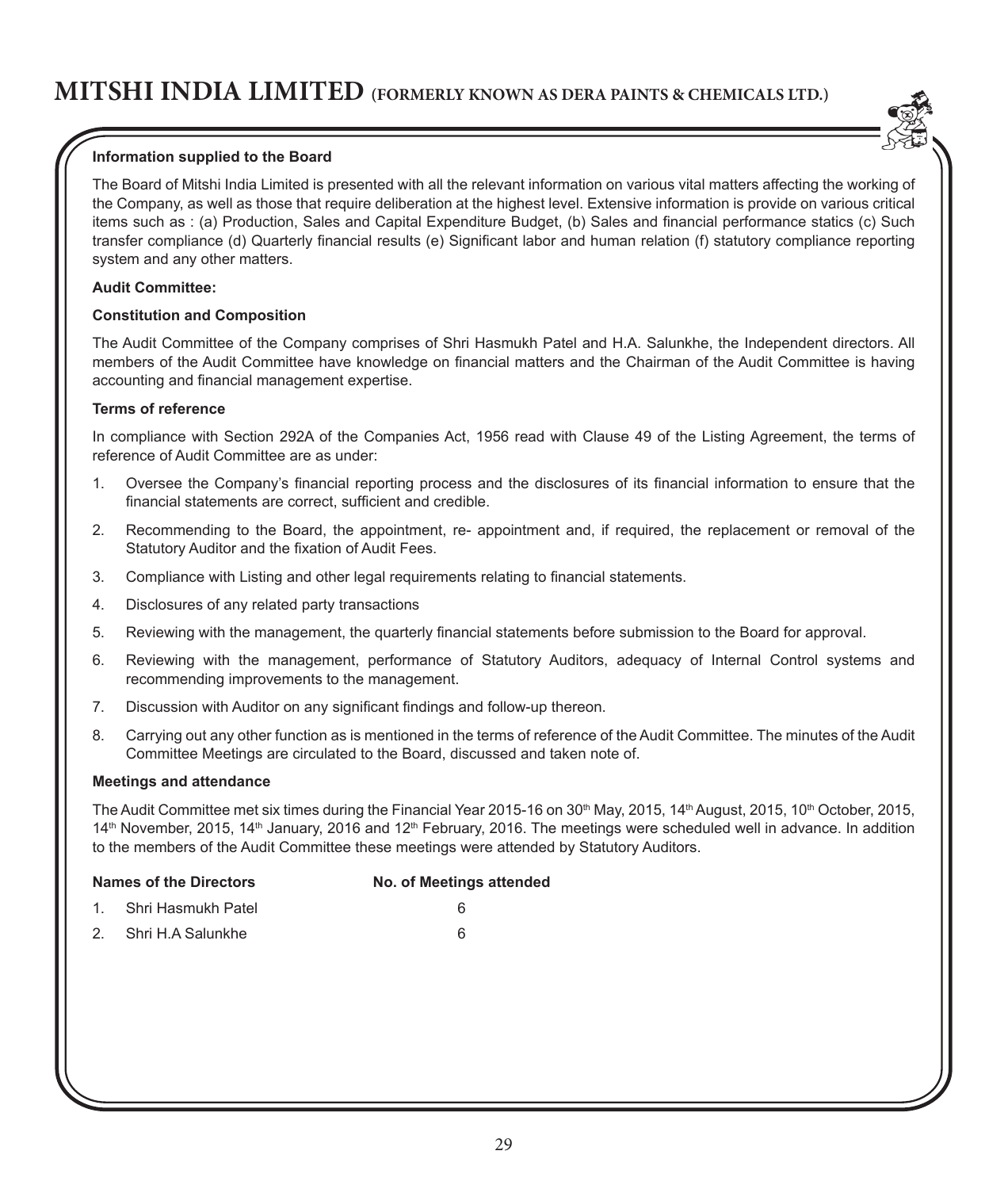

### **Remuneration Committee**

#### **Constitution and Composition**

The Board has constituted Remuneration Committee comprising Shri Hasmukh Patel and H.A. Salunkhe, the Independent directors.

Terms of Reference: The Remuneration Committee has been constituted to recommend/ review remuneration of the Managing Director.

### **Remuneration of Directors**

a. The remuneration paid to the Whole-time Director is within the ceiling as per resolution approved by the shareholders.

Details of the remuneration paid to the whole-time Director for the Financial Year ended 31<sup>st</sup> March, 2016 is given below:

- a. Remuneration of  $\bar{\tau}$  90,000/- per month was paid to the Promoter Director (CMD) of your company, including all perquisites.
- b. No Sitting Fees paid to the independent Non-Executive Directors for the financial year ended 31<sup>st</sup> March, 2016.

During the year the committee had one meeting on 1<sup>st</sup> April, 2016, wherein it had approved the increase in remuneration of Mr. Kumar V.Shah, Chairman and Managing Director from  $\bar{z}$  7,500/= to  $\bar{z}$  2,50,000/= per month w.e.f. 1<sup>st</sup> April, 2016 subject to finalise by Board for amount of Remuneration.

#### **(d) Stakeholders' Relationship Committee (mandatory committee)**

In compliance with the provisions of Section 178 of the Companies Act, 2013 and the Listing Agreement, the Board has renamed the existing "Shareholders'/Investors' Grievance Committee" as the "Stakeholders' Relationship Committee".

The terms of reference of the Committee are:

- transfer/transmission of shares/debentures and such other securities as may be issued by the Company from time to time;
- issue of duplicate share certificates for shares/debentures and other securities reported lost, defaced or destroyed, as per the laid down procedure;
- issue new certificates against subdivision of shares, renewal, split or consolidation of share certificates / certificates relating to other securities;
- issue and allot right shares / bonus shares pursuant to a Rights Issue / Bonus Issue made by the Company, subject to such approvals as may be required;
- to grant Employee Stock Options pursuant to approved Employees' Stock Option Scheme(s), if any, and to allot shares pursuant to options exercised;
- to issue and allot debentures, bonds and other securities, subject to such approvals as may be required;
- to approve and monitor dematerialization of shares / debentures / other securities and all matters incidental or related thereto;
- to authorize the Company Secretary and Head Compliance / other Officers of the Share Department to attend to matters relating to non-receipt of annual reports, notices, non-receipt of declared dividend / interest, change of address for correspondence etc. and to monitor action taken;
- monitoring expeditious redressal of investors / stakeholders grievances;
- all other matters incidental or related to shares, debenture

The company has constituted a Share Transfer Committee in compliance with the Clause 49 of the Listing Agreement. The Committee comprises of two Directors viz. Shri Kumar V Shah and Shri H.A.Salunkhe. The Committee looks into the matter of share-transfer, issue of duplicate certificates and other related matters.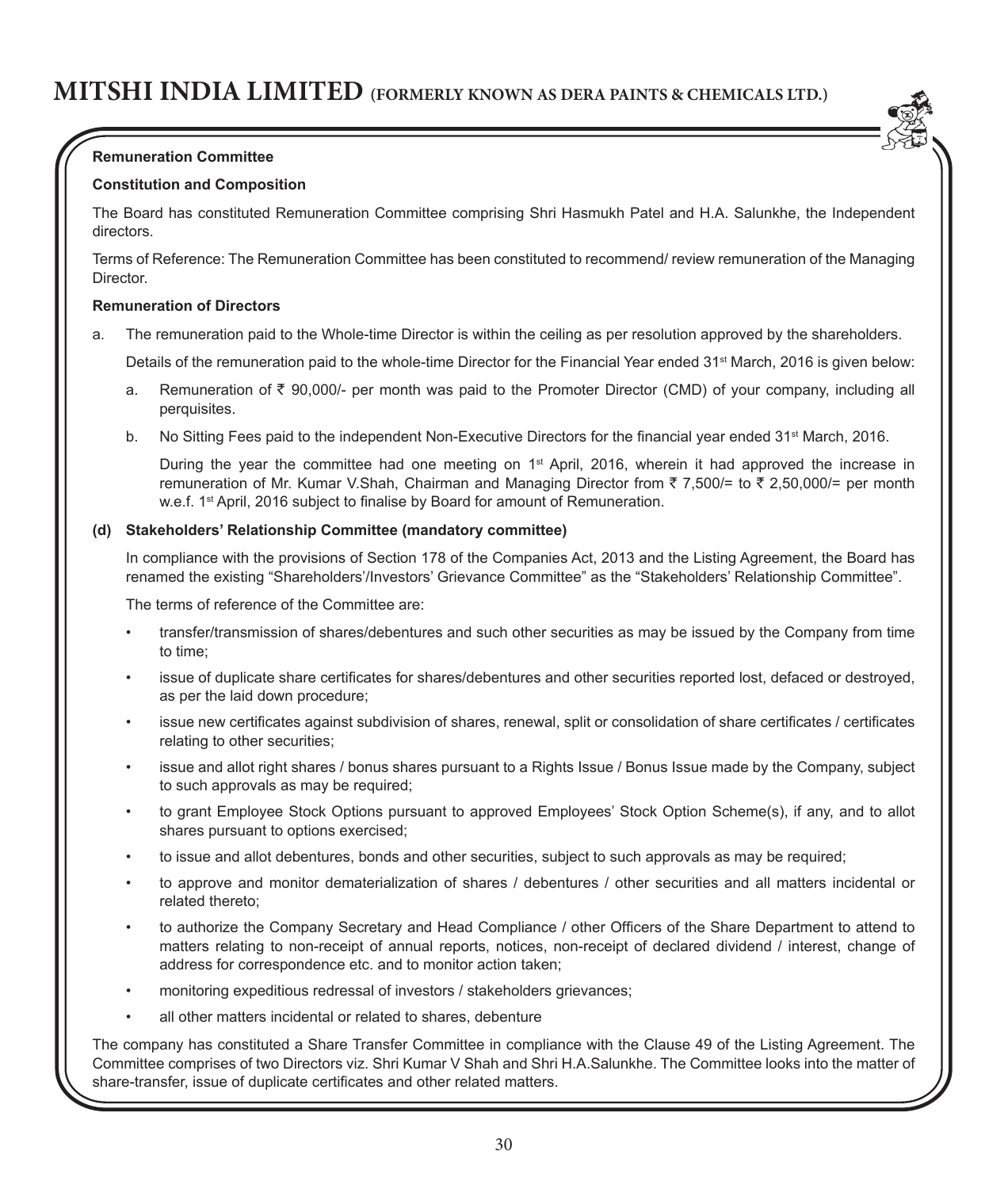|     | During the year, Committee had met 12 times.                 |                                                                                                       |                                                                                                                                                                                                                                                                                                                                                                     |
|-----|--------------------------------------------------------------|-------------------------------------------------------------------------------------------------------|---------------------------------------------------------------------------------------------------------------------------------------------------------------------------------------------------------------------------------------------------------------------------------------------------------------------------------------------------------------------|
|     |                                                              | The composition and the meetings attended by the members are as under:                                |                                                                                                                                                                                                                                                                                                                                                                     |
|     | <b>Name of Director</b>                                      | No. of meeting attended during the year.                                                              |                                                                                                                                                                                                                                                                                                                                                                     |
|     | Shri Kumar V Shah                                            | 12                                                                                                    |                                                                                                                                                                                                                                                                                                                                                                     |
|     | Shri, H.A.Salunkhe                                           | 12                                                                                                    |                                                                                                                                                                                                                                                                                                                                                                     |
|     | on record by the Board at their meetings.                    |                                                                                                       | Share transfers/transmissions etc. as approved by the Committee are notified to tile Board at regular intervals and are taken                                                                                                                                                                                                                                       |
|     | No Transfers/Transmission are pending as on 3tst March, 2016 |                                                                                                       |                                                                                                                                                                                                                                                                                                                                                                     |
| (d) |                                                              |                                                                                                       | Corporate Social Responsibility (CSR) Committee - (Constituted in 2013) - Mandatory Committee                                                                                                                                                                                                                                                                       |
|     |                                                              |                                                                                                       | The terms of reference of the Corporate Social Responsibility Committee (CSR) broadly comprises:                                                                                                                                                                                                                                                                    |
|     |                                                              | the Company as specified in Schedule VII of the Companies Act, 2013;                                  | To review the existing CSR Policy and to make it more comprehensive so as to indicate the activities to be undertaken by                                                                                                                                                                                                                                            |
|     |                                                              |                                                                                                       | To provide guidance on various CSR activities to be undertaken by the Company and to monitor its progress.                                                                                                                                                                                                                                                          |
|     |                                                              | the applicable rules, no expenses have been incurred for social responsibility.                       | The company has constituted a Corporate Social Responsibilty Committee in compliance with the Clause 49 of the<br>Listing Agreement. The Committee comprises of two Directors viz. Shri Kumar V Shah and Shri Hashmukh Shah. The<br>Committee had one meeting on 12 <sup>th</sup> February, 2016. As the Company is not having adequate profits as prescribed under |
|     | <b>Risk Management Committee</b>                             |                                                                                                       |                                                                                                                                                                                                                                                                                                                                                                     |
|     |                                                              | the Financial Year 2015-16 on 14 <sup>th</sup> August, 2015 and 12 <sup>th</sup> February, 2016.      | The company has constituted a Risk Management Committee in compliance with the Clause 49 of the Listing Agreement. The<br>Committee comprises of two Directors viz. Shri Kumar V Shah and Shri H.A.Salunkhe. The Committee met two times during                                                                                                                     |
|     |                                                              | management framework to identify, monitor and minimize risks as also identify business opportunities. | Business Risk Evaluation and Management is an on-going process within the Organization. The Company has a robust risk                                                                                                                                                                                                                                               |
|     |                                                              | The objectives and scope of the Risk Management Committee broadly comprises:                          |                                                                                                                                                                                                                                                                                                                                                                     |
|     |                                                              | . Oversight of risk management performed by the executive management;                                 |                                                                                                                                                                                                                                                                                                                                                                     |
|     |                                                              | • Reviewing the BRM policy and framework in line with local legal requirements and SEBI guidelines;   |                                                                                                                                                                                                                                                                                                                                                                     |
|     |                                                              |                                                                                                       | • Reviewing risks and evaluate treatment including initiating mitigation actions and ownership as per a pre-defined cycle;                                                                                                                                                                                                                                          |
|     |                                                              | . Defining framework for identification, assessment, monitoring, mitigation and reporting of risks.   |                                                                                                                                                                                                                                                                                                                                                                     |
|     | Meetings of the Committee are as under:                      |                                                                                                       | The composition of the Risk Management Committee as at March 31, 2016 and details of the Members participation at the                                                                                                                                                                                                                                               |
|     | Name of the Member                                           | Category                                                                                              | Attendance at the Risk Management Committee<br>meeting held on                                                                                                                                                                                                                                                                                                      |
|     | Mr. Kumar V. Shah                                            | Executive, Non Independent                                                                            | $\overline{c}$                                                                                                                                                                                                                                                                                                                                                      |
|     | Mr. H. A. Salunkhe                                           | Independent                                                                                           | $\mathbf 2$                                                                                                                                                                                                                                                                                                                                                         |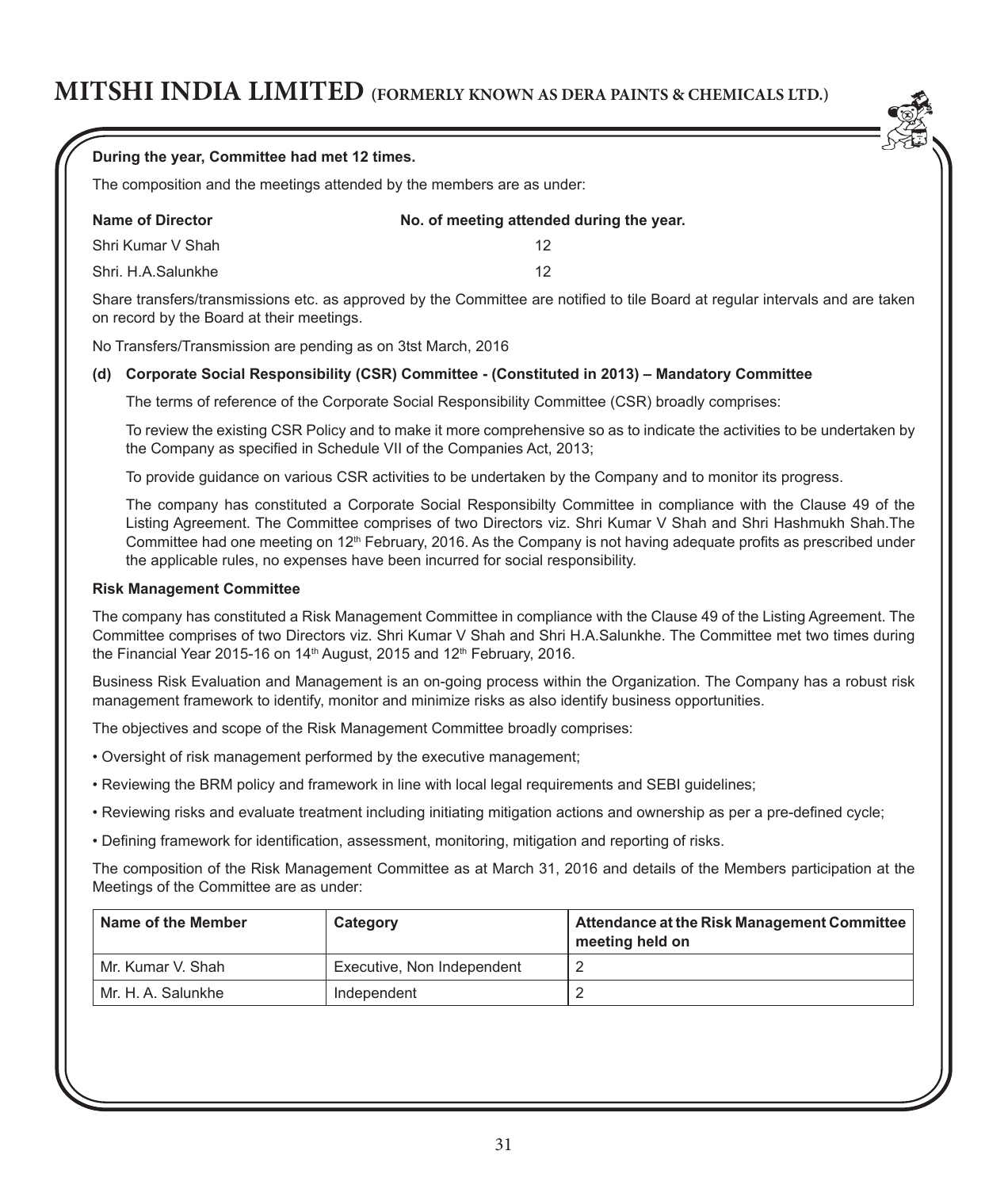#### **Independent Directors' Meeting**

During the year under review, the Independent Directors met on 12/02/2016, inter alia, to discuss:

- Evaluation of the performance of Non-independent Director and the Board of Directors as a whole.
- Evaluation of the performance of the chairman of the Company, taking into account the views of the Executive and Nonexecutive directors.
- Evaluation of the quality, content and timelines of flow of information between the Management and the Board that is necessary for the Board to effectively and reasonably perform its duties.
- All the Independent Directors were present at the Meeting.

#### **PERFORMANCE EVALUATION**

Pursuant to the provisions of the Companies Act, 2013 and Clause 49 of the Listing Agreement, the Board has carried out the annual performance evaluation of its own performance, the Directors individually as well as the evaluation of the working of its Audit, Nomination and Remuneration and Compliance Committees. A structured questionnaire was prepared after taking into consideration inputs received from the Directors, covering various aspects of the Board's functioning such as adequacy of the composition of the Board and its Committees, Board culture, execution and performance of specific duties, obligations and governance.

A separate exercise was carried out to evaluate the performance of individual Directors including the Chairman of the Board, who were evaluated on parameters such as level of engagement and contribution, independence of judgement safeguarding the interest of the Company and its minority shareholders etc. The performance evaluation of the Independent Directors was carried out by the entire Board. The performance evaluation of the Chairman and the Non Independent Directors was carried out by the Independent Directors who also reviewed the performance of the Secretarial Department. The Directors expressed their satisfaction with the evaluation process.

#### **Communications to Share - holders**

Mitshi India Limited recognizes communication as a key element in the overall Corporate Governance Framework. The company responds the share-holders queries regularly and no queries are pending.

#### **Share-Holders Information**

| <b>General Body Meetings:</b> |                                                                                                                                                                                      |
|-------------------------------|--------------------------------------------------------------------------------------------------------------------------------------------------------------------------------------|
| For the period ended          | Date, Time and Locations                                                                                                                                                             |
| 31 <sup>st</sup> March, 2015  | 30 <sup>th</sup> September, 2015 at 9 a.m.<br>Utra Meeting Room (in PXL Soft Office) 3A/3B,<br>1 <sup>st</sup> Floor, Master Mind II, Aarey Colony, Goregaon East, Mumbai – 400 065. |
| 31 <sup>st</sup> March, 2014  | $27st$ September, 2014 at 9.00 a.m<br>Utra Meeting Room (in PXL Soft Office) 3A/3B,<br>1 <sup>st</sup> Floor, Master Mind II, Aarey Colony, Goregaon East, Mumbai – 400 065.         |
| 31 <sup>st</sup> March, 2013  | $21st$ September, 2013 at 9.15 a.m<br>Ultra Meeting Room, (in PXL Soft office) 3A/3B,<br>1 <sup>st</sup> Floor, Master Mind – II, Aarey Colony, Goregaon East, Mumbai – 400 06       |

During the last three years no resolution was passed under the Postal Ballot.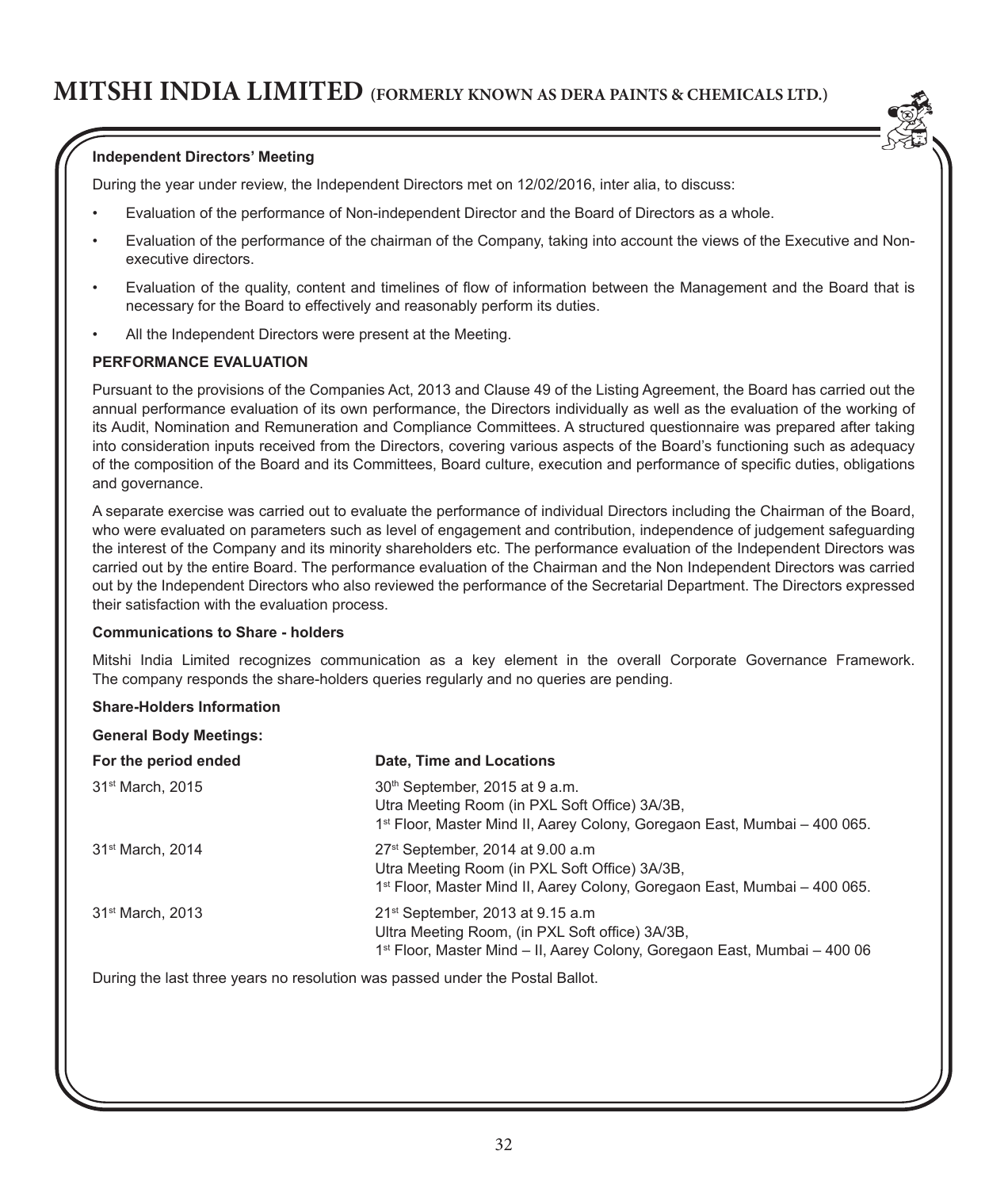| <b>General Shareholder's Information</b> |                                                                                            | لفلكل     |
|------------------------------------------|--------------------------------------------------------------------------------------------|-----------|
| Annual General Meeting                   | 27 <sup>th</sup> August, 2016 at 9 a.m.                                                    |           |
| <b>Book Closure Date</b>                 | 21/08/2016 to 22/8/2016 (inclusive both the days)                                          |           |
| Listing on Stock Exchanges               | The Stock Exchange, Mumbai<br>Phiroze Jeejeebhoy Towers,<br>Dalal Street, Mumbai - 400 001 |           |
| Dividend Payment Date:                   | Not applicable since dividend not declared                                                 |           |
| Stock Code:                              |                                                                                            |           |
| The Stock Exchange, Mumbai               | 523782                                                                                     |           |
| Market Price Data:                       |                                                                                            |           |
| Date                                     | <b>High Price</b>                                                                          | Low Price |
| Apr-15                                   | 4.62                                                                                       | 4.4       |
| May-15                                   | 4.6                                                                                        | 4.38      |
| $Jun-15$                                 | 4.17                                                                                       | 4.17      |
| $Jul-15$                                 | 4.18                                                                                       | 3.8       |
| Aug-15                                   | 4.25                                                                                       | 4.05      |
| Sep-15                                   | 5.48                                                                                       | 3.57      |
| $Oct-15$                                 | 7.16                                                                                       | 5.75      |
| <b>Nov-15</b>                            | 6.72                                                                                       | 6         |
| Dec-15                                   | 8.52                                                                                       | 6.05      |

Feb-16 10.96 9.5 Mar-16 9.45 8.54

Registrar & Transfer Agents: Adroit Corporate Services Ltd.

9, Jaferbhoy Industrial Estate, Makawana Road, Marol Naka, Mumbai-400059.

Distribution of Shareholding

Table 2 gives details about the pattern of Share-holdings among various categories as on 31<sup>st</sup> March. 2016, while table 3 gives the data according to size classes:-

Jan-16 10.92 8

|  |  | Shares distribution schedule as on 31/03/2016 |  |  |  |
|--|--|-----------------------------------------------|--|--|--|
|--|--|-----------------------------------------------|--|--|--|

| <b>SHARES SLAB</b> | <b>SHAREHOLDERS</b> | $\%$  | <b>TOTAL SHARES</b> | <b>AMOUNT(RS)</b> | $\frac{0}{0}$ |
|--------------------|---------------------|-------|---------------------|-------------------|---------------|
| <b>UPTO 100</b>    | 15019               | 72.22 | 1497679             | 14976790.00       | 19.71         |
| $101 - 500$        | 5011                | 24.09 | 1343692             | 13436920.00       | 17.68         |
| $501 - 1000$       | 520                 | 2.50  | 428461              | 4284610.00        | 5.64          |
| 1001 - 2000        | 128                 | 0.62  | 193124              | 1931240.00        | 2.54          |
| 2001 - 3000        | 34                  | 0.16  | 84000               | 840000.00         | 1.11          |
| 3001 - 4000        | 16                  | 0.08  | 58308               | 583080.00         | 0.77          |
| 4001 - 5000        | 16                  | 0.08  | 74065               | 740650.00         | 0.97          |
|                    |                     |       |                     |                   |               |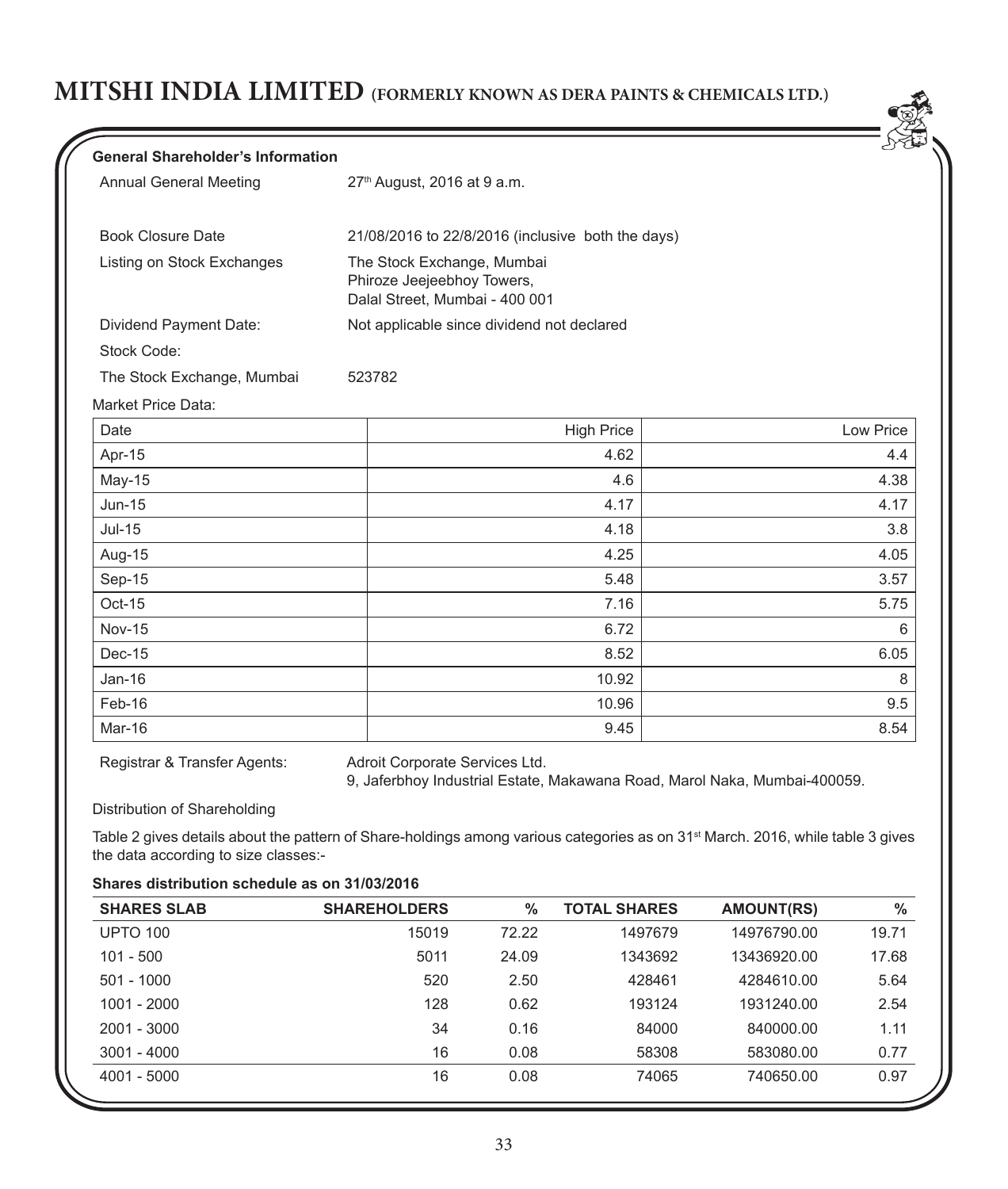

|                    |                     |               |                     |                   | لمفلكهل       |
|--------------------|---------------------|---------------|---------------------|-------------------|---------------|
| <b>SHARES SLAB</b> | <b>SHAREHOLDERS</b> | $\frac{0}{0}$ | <b>TOTAL SHARES</b> | <b>AMOUNT(RS)</b> | $\frac{0}{0}$ |
| $5001 - 10000$     | 25                  | 0.12          | 198114              | 1981140.00        | 2.61          |
| 10001 - 20000      | 18                  | 0.09          | 252427              | 2524270.00        | 3.32          |
| 20001 - 50000      | 6                   | 0.03          | 150130              | 1501300.00        | 1.98          |
| 50001 & ABOVE      | 4                   | 0.02          | 3320000             | 33200000.00       | 43.68         |
|                    | 20797               | 100.00        | 7600000             | 76000000.00       | 100.00        |

### **Dematerialization of Shares**

CDSL & NSDL have approved for dematerialization of shares.

Outstanding GDRs/ADRs/Warrants or any convertible The Company has not issued GDRs/ADRs Warrants instruments, conversions date and likely impact on equity convertible instruments, conversions date or any Convertible shares.

instruments

Address for Correspondence:- 701,New Virendera Apt,Khar Danda Road,Khar W-Mumbai 400052

#### **2 Disclosures:**

(a) Materially Significant related party transactions

There was no transaction of material nature with any of the related party, which is in conflict with the interest of the company.

(b) Details of non compliance by the company, penalties, strictures imposed on the company by the Stock Exchange or SEBI or any authority on any matter related to capital markets during last 3 years. There was no instance of levy of any penalties during the last three years.

There was no instance of levy of any penalties during the last three years.

#### **Compliance with Accounting Standards**

In the preparation of the financial statements, the Company has followed the Accounting Standards notified pursuant to Companies (Accounting Standards) Rules, 2006 (as amended) and the relevant provision of the Companies Act, 1956 read with General Circular 8/2014 dated April 04, 2014, issued by the Ministry of Corporate Affairs. The significant accounting policies which are consistently applied have been set out in the Notes to the Financial Statements.

#### **Internal Controls**

The Company has a formal system of internal control testing which examines both the design effectiveness and operational effectiveness to ensure reliability of financial and operational information and all statutory / regulatory compliances. The Company's business processes are on SAP-ERP and SAP-HR platforms and have a strong monitoring and reporting process resulting in financial discipline and accountability.

### **CEO & MD / CFO Certification**

The CEO & MD and the CFO have issued certificate pursuant to the provisions of Clause 49 of the Listing Agreement certifying that the financial statements do not contain any untrue statement and these statements represent a true and fair view of the Company's affairs. The said certificate is annexed and forms part of the Annual Report.

### **CODE OF CONDUCT**

The Board of Directors has approved a Code of Business Conduct which is applicable to the Members of the Board and all employees. The Company believes in "Zero Tolerance" to bribery and corruption in any form and the Board has laid down the "Anti-Bribery & Corruption Directive" which forms an Appendix to the Code.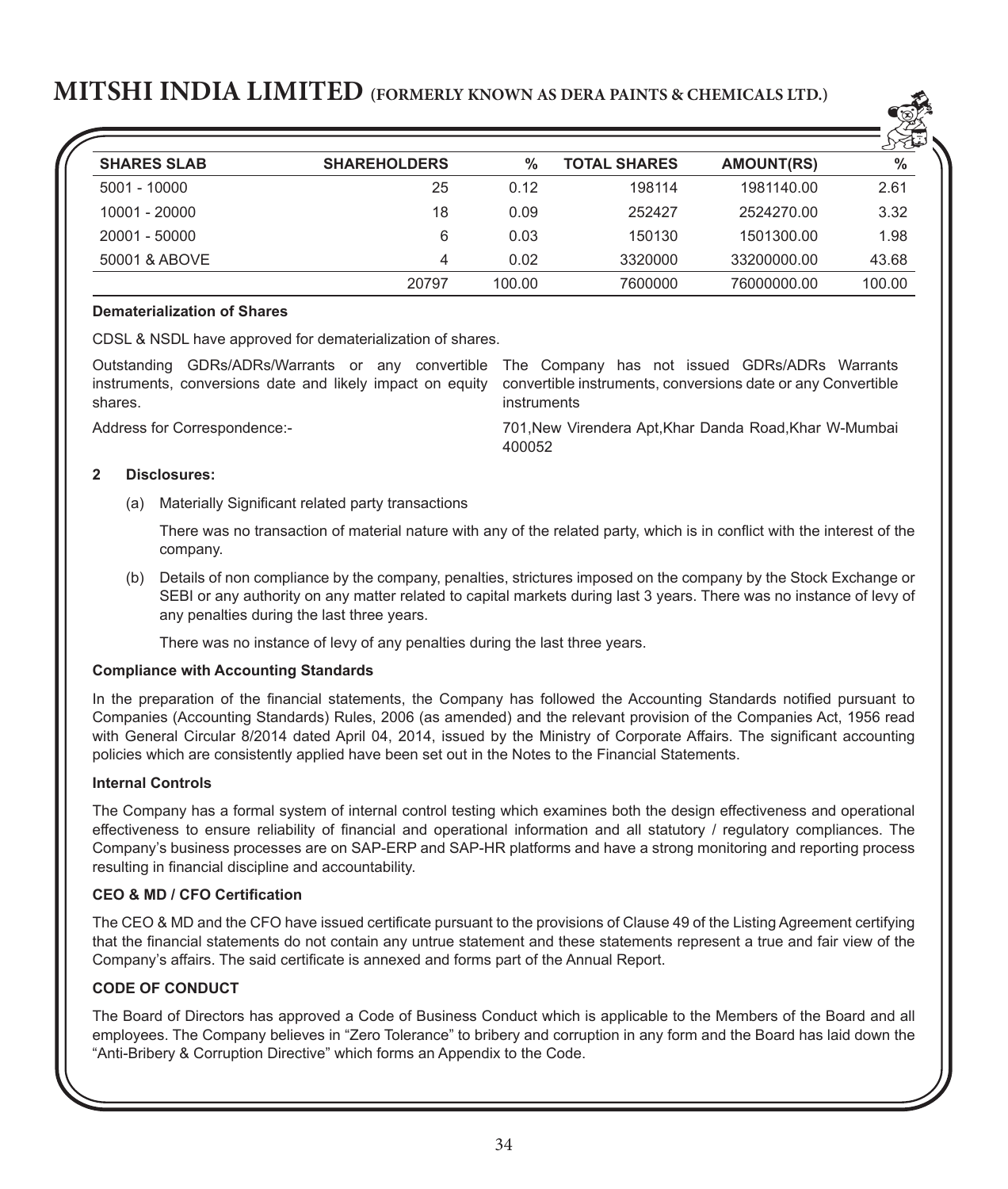

## **VIGIL MECHANISM / WHISTLE BLOWER POLICY**

In staying true to our values of Strength, Performance and Passion and in line with our vision of being one of the most respected companies in India, the Company is committed to the high standards of Corporate Governance and stakeholder responsibility. The Company has a Fraud Risk Management Policy (FRM) to deal with instances of fraud and mismanagement, if any. The FRM Policy ensures that strict confidentiality is maintained whilst dealing with concerns and also that no discrimination will be meted out to any person for a genuinely raised concern.

## **PREVENTION OF INSIDER TRADING**

The Company has adopted a Code of Conduct for Prevention of Insider Trading with a view to regulate trading in securities by the Directors and designated employees of the Company. The Code requires pre-clearance for dealing in the Company's shares and prohibits the purchase or sale of Company shares by the Directors and the designated employees while in possession of unpublished price sensitive information in relation to the Company and during the period when the Trading Window is closed. The Company Secretary & Head Compliance is responsible for implementation of the Code.

All Board Directors and the designated employees have confirmed compliance with the Code.

on behalf of Board Of Director **Kumar shah (MD)**

Place : Mumbai Date : 21/07/2016

#### The Members of **Mitshi India Limited**

#### **Re: Report on Corporate Governance**

We have reviewed be records concerning the Company's compliance of the condition of the Corporate Governance as stipulated In Clause 49 of the Listing Agreement entered into, by the Company; with the Stock Exchanges of India for the year ended on 31st March, 2016.

The compliance of condition of Corporate Governance is the responsibility of the Management. Our examination was limited to procedures and implementations thereof, adopted by the Company for ensuring the compliance of the conditions of the Corporate Governance. It is neither an audit nor an expression, of opinion on the Financial Statements of the Company.

We have conducted our review on the basis of the relevant records and documents maintained by the Company and furnished to us for review, and the information and explanations given to us by the Company.

Based on such a review, in our opinion, the Company has complied with the Condition of Corporate Governance, as stipulated in Clause 49 of the Listing Agreement.

On the basis of the records maintained by the Company we state that there are no Investor Grievances pending against the Company for a period exceeding one month.

We further state that such compliance is neither an assurance as to the future viability of the Company, nor as to the efficiency or effectiveness with which the Management has conducted the affairs of the Company.

> For **C. K. Patil & Co. Chartered Accountants** Firm Regn. No.107803W

> > **C. K. Patil Proprietor** M. No. 033243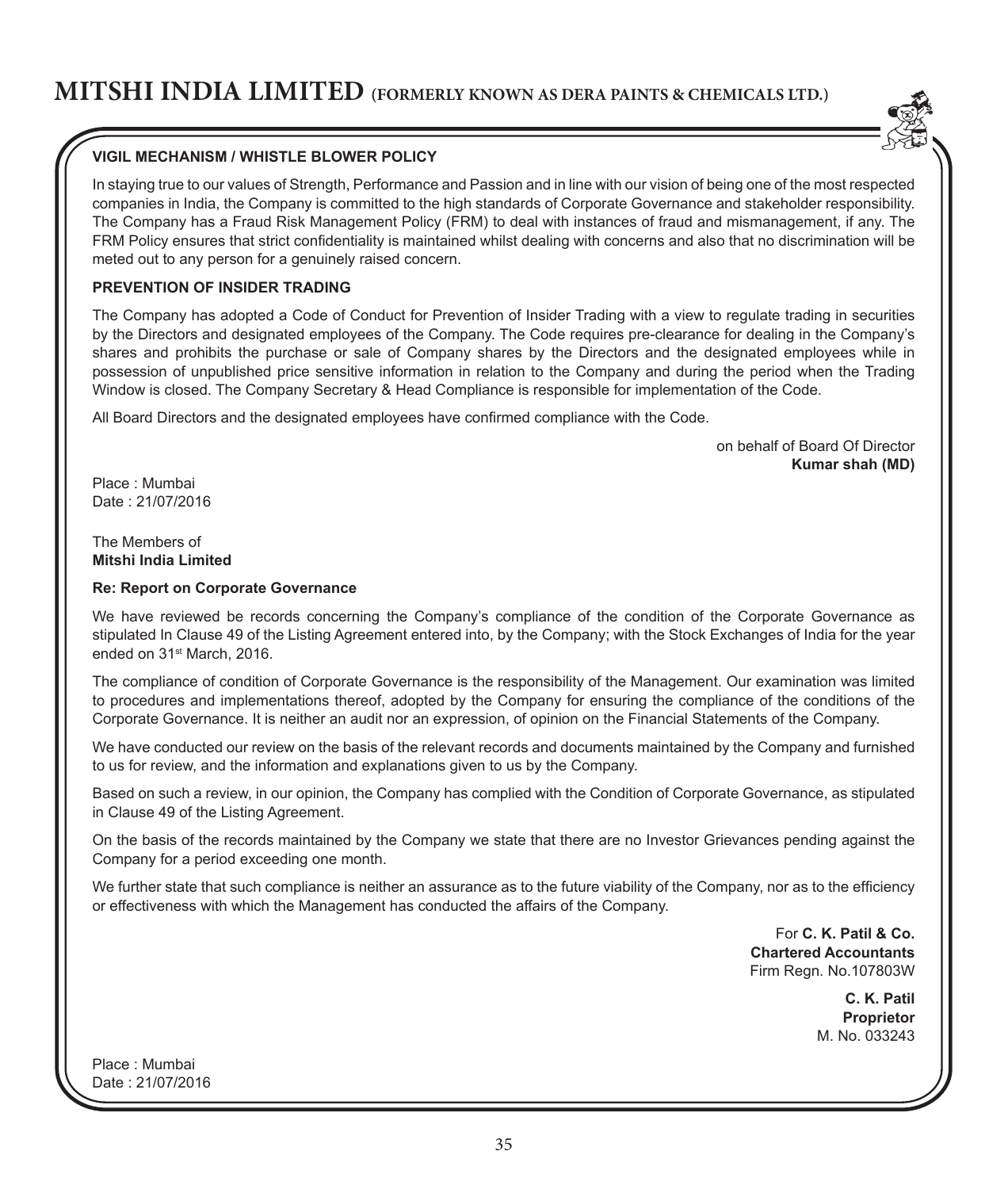

| <b>FINANCIAL</b>                                                                                                          | <b>CALENDAR</b>                                                                                              |                           |
|---------------------------------------------------------------------------------------------------------------------------|--------------------------------------------------------------------------------------------------------------|---------------------------|
| AGM - Date, time and venue                                                                                                | 27th August 2016 at 9.00 a.m. at Emerald Club hall Royal<br>palms, Aarey colony Goregaon (e) Mumbai -400065. |                           |
| <b>Financial Year</b>                                                                                                     | $15 - 16$                                                                                                    |                           |
| <b>Book Closure Date</b>                                                                                                  | 21/08/2016 to 22/8/2016 (inclusive both the days)                                                            |                           |
| Dividend Payment Date                                                                                                     | N <sub>A</sub>                                                                                               |                           |
| Listing of Eq. shares on stock exchanges. Stock Code                                                                      | N A                                                                                                          |                           |
| Market Price Data and other related informations do copy<br>past from file graphic chart                                  | 523782                                                                                                       |                           |
| Registrar & Transfer Agents                                                                                               | ADROIT CORPORATE SERVICES PVT LTD                                                                            |                           |
| Board Meeting for consideration of Accounts for the financial<br>year ended March 31, 2015 and recommendation of dividend |                                                                                                              |                           |
| Posting of Annual Reports                                                                                                 | 1/08/2016 to 3/08/2016                                                                                       |                           |
| Last date for receipt of Proxy Forms                                                                                      | 24/08/2016                                                                                                   |                           |
| Probable date of despatch of warrants                                                                                     | N A                                                                                                          |                           |
| Board Meeting for consideration of unaudited quarterly<br>results for the financial year ended March 31, 2016             | 30th May 2016                                                                                                |                           |
| Audited results for the current financial year ending<br>March 31, 2016                                                   |                                                                                                              |                           |
|                                                                                                                           | For and on behalf of the Board                                                                               |                           |
|                                                                                                                           | (Kumar V. Shah)                                                                                              | Chairman                  |
| Place: Mumbai                                                                                                             |                                                                                                              |                           |
| Date: 21/7/2016                                                                                                           |                                                                                                              |                           |
|                                                                                                                           |                                                                                                              |                           |
|                                                                                                                           |                                                                                                              |                           |
|                                                                                                                           |                                                                                                              |                           |
| 12                                                                                                                        |                                                                                                              |                           |
| 10                                                                                                                        |                                                                                                              |                           |
|                                                                                                                           |                                                                                                              |                           |
| 8                                                                                                                         |                                                                                                              |                           |
| 6                                                                                                                         |                                                                                                              | ∍ High Price<br>Low Price |
| 4                                                                                                                         |                                                                                                              |                           |
| $\overline{2}$                                                                                                            |                                                                                                              |                           |
|                                                                                                                           |                                                                                                              |                           |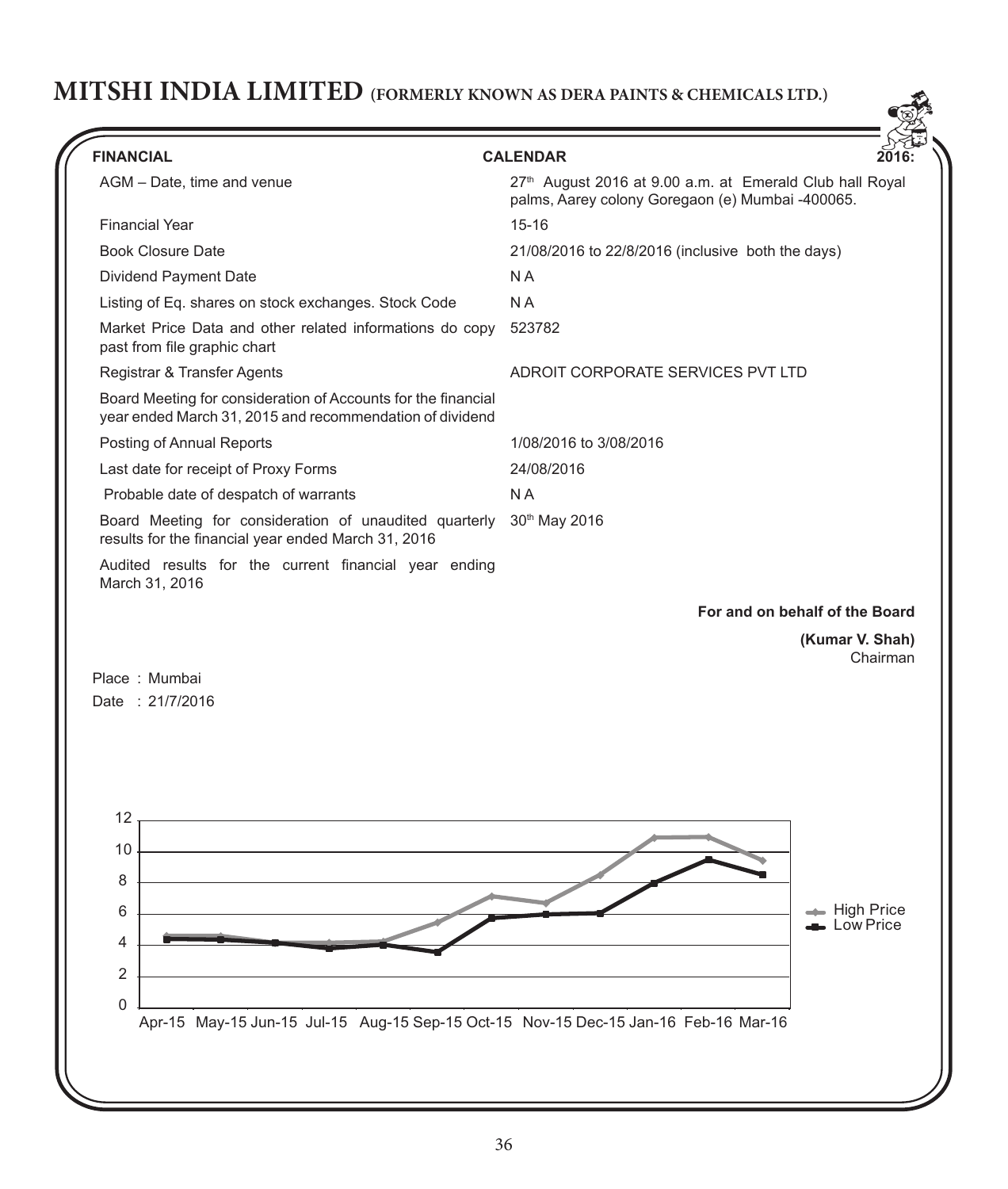

#### **Forward-Looking Statements**

This report contains forward-looking statements based on certain assumptions and expectations of future events. The Company, therefore, cannot guarantee that these assumptions and expectations are accurate or will be realised. The Company's actual results, performance or achievements can thus differ materially from those projected in any such forward-looking statements. The Company assumes no responsibility to publicly amend, modify or revise any forward looking statements, on the basis of any subsequent developments, information or events.

#### **Industry Structure and Developments**

#### **Business Overview & Marketing**

 Your Company was in the field of Manufacturing automotive, Industrial and Decorative paints, thinners & Synthetic resins with trading of industrial solvents and other raw materials to concern and allied industry. After the huge fire in the company's plant at Vasai – Mumbai in 1998, your company had to stop the manufacturing activity. Your Company had faced lot of challenges and due to short fall of capital, your company could not re – commence the manufacturing activity to cater to prestigious clients like Mahindra & Mahindra Ltd, Castrol Ltd, and many other prestigious industries and dealers throughout country.

 Now in recent last year your company had decided to add various others activity of the business and looking to expand and tie up the business , it is in process of completing all legal formalities and would anticipate to begin the new business concept/ diversify etc...

**Swot - Nil**

#### **Internal Control**

The Company has adequate internal control system, commensurate with the size of its operations. Adequate records and documents are maintained as required by laws. The Company's audit Committee reviewed the internal control system. All efforts are being made to make the internal control systems more effective.

#### **Segment Wise Reporting**

During the year, your company has carried out 48% trading in chemicals and 50% in software activities etc. to mitigate losses.

#### **Outlook**

 After facing lot of challenges, the management has decided to revive your company and it has already relisted your Company with BSE Ltd. Management intends to approach institutions, Banks, NBFC etc. for raising funds and. Such additional funds will help your company to start its business as detailed above. Your company is optimistic and hopeful of overall growth.

#### **Material Developments in human Resources/Industrial Relations front, including number of people employed**

After restart, your company will employ sizable people to look after the various activities all round development of your company.

#### **Discussion on Financial Performance with Respect to Operational Performance.**

Your Company has already embarked upon starting the business by various activity to generate revenue.

During the year company made Loss of  $\bar{z}$  12.17 Lacs as compared to previous year's loss of  $\bar{z}$  23.11 Lacs mainly due to payment. Expenses made for restructuring of the company.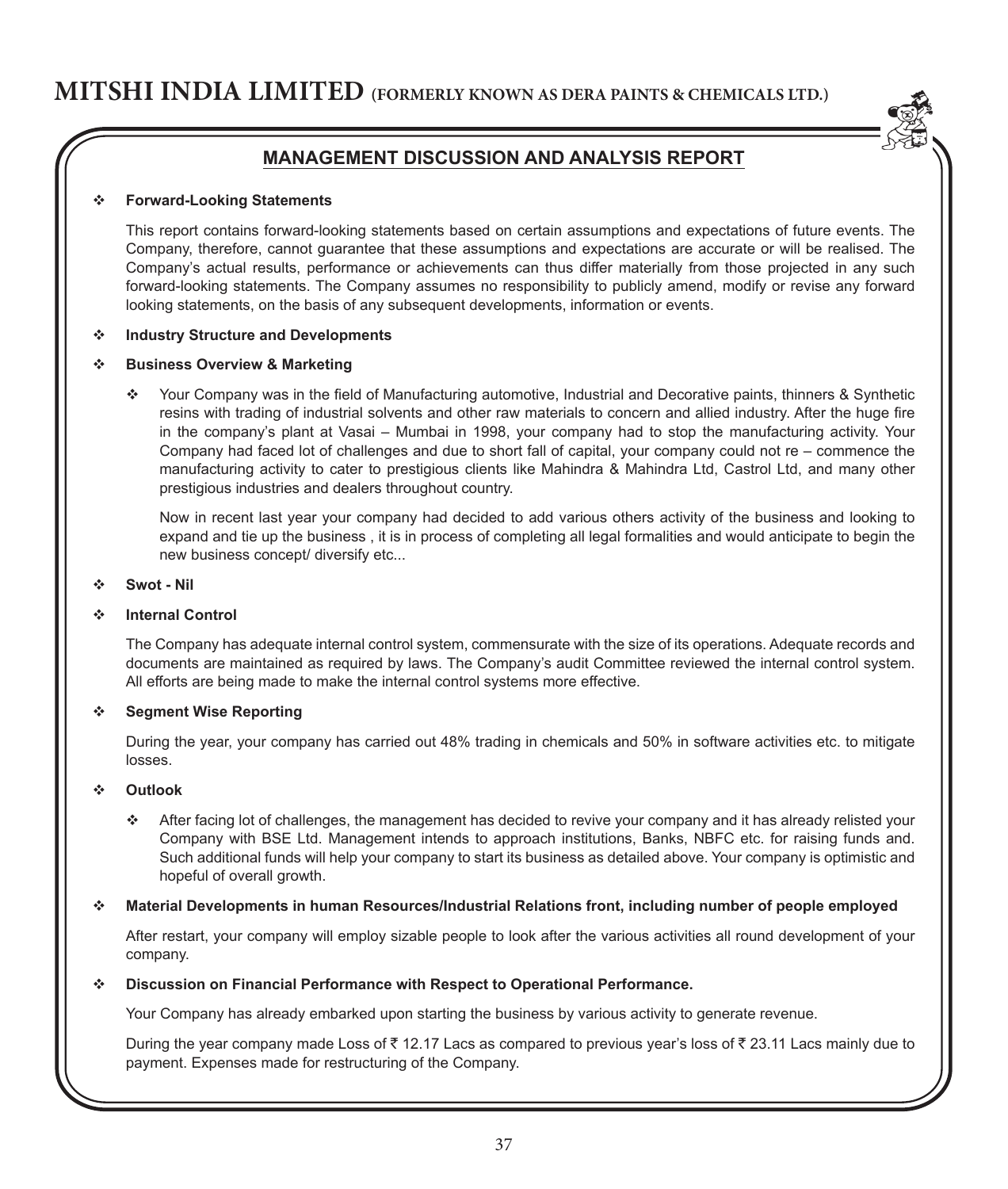

#### **Risks and Concerns**

 Due to high capita incentive in Paint Industries and as per the present financial of the company ,it is not possible to go for Paint manufacturing and company tried for re commencing but could not succeed due to short fall of funds .

 The Company have decided to diversify its business and in last AGM all approval revived to change and add up business activity and planning to enter in to certain business. This will help the Company with additional funds for its new business activities and with which it expects to improve its performance.

#### **Cautionary Statement**

Statement in this Management's Discussion and Analysis detailing the Company's objectives, projections, estimates, expectations or predictions are "forward-looking statements" within the meaning of applicable securities laws and regulations. Actual results could differ materially from those expressed or implied. Important factors that could make a difference to the Company's operations include global and Indian demand-supply conditions, finished goods prices, feedstock availability and prices, cyclical demand and pricing in the Company's principal markets, changes in Government regulations, tax regimes, economic developments within India and the countries within which the Company conducts business and other factors such as litigation and labour negotiations.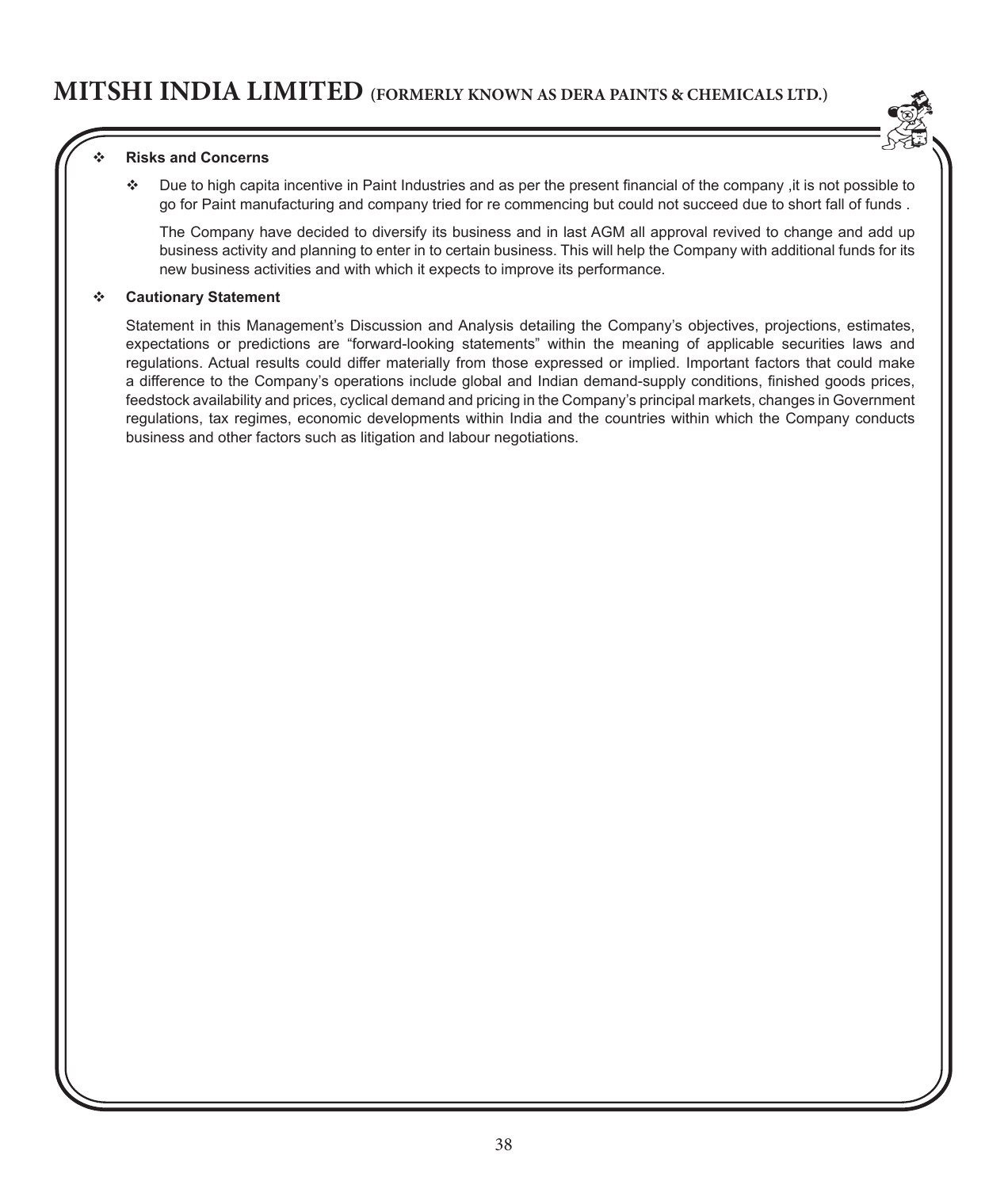

## **Compliance with Code of Business Conduct and Ethics**

As provided under Clause 49 of the Listing Agreement with the Stock Exchanges, the Board and the Senior Management Personnel have confirmed compliance with the Code of Conduct and Ethics for the year ended March 31,2016.

For **Mitshi India Limited**

**(Kumar V. Shah)** Chairman & Managing Director

Place : Mumbai Date : 21/07/2016

## **Declaration by the Managing Director under clause 49 of the Listing Agreement**

To,

The Members

Mitshi India Ltd.

I hereby declare that all the Directors and the designated employees in the senior management of the Company have affirmed compliance with their respective codes for the Financial Year ended March 31, 2016.

### For **Mitshi IndiaLimited**

**(Kumar V. Shah)** Chairman & Managing Director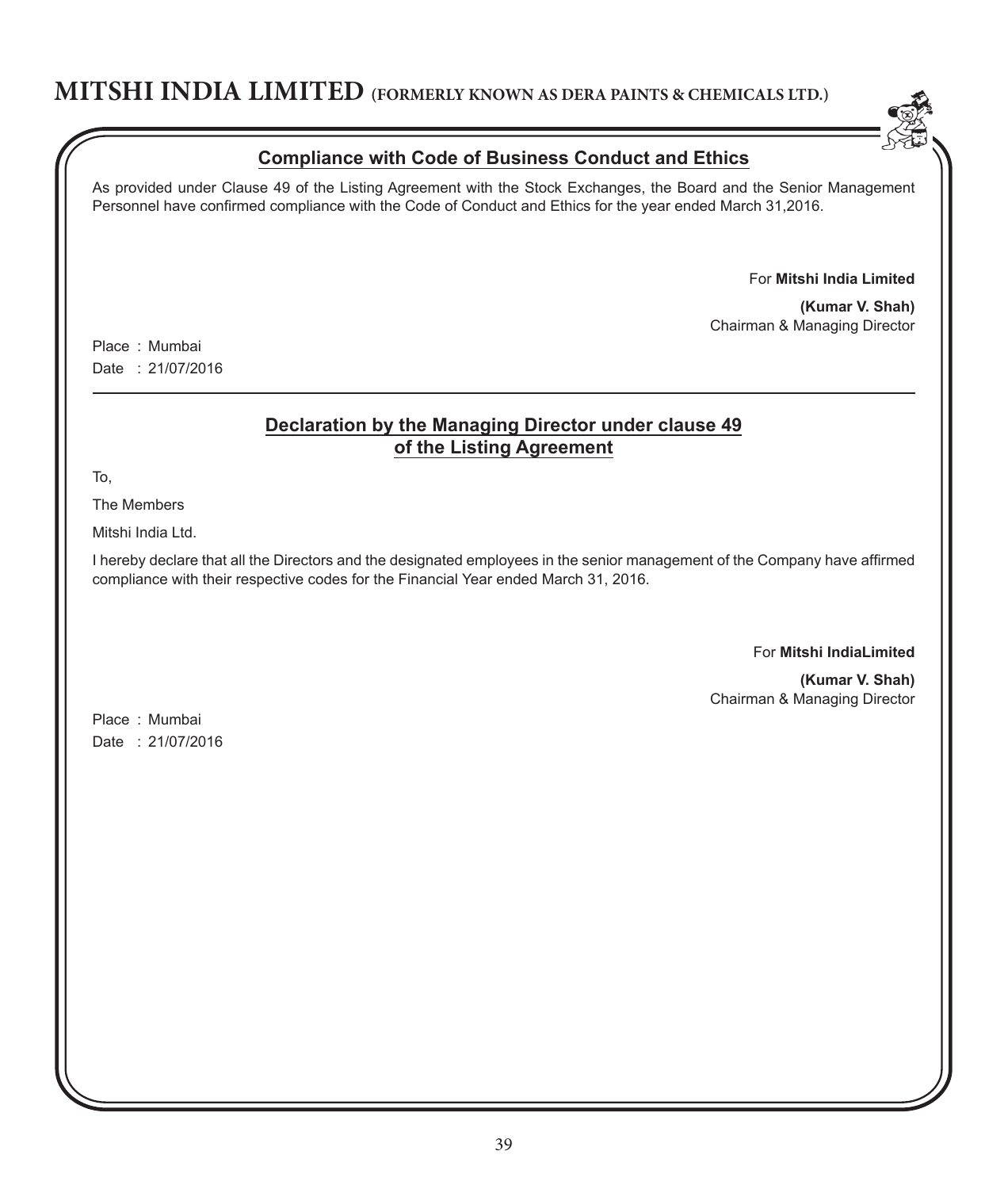

## **CERTIFICATION BY CEO/CFO UNDER CLAUSE 49 V OF THE LISTING AGREEMENT**

The Board of Directors,

### **MITSHI INDIA LTD.**

We have reviewed the financial statements and the cash flow statement of MITSHI INDIALTD, for the year ended March 31, 2016 and to the best of our knowledge and belief:

- (a) (i) these statements do not contain any materially untrue statement or omit any material fact or contain statements that might be misleading;
	- (ii) these statements together present a true and fair view of the Company's affairs and are in compliance with existing Accounting Standards, applicable laws and regulations.
- (b) There are, to the best of our knowledge and belief, no transactions entered into by the Company during the year which are fraudulent, illegal or violative of the Company's Code of Conduct.
- (c) We accept responsibility for establishing and maintaining internal controls for financial reporting and that we have evaluated the effectiveness of the internal control systems of the Company pertaining to financial reporting and have disclosed to the Auditors and the Audit Committee, deficiencies in the design or operation of such internal controls, if any, of which we are aware and the steps we have taken or propose to take for rectifying these deficiencies.
- (d) We have indicated to the Auditors and the Audit Committee:
	- (i) significant changes in internal control over financial reporting during the year;
	- (ii) significant changes in accounting policies made during the year and the same have been disclosed in the notes to the financial statements; and
	- (iii) instances of significant fraud of which we have become aware and the involvement therein, if any, of the management or an employee having a significant role in the Company's internal control system over financial reporting.

### **Chairman & Managing Director**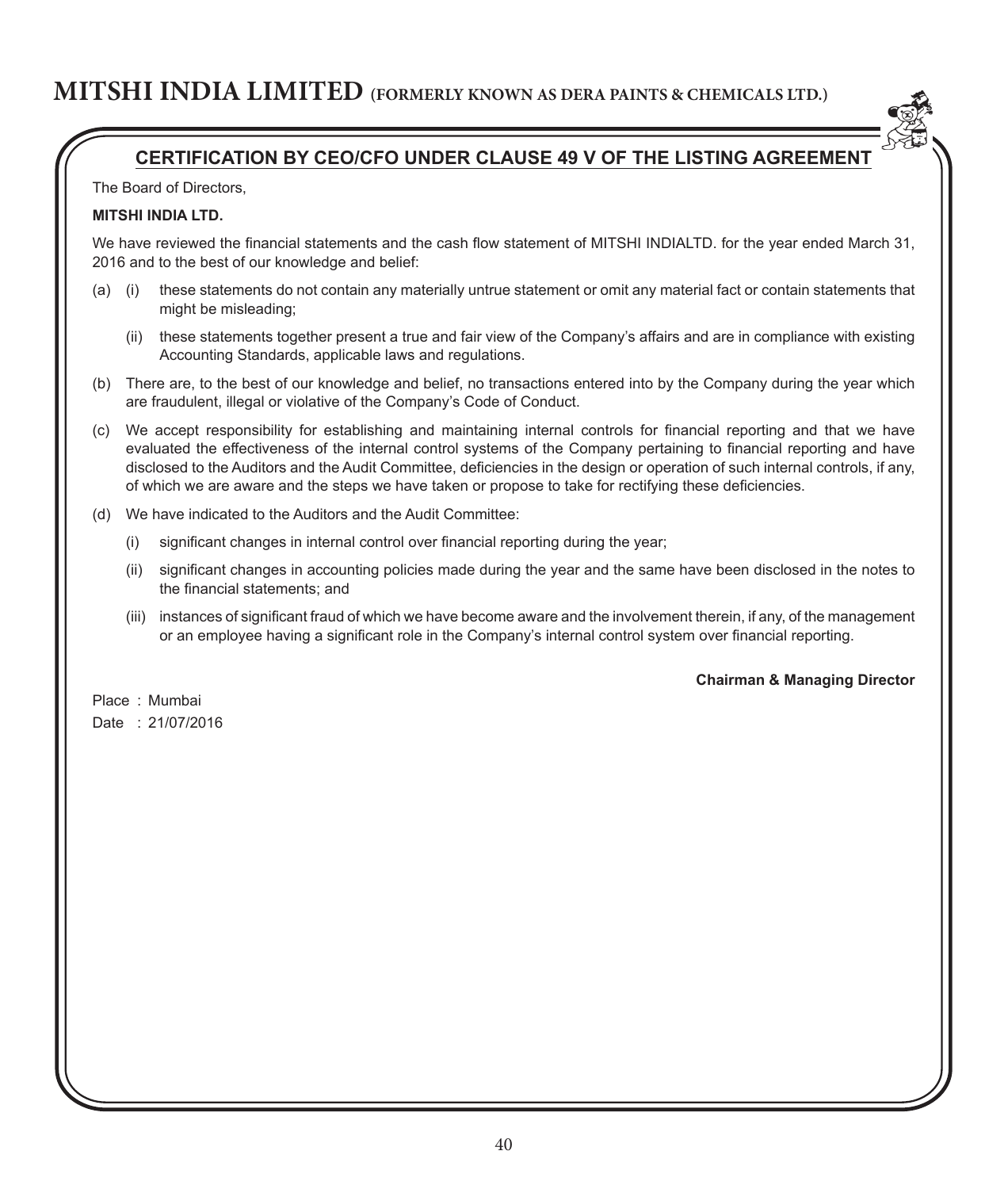

## **AUDITORS CERTIFICATE OF CORPORATE GOVERNANCE**

To,

The Members,

### **MITSHI INIDA LTD.**

We have examined the compliance of conditions of Corporate Governance by MITSHI INDIA LTD. for the financial years ended March 31, 2016 as stipulated in clause 49 of the Listing Agreement of the said Company with the Stock Exchange(s).

The compliance of conditions of Corporate Governance is the responsibility of the management. Our examination was limited to procedures and implementation thereof, adopted by the Company for ensuring the compliance of the conditions of the Corporate Governance. It is neither an audit nor an expression of opinion on the financial statements of the Company.

In our opinion, and to the best of our information and according to the explanations given to us, we certify that the Company has complied with the conditions of Corporate Governance as stipulated in the above mentioned Listing Agreement.

We further state that such compliance is neither an assurance as to the future viability of the Company nor the efficiency or effectiveness with which the management has conducted the affairs of the Company.

> For **C.K.Patil & CO. Chartered Accountants** (Firm Registration No.107803W)

> > **(C. K. Patil) Proprietor** Membership No. 033243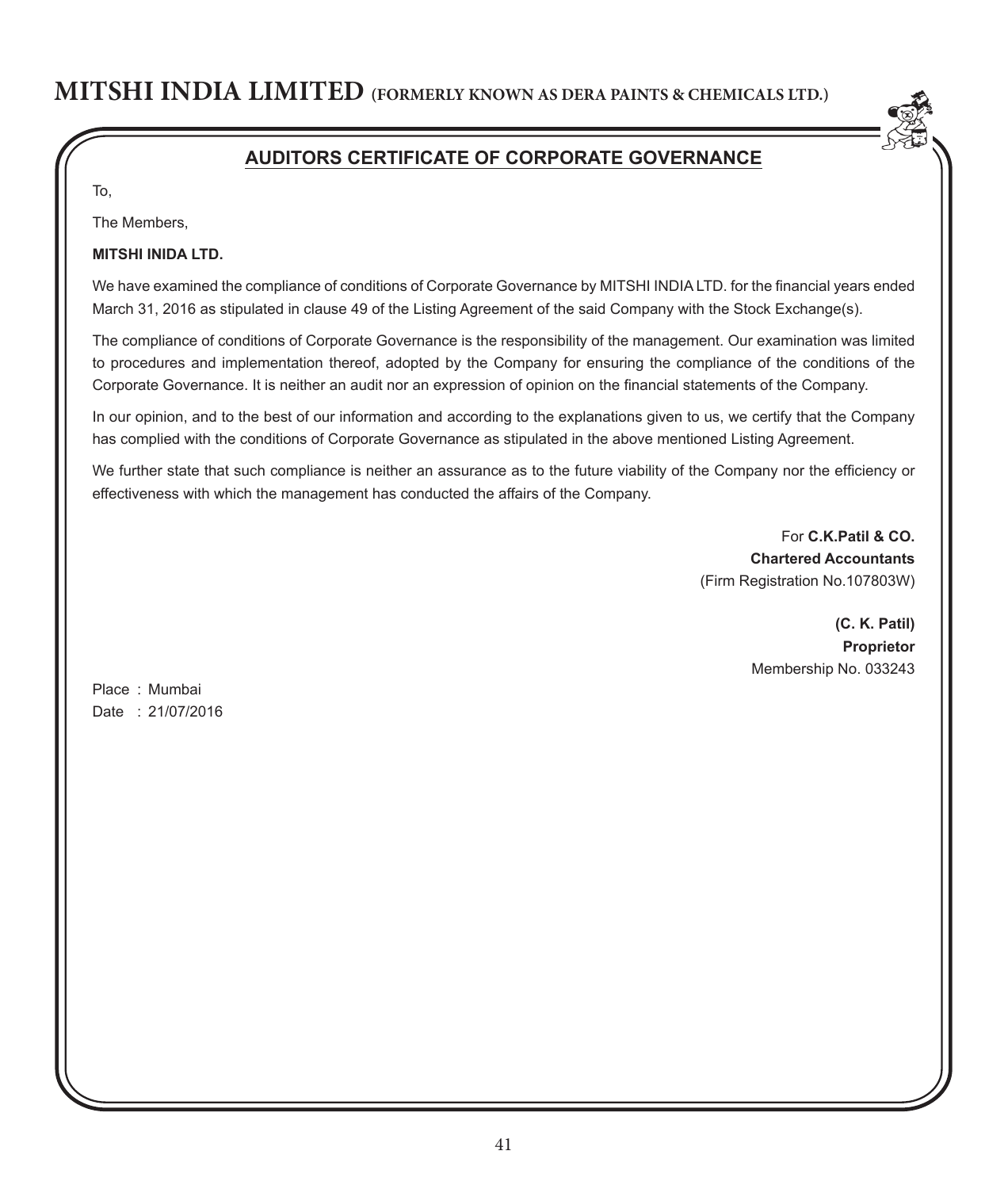

## **CERTIFICATE ON CORPORATE GOVERNANCE**

We have examined the compliance of conditions of Corporate Governance by MITSHI INDIA LTD. for the year ended 31<sup>st</sup> March, 2016 as stipulated in Clause 49 of the Listing Agreement of the said Company with Stock Exchanges.

The compliance of conditions of Corporate Governance is the responsibility of the Management. Our examination was limited to procedures and implementation thereof, adopted by the Company for ensuring the compliance of the conditions of Corporate Governance. It is neither an audit nor an expression of opinion on the financial statements of the Company.

In our opinion and to the best of our information and according to the explanations given to us, we certify that the Company has complied with the conditions of Corporate Governance as stipulated in the above mentioned Listing Agreement.

We further state that such compliance is neither an assurance as to the future viability of the Company nor the efficiency or effectiveness with which the Management has conducted the affairs of the company.

> For **C.K.Patil & CO. Chartered Accountants** (Firm Registration No.107803W)

> > **(C. K. Patil) Proprietor** Membership No. 033243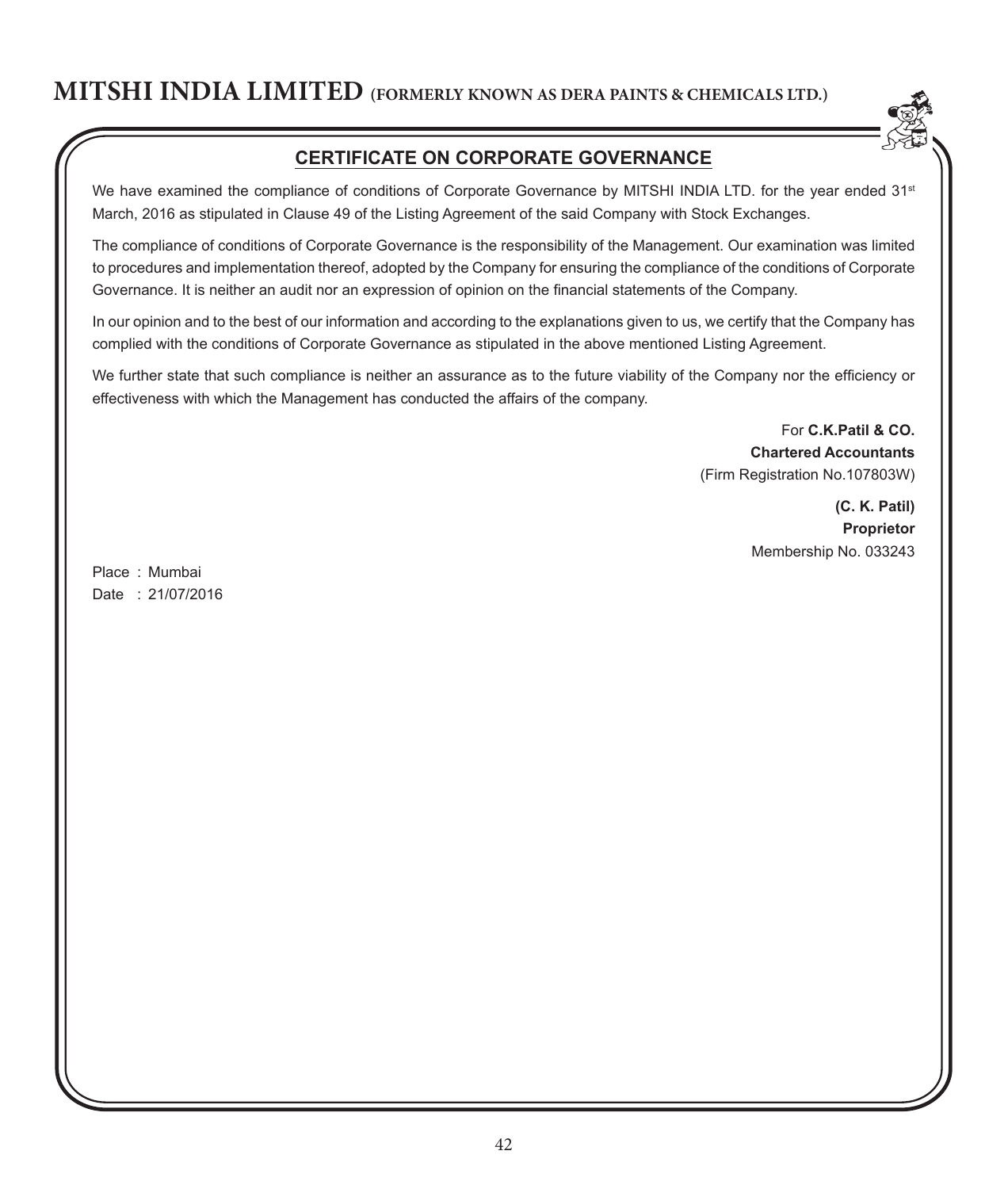

TO THE MEMBERS OF

### **MITSHI INDIA LIMITED (FORMERLY Mitshi India Limited)**

#### **Report on the Financial Statements**

We have audited the accompanying financial statements of **MITSHI INDIA LIMITED( FORMERLY Mitshi India Limited)** (hereinafter referred to as "the Company") Comprising of the Balance Sheet as at 31st March, 2016, the Statement of Profit and Loss, the Cash Flow Statement for the year then ended, and a summary of the significant accounting policies and other explanatory information (hereinafter referred to as "the financial statements").

#### **Management's Responsibility for the Financial Statements**

The Company's Board of Directors is responsible for the preparation of these financial statements in terms of the requirements of the Companies Act, 2013 (hereinafter referred to as "the Act")that give a true and fair view of the financial position, financial performance and cash flows of the Company in accordance with the accounting principles generally accepted in India, including the Accounting standards specified under Section 133 of the Act, read with Rule 7 of the Companies (Accounts) Rules, 2014. The Board of Directors of the company are responsible for maintenance of adequate accounting records in accordance with the provisions of the Act for safeguarding the assets of the Company and for preventing and detecting frauds and other irregularities; the selection and application of appropriate accounting policies; making judgments and estimates that are reasonable and prudent; and the design, implementation and maintenance of adequate internal financial controls, that were operating effectively for ensuring the accuracy and completeness of the accounting records, relevant to the preparation and presentation of the financial statements that give a true and fair view and are free from material misstatement, whether due to fraud or error, which have been used for the purpose of preparation of the financial statements by the Directors of the Company, as aforesaid.

#### **Auditor's Responsibility**

Our responsibility is to express an opinion on these financial statements based on our audit. While conducting the audit, we have taken into account the provisions of the Act, the accounting and auditing standards and matters which are required to be included in the audit report under the provisions of the Act and the Rules made there under. We conducted our audit in accordance with the Standards on Auditing specified under Section 143(10) of the Act. Those Standards require that we comply with ethical requirements and plan and perform the audit to obtain reasonable assurance about whether the financial statements are free from material misstatement. An audit involves performing procedures to obtain audit evidence about the amounts and the disclosures in the financial statements. The procedures selected depend on the auditor's judgment, including the assessment of the risks of material misstatement of the financial statements, whether due to fraud or error. In making those risk assessments, the auditor considers internal financial control relevant to the Company's preparation of the financial statements that give a true and fair view in order to design audit procedures that are appropriate in the circumstances but not for the purpose of expressing an opinion on whether the Company has an adequate internal financial controls system over financial reporting in place and the operating effectiveness of such controls. An audit also includes evaluating the appropriateness of the accounting policies used and the reasonableness of the accounting estimates made by the Company's Board of Directors, as well as evaluating the overall presentation of the financial statements. We believe that the audit evidence obtained by us is sufficient and appropriate to provide a basis for our audit opinion on the financial statements.

#### **Opinion**

In our opinion and to the best of our information and according to the explanations given to us, the aforesaid financial statements give the information required by the Act in the manner so required and give a true and fair view in conformity with the accounting principles generally accepted in India:

- (a) In the case of the Balance Sheet, of the state of affairs of the Company as at March 31, 2016;
- (b) In the case of the Statement of Profit and Loss , of the Loss for the year ended on that date; and
- (c) In the case of the Cash Flow Statement, of the cash flows for the year ended on that date.

#### **Emphasis of the Matter:**

We draw attention to following Note to the financial statements:

Note No. 15(5): The accumulated losses as on 31<sup>st</sup> March. 2016 exceeds the Net Worth of the Company. The Company has incurred net cash losses during the current and the previous years and the liabilities exceed the assets. These conditions may indicate the existence of material uncertainty that cast significant doubt about the Company's ability to continue as a going concern. However, the financial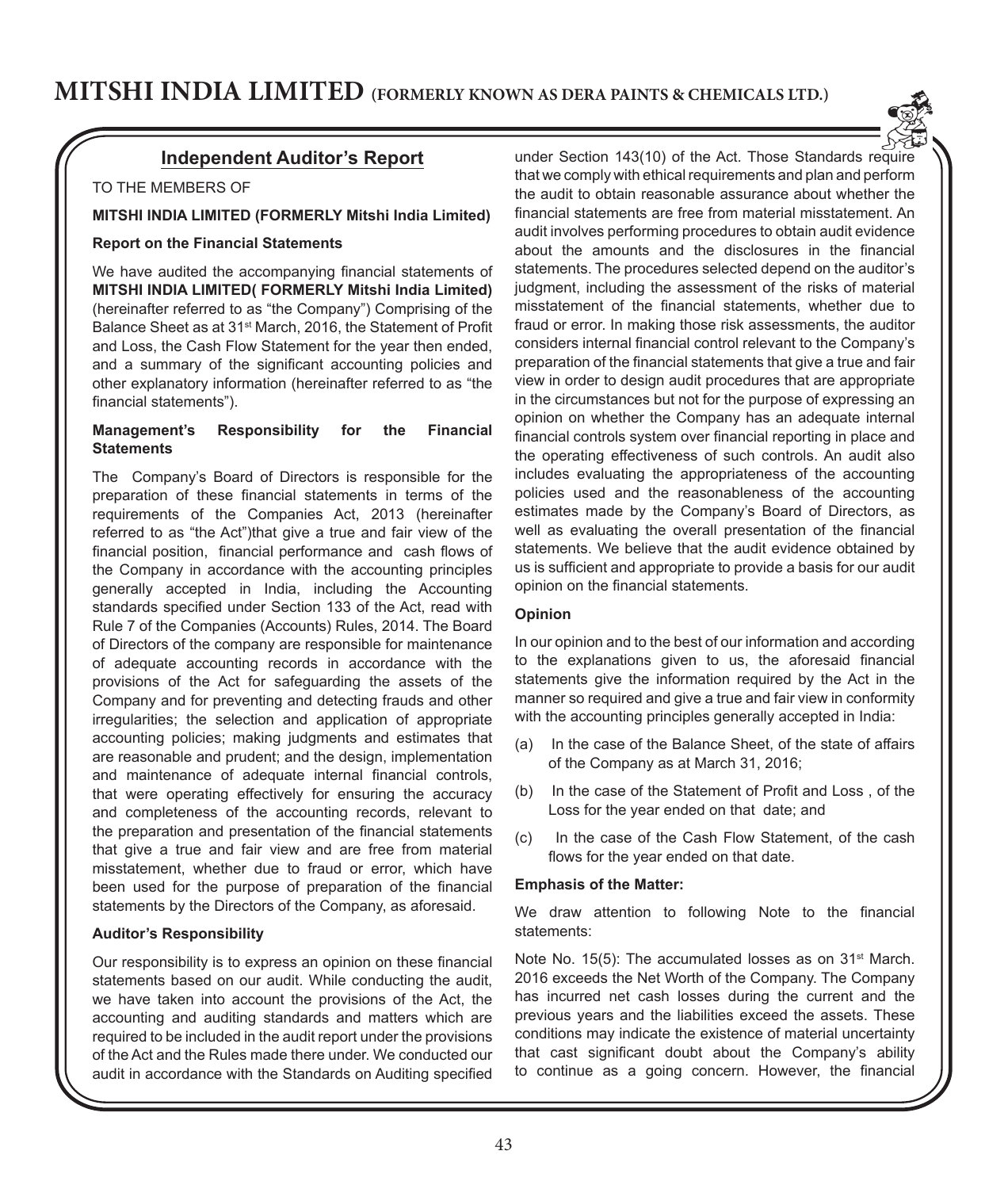

statements of the Company have been prepared on the basis that the Company is a going concern for the reasons stated in the said Note.

Our Opinion is not modified in respect of this matter.

### **Report on Other Legal and Regulatory Requirements**

- 1. As required by the Companies (Auditor's Report) Order, 2016 ("the Order"), issued by the Central Government of India in terms of sub-section (11) of Section 143 of the Act, based on the comments in the auditors' reports of the Company, we give in the Annexure A a statement on the matters specified in paragraphs 3 and 4 of the Order, to the extent applicable.
- 2. As required by Section143 (3) of the Act, we report, to the extent applicable, that:
	- (a) We have sought and obtained all the information and explanations which to the best of our knowledge and belief were necessary for the purposes of our audit of the aforesaid financial statements.
	- (b) In our opinion, proper books of account as required by law relating to preparation of the aforesaid financial statements have been kept so far as it appears from our examination of those books.
	- (c) The Balance Sheet, the Statement of Profit and Loss, and the Cash Flow Statement dealt with by this Report are in agreement with the relevant books of account maintained for the purpose of preparation of the financial statements.
	- (d) In our opinion, the aforesaid financial statements comply with the Accounting Standards specified under Section 133 of the Act, read with Rule 7 of the Companies (Accounts) Rules, 2014.
	- (e) On the basis of the written representations received from the directors of the Company as on 31<sup>st</sup> March, 2016 taken on record by the Board of Directors of the Company, none of the directors

of the Company is disqualified as on 31<sup>st</sup> March. 2016 from being appointed as a director in terms of Section 164 (2) of the Act.

- (f) With respect to the adequacy of the internal financial controls over financial reporting of the Company and the operating effectiveness of such controls, refer to our separate Report in "Annexure B".
- (g) With respect to the other matters to be included in the Auditor's Report in accordance with Rule 11 of the Companies (Audit and Auditors) Rules, 2014, in our opinion and to the best of our information and according to the explanations given to us:
	- i. The Company does not have any pending litigations which would impact its financial position.
	- ii. The Company did not have any long-term contracts including derivative contracts for which there were any material foreseeable losses.
	- iii. There were no amounts which were required to be transferred to the Investor Education and Protection Fund by the Company.

For **C.K.Patil & Co. Chartered Accountants** Firm Regn. No.107803W

> **C.K.Patil Proprietor** M.No.033243

Place : Mumbai Dated: 30<sup>th</sup> May, 2016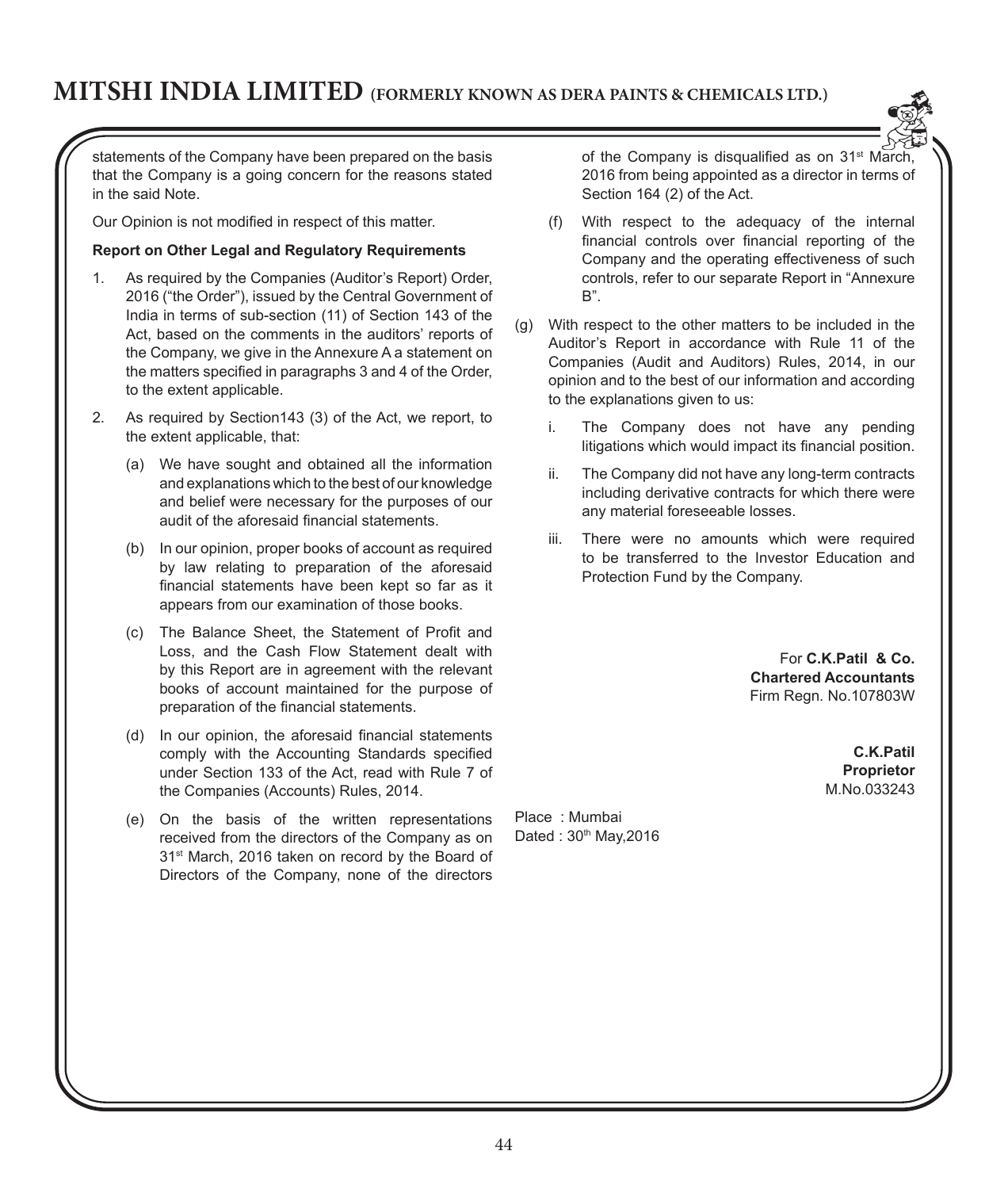

## **ANNEXURE A TO THE INDEPENDENT AUDITORS' REPORT**

(Referred to in our Report of even date on the financial statements for the year ended March 31, 2016 of MITSHI INDIA LIMITED (FORMERLY DERA PAINTS & CHEMICALS LIMITED). Reported on the basis of verification of records of the Company and as per the information and explanations given by the Company.)

- (i) (a) The Company is maintaining proper records showing full particulars, including quantitative details and situation of fixed assets.
	- (b) These fixed assets have been physically verified by the management at reasonable intervals during the year and we are informed that no material discrepancies were noticed on such verification.
	- (c) The Company does not own any immovable property.
- (ii) Physical verification of inventory has been conducted at reasonable intervals by the management and no discrepancies were noticed during the physical verifications.
- (iii) The Company has not granted any loan to companies, firms, Limited Liability partnerships or other parties covered in the register maintained under section 189 of the Companies Act, 2013 .
- (iv) The Company has not given any loan or guarantee/ security to its directors or to any other persons in whom the directors are interested or to any person or other body corporate as per the provisions of section 185 and I86 of the Companies Act, 2013.
- (v) The Company has not accepted any deposits from the public as defined under the provisions of sections 73 to 76 or any other relevant provisions of the Companies Act, 2013 and the Rules framed thereunder.
- (vi) The maintenance of Cost Records has not been specified by the Central Government under sub-section (1) of Section 148 of the Companies Act, 2013, in respect of the activities carried on by the Company.
- (vii) (a) The Company is generally regular in depositing undisputed statutory dues including Provident Fund, Employees' State Insurance, Income-tax, Sales-tax, Wealth Tax, Service Tax, Custom Duty, Excise Duty, cess , Value added tax and any other statutory dues as applicable with the appropriate authorities save and except outstanding excise duty of  $\bar{\tau}$  413054/- which is outstanding for more than six months as on last day of the financial year.
- (b) There are no dues of Income  $\text{tax}/\text{ Sales tax}$ Wealth tax/ Service tax/ Custom duty/ Excise duty/ cess and Value added tax which have not been deposited on account of any dispute.
- (viii) The Company has not taken any loan from banks or financial institutions or from the government and has not issued any debentures
- (ix) The Company has not raised moneys by way of initial public offer or further public offer including debt instruments and Term Loans.
- (x) No fraud by the Company or on the Company by its officers or employees has been noticed or reported during the year.
- (xi) Managerial remuneration has been paid or provided in accordance with the requisite approvals mandated by the provisions of section 197 read with Schedule V to the Companies Act, 2013.
- (xii) The Company is not a Nidhi Company and therefore reporting under this clause is not applicable to the Company.
- (xiii) All transactions with the related parties are in compliance with section 177 and 188 of Companies Act, 2013 and the details have been disclosed in the Financial Statements as required by the applicable accounting standards.
- (xiv) The company has made preferential allotment of Equity shares during the year under review and the requirement of section 42 of the Companies Act, 2013 have been complied with and the amount raised have been used for the purposes for which the funds were raised.
- (xv) The company has not entered into any non-cash transactions with directors or persons connected with them and hence question of reporting under this clause dose not arise.
- (xvi) The company is not required to be registered under section 45 IA of the Reserve Bank of India Act, 1934 and hence question of reporting under this clause dose not arise.

For **C.K. Patil & Co. Chartered Accountants** Firm Regn. No.107803W

> **C.K. Patil Proprietor** M.No.033243

Place : Mumbai Dated: 30th May, 2016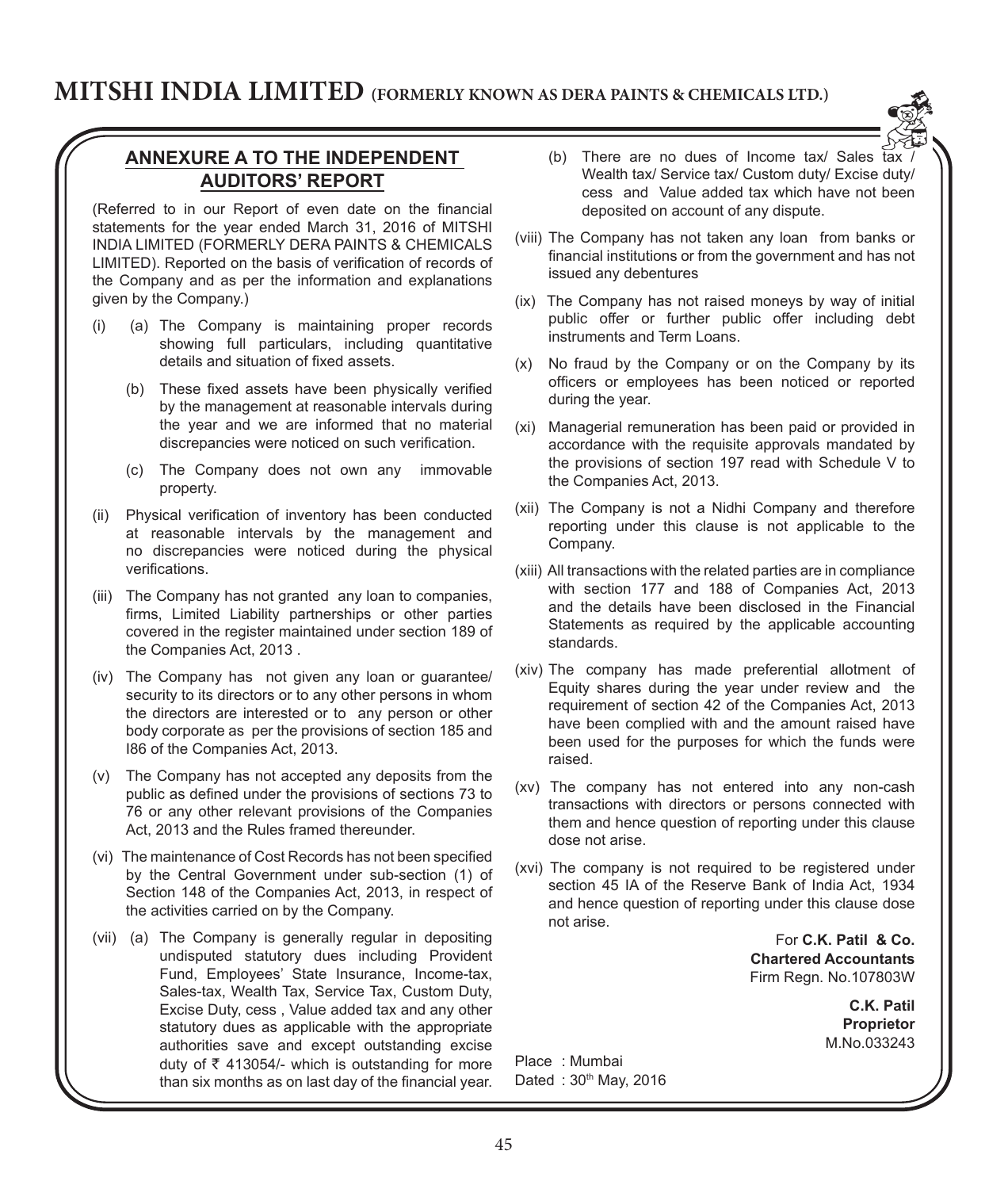

### **ANNEXURE B TO THE INDEPENDENT AUDITORS' REPORT**

Report on the Internal Financial Controls under Clause (i) of Sub-section 3 of Section 143 of the Companies Act, 2013 ("the Act")

We have audited the internal financial controls over financial reporting of MITSHI INDIA LIMITED( FORMERLY DERA PAINTS & CHEMICALS LIMITED) ("the Company") as of March 31, 2016 in conjunction with our audit of the financial statements of the Company for the year ended on that date.

#### **Management's Responsibility for Internal Financial Controls**

The Company's management is responsible for establishing and maintaining internal financial controls based on the internal control over financial reporting criteria established by the Company considering the essential components of internal control stated in the Guidance Note on Audit of Internal Financial Controls Over Financial Reporting issued by the Institute of Chartered Accountants of India. These responsibilities include the design, implementation and maintenance of adequate internal financial controls that were operating effectively for ensuring the orderly and efficient conduct of its business, including adherence to company's policies, the safeguarding of its assets, the prevention and detection of frauds and errors, the accuracy and completeness of the accounting records, and the timely preparation of reliable financial information, as required under the Companies Act, 2013.

#### **Auditors' Responsibility**

Our responsibility is to express an opinion on the Company's internal financial controls over financial reporting based on our audit. We conducted our audit in accordance with the Guidance Note on Audit of Internal Financial Controls Over Financial Reporting (the "Guidance Note") and the Standards on Auditing, issued by ICAI and deemed to be prescribed under section 143(10) of the Companies Act, 2013, to the extent applicable to an audit of internal financial controls, both applicable to an audit of Internal Financial Controls and, both issued by the Institute of Chartered Accountants of India. Those Standards and the Guidance Note require that we comply with ethical requirements and plan and perform the audit to obtain reasonable assurance about whether adequate internal financial controls over financial reporting was established and maintained and if such controls operated effectively in all material respects.

Our audit involves performing procedures to obtain audit evidence about the adequacy of the internal financial controls system over financial reporting and their operating effectiveness. Our audit of internal financial controls over financial reporting included obtaining an understanding of internal financial controls over financial reporting, assessing the risk that a material weakness exists, and testing and evaluating the design and operating effectiveness of internal control based on the assessed risk. The procedures selected depend on the auditor's judgment, including the assessment of the risks of material misstatement of the financial statements, whether due to fraud or error.

We believe that the audit evidence we have obtained is sufficient and appropriate to provide a basis for our audit opinion on the Company's internal financial controls system over financial reporting.

#### **Meaning of Internal Financial Controls Over Financial Reporting**

A company's internal financial control over financial reporting is a process designed to provide reasonable assurance regarding the reliability of financial reporting and the preparation of financial statements for external purposes in accordance with generally accepted accounting principles. A company's internal financial control over financial reporting includes those policies and procedures that (1) pertain to the maintenance of records that, in reasonable detail, accurately and fairly reflect the transactions and dispositions of the assets of the company; (2) provide reasonable assurance that transactions are recorded as necessary to permit preparation of financial statements in accordance with generally accepted accounting principles, and that receipts and expenditures of the company are being made only in accordance with authorisations of management and directors of the company; and (3) provide reasonable assurance regarding prevention or timely detection of unauthorised acquisition, use, or disposition of the company's assets that could have a material effect on the financial statements.

#### **Inherent Limitations of Internal Financial Controls Over Financial Reporting**

Because of the inherent limitations of internal financial controls over financial reporting, including the possibility of collusion or improper management override of controls, material misstatements due to error or fraud may occur and not be detected. Also, projections of any evaluation of the internal financial controls over financial reporting to future periods are subject to the risk that the internal financial control over financial reporting may become inadequate because of changes in conditions, or that the degree of compliance with the policies or procedures may deteriorate.

#### **Opinion**

In our opinion, the Company has, in all material respects, an adequate internal financial controls system over financial reporting and such internal financial controls over financial reporting were operating effectively as at March 31, 2016, based on the internal control over financial reporting criteria established by the Company considering the essential components of internal control stated in the Guidance Note on Audit of Internal Financial Controls Over Financial Reporting issued by the Institute of Chartered Accountants of India.

> For **C.K. Patil & Co. Chartered Accountants** Firm Regn. No.107803W

> > **C.K. Patil Proprietor** M.No.033243

Place : Mumbai Dated: 30<sup>th</sup> May, 2016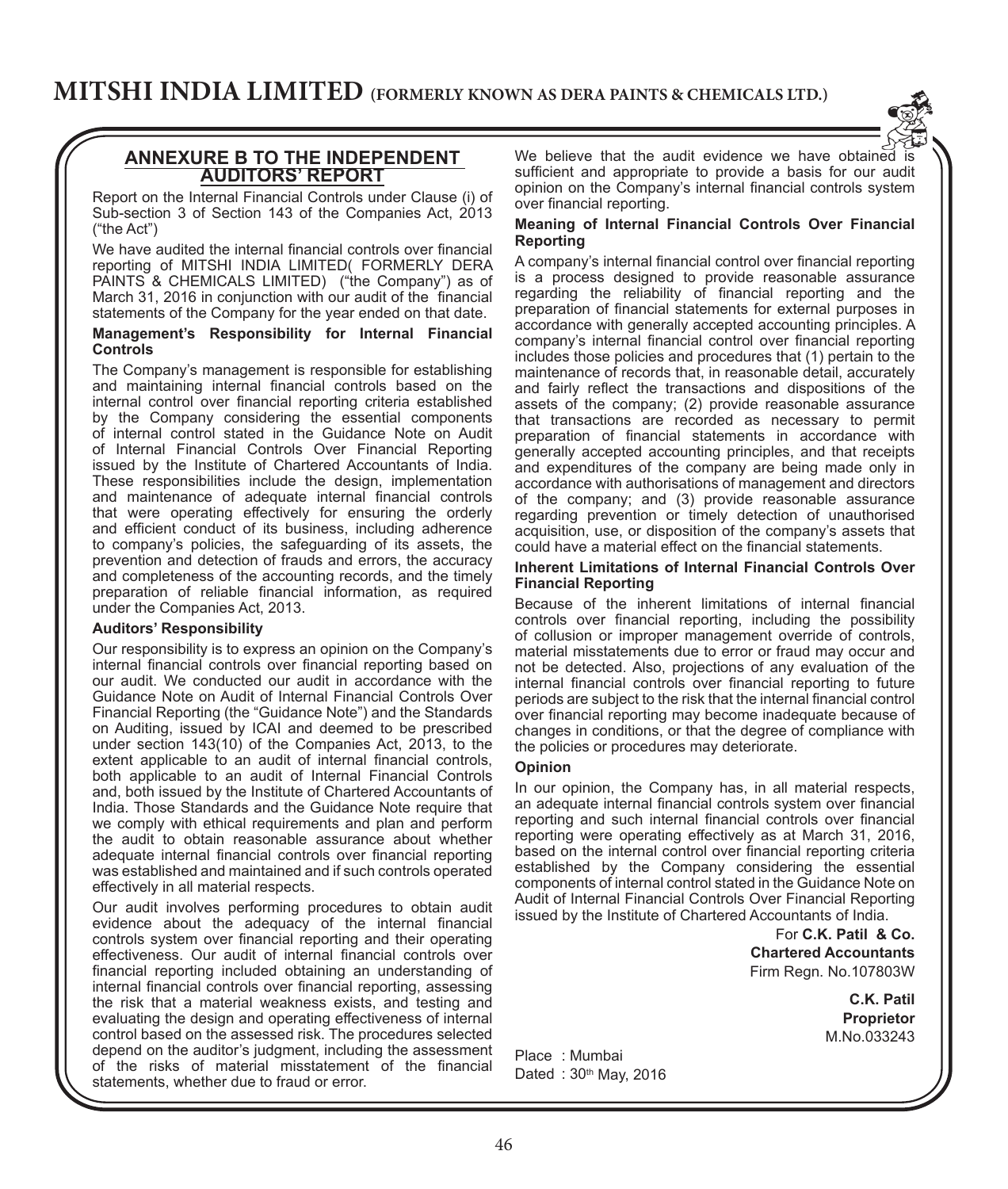

|                           |               | <b>BALANCE SHEET AS AT 31ST MARCH, 2016</b>                                                                                      |                                               |                                  |                         |  |
|---------------------------|---------------|----------------------------------------------------------------------------------------------------------------------------------|-----------------------------------------------|----------------------------------|-------------------------|--|
|                           |               |                                                                                                                                  |                                               | As at                            | As at                   |  |
|                           |               |                                                                                                                                  | Note No.                                      | 31.03.2016                       | 31.03.2015              |  |
|                           |               |                                                                                                                                  |                                               | Amount (₹)                       | Amount (₹)              |  |
| L.                        |               | <b>EQUITY AND LIABILITIES</b>                                                                                                    |                                               |                                  |                         |  |
| (1)                       |               | <b>Shareholder's Funds</b>                                                                                                       |                                               |                                  |                         |  |
|                           |               | (a) Share Capital                                                                                                                | 1                                             | 76,000,000                       | 57,600,700              |  |
|                           |               | (b) Reserves and Surplus                                                                                                         | $\overline{2}$                                | (91, 922, 686)                   | (90, 705, 580)          |  |
|                           |               |                                                                                                                                  |                                               | (15,922,686)                     | (33, 104, 880)          |  |
| (2)                       |               | <b>Non-Current Liabilities</b>                                                                                                   |                                               |                                  |                         |  |
|                           |               | (a) Long-term borrowings                                                                                                         | 3                                             | 4,700,562                        | 24,125,830              |  |
|                           |               | (b) Other Long term liabilities                                                                                                  | 4                                             | 9,482,986                        | 17,085,036              |  |
|                           |               |                                                                                                                                  |                                               | 14,183,548                       | 41,210,866              |  |
| (3)                       |               | <b>Current Liabilities</b>                                                                                                       |                                               |                                  |                         |  |
|                           |               | (a) Trade payables                                                                                                               |                                               | 1,084,597                        | 2,967,666               |  |
|                           |               | (b) Other current liability (Advances)                                                                                           |                                               | 3,811,100                        |                         |  |
|                           | (c)           | Other current liability (Duties & Taxes)                                                                                         |                                               | 32,532                           | 3,761                   |  |
| <b>TOTAL</b>              |               |                                                                                                                                  |                                               | 4,928,229<br>3,189,091           | 2,971,427<br>11,077,413 |  |
|                           |               |                                                                                                                                  |                                               |                                  |                         |  |
| Ш.                        | <b>ASSETS</b> |                                                                                                                                  |                                               |                                  |                         |  |
|                           |               | (1) Non-current assets                                                                                                           |                                               |                                  |                         |  |
|                           |               | (a) Fixed assets                                                                                                                 | 5                                             |                                  |                         |  |
|                           |               | Tangible assets<br>(i)                                                                                                           |                                               | 808,853                          | 209,925                 |  |
|                           | (b)           | Non-current investments                                                                                                          | 6                                             | 24,100                           | 24,100                  |  |
|                           |               | (c) Long term loans and advances                                                                                                 | $\overline{7}$                                | 78,021                           | 7,330,625               |  |
|                           |               |                                                                                                                                  |                                               | 910,974                          | 7,564,650               |  |
| (2)                       |               | <b>Current assets</b>                                                                                                            |                                               |                                  |                         |  |
|                           |               | (a) Trade receivables                                                                                                            | 8                                             | 553,323                          | 2,684,718               |  |
|                           |               | (b) Cash and cash equivalents                                                                                                    | 9                                             | 1,636,794                        | 828,045                 |  |
|                           |               | (c) Short-term loans and advances                                                                                                | 10                                            | 88,000                           |                         |  |
|                           |               |                                                                                                                                  |                                               |                                  | 3,512,763               |  |
|                           |               |                                                                                                                                  |                                               |                                  | 11,077,413              |  |
| <b>TOTAL</b>              |               | Significant Accounting Policies & Additional Notes<br>Notes referred to above form an integral part of the financial statements, | 15                                            | 2,278,117<br>3,189,091           |                         |  |
| For C.K. Patil & Co.      |               | As per our report of even date.                                                                                                  | For and On Behalf of The Board.               |                                  |                         |  |
|                           |               | <b>Chartered Accountants</b><br>Firm Registration No. 107803W                                                                    |                                               |                                  |                         |  |
| C.K. Patil<br>M.No.033243 |               |                                                                                                                                  | Kumar V. Shah<br>Chairman & Managing Director | H.A. Salunkhe<br><b>Director</b> |                         |  |
|                           |               |                                                                                                                                  | DIN: 01451912                                 |                                  | DIN: 03626114           |  |
| Mumbai                    |               | Dated: 30 <sup>th</sup> May, 2016                                                                                                | Mumbai<br>Dated: 30 <sup>th</sup> May, 2016   |                                  |                         |  |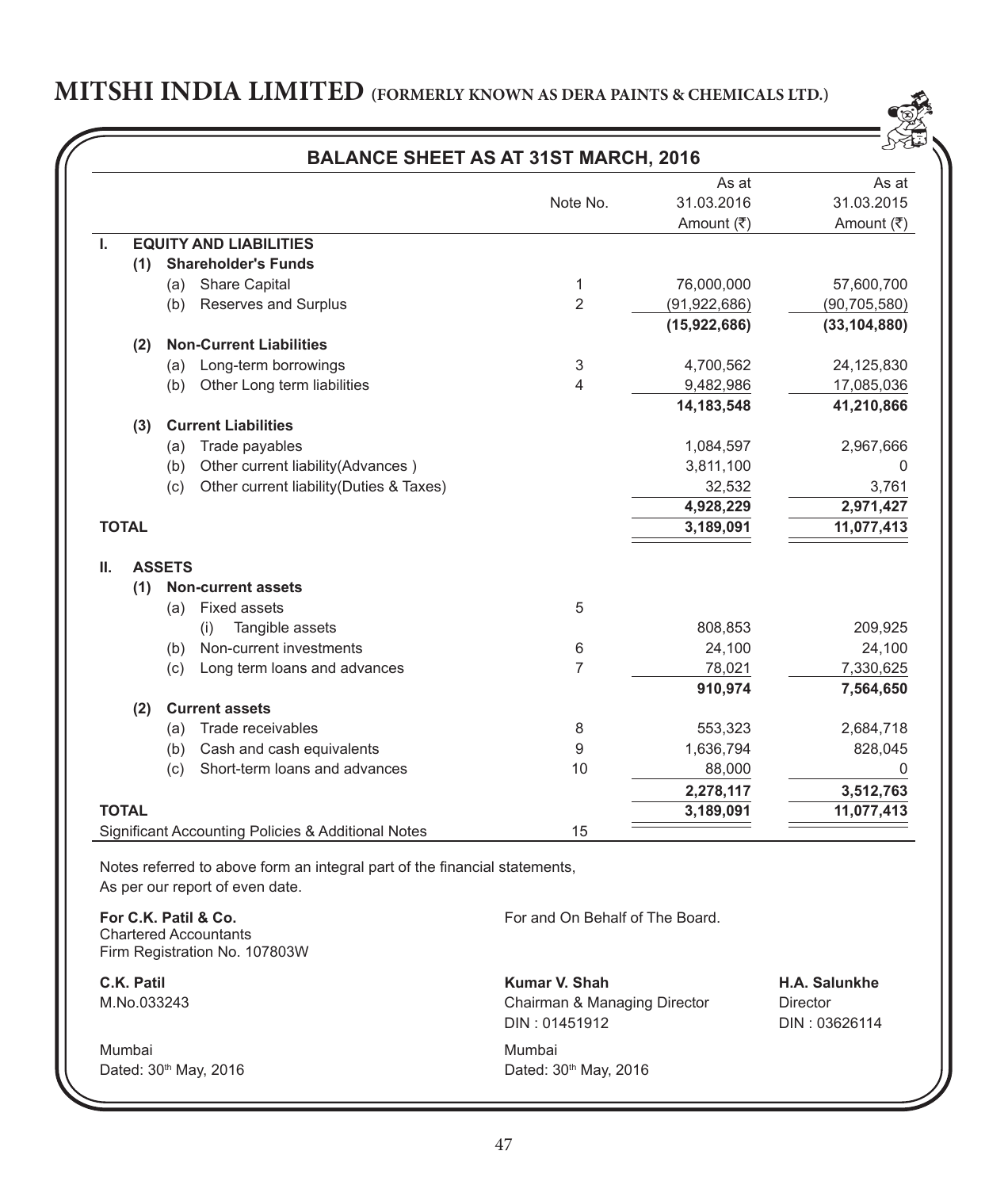

|      | STATEMENT OF PROFIT AND LOSS FOR THE YEAR ENDED 31.03.2016                                                    |                                                                |                                      |                                                   |
|------|---------------------------------------------------------------------------------------------------------------|----------------------------------------------------------------|--------------------------------------|---------------------------------------------------|
|      |                                                                                                               | Note<br>No.                                                    | Current Yr.<br>2015-16<br>Amount (₹) | Previous Yr.<br>2014-15<br>Amount $(₹)$           |
| I.   | Revenue from Operations                                                                                       | 11                                                             | 1,535,000                            | 1,766,500                                         |
| II.  | Other Income                                                                                                  | 12                                                             | 70,403                               | 0                                                 |
| III. | <b>Total Revenue</b>                                                                                          |                                                                | 1,605,403                            | 1,766,500                                         |
| IV.  | Expenses                                                                                                      |                                                                |                                      |                                                   |
|      | Purchases of Stock in Trade                                                                                   | 13                                                             | 661,000                              | 1,602,250                                         |
|      | Employee's / Director 's Salary                                                                               |                                                                | 468,000                              | 368,879                                           |
|      | Interest paid                                                                                                 |                                                                | 480                                  | $\Omega$                                          |
|      | Depreciation                                                                                                  | 5                                                              | 136,072                              | 124,989                                           |
|      | <b>Other Expenses</b>                                                                                         | 14                                                             | 1,556,957                            | 2,017,137                                         |
|      |                                                                                                               |                                                                | 2,822,509                            | 4,113,255                                         |
|      | Loss before Extraordinary item & tax                                                                          |                                                                | (1, 217, 106)                        | (2,346,755)                                       |
|      | <b>Tax Expenses</b>                                                                                           |                                                                |                                      |                                                   |
|      | Deferred Tax Liability reversed                                                                               |                                                                |                                      | 35,981                                            |
|      | Net Profit (Loss) for the year                                                                                |                                                                | (1, 217, 106)                        | (2,310,774)                                       |
|      | <b>Basic/Diluted EPS</b>                                                                                      |                                                                | $-0.18$                              | $-0.40$                                           |
|      | Significant Accounting Policies & Additional Notes                                                            | 15                                                             |                                      |                                                   |
|      | Notes referred to above form an integral part of the financial statements,<br>As per our report of even date. |                                                                |                                      |                                                   |
|      | For C.K. Patil & Co.<br><b>Chartered Accountants</b><br>Firm Registration No. 107803W                         | For and On Behalf of The Board.                                |                                      |                                                   |
|      | C.K. Patil<br>M.No.033243                                                                                     | Kumar V. Shah<br>Chairman & Managing Director<br>DIN: 01451912 |                                      | H.A. Salunkhe<br><b>Director</b><br>DIN: 03626114 |
|      | Mumbai<br>Dated: 30 <sup>th</sup> May, 2016                                                                   | Mumbai<br>Dated: 30th May, 2016                                |                                      |                                                   |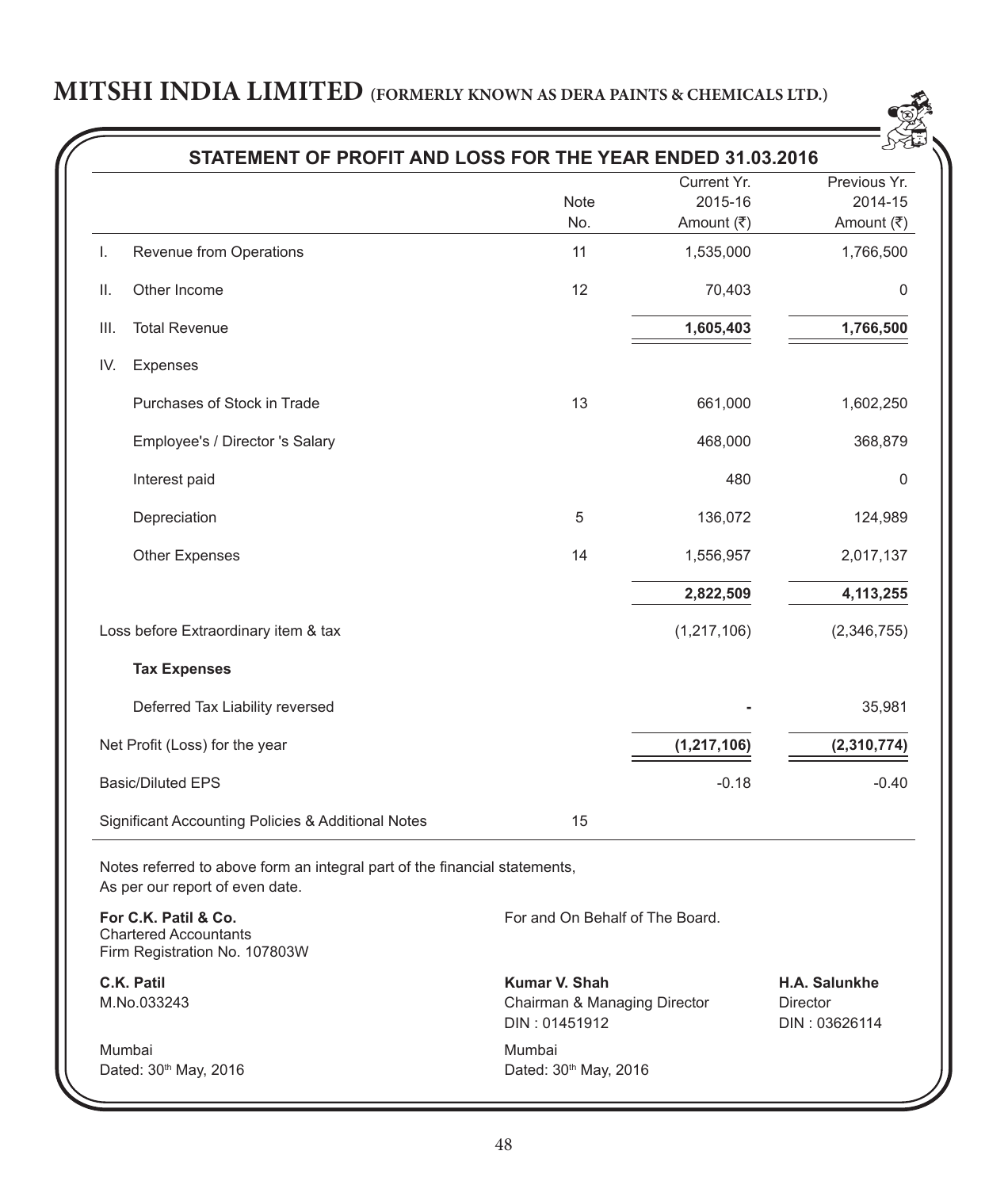

| CASH FLOW STATEMENT FOR THE YEAR ENDED 31ST MARCH, 2016 |                                                    |                |               |  |  |
|---------------------------------------------------------|----------------------------------------------------|----------------|---------------|--|--|
|                                                         | <b>Particulars</b>                                 | 2015-16        | 2014-15       |  |  |
|                                                         |                                                    | ₹              | ₹             |  |  |
| A                                                       | <b>CASH FLOW FROM OPERATING ACTIVITIES</b>         |                |               |  |  |
|                                                         | Net Profit Before Tax                              | (1, 217, 106)  | (2,346,755)   |  |  |
|                                                         | Adjusted for:                                      |                |               |  |  |
|                                                         | Depreciation                                       | 136,072        | 124,989       |  |  |
|                                                         | Interest Income                                    |                |               |  |  |
|                                                         | Operating Profit before Working Capital Changes    | (1,081,034)    | (2,221,766)   |  |  |
|                                                         | Adjusted for:                                      |                |               |  |  |
|                                                         | <b>Trade Receivables</b>                           | 2,131,395      | (1, 115, 610) |  |  |
|                                                         | Loans & Advances                                   | 7,164,604      |               |  |  |
|                                                         | Trade Payables & Other liabilities                 | (5,645,248)    | (4,744,489)   |  |  |
|                                                         | Cash generated from/(used in) Operations           | 2,569,717      | (8,081,865)   |  |  |
| в                                                       | <b>CASH FLOW FROM INVESTING ACTIVITIES</b>         |                |               |  |  |
|                                                         | Interest Income                                    |                |               |  |  |
|                                                         | Fixed Assets purchased                             | (735,000)      |               |  |  |
|                                                         | Cash generated from/(used in) Investing Activity   | (735,000)      |               |  |  |
| C                                                       | <b>CASH FLOW FROM FINANCING ACTIVITIES</b>         |                |               |  |  |
|                                                         | Money received of Shares allotted.                 | 18,399,300     |               |  |  |
|                                                         | Acceptance/ (Repayment) of Borrowings              | (19, 425, 268) | 8,753,761     |  |  |
|                                                         | Cash generated from/(used in) Financing Activity   | (1,025,968)    | 8,753,761     |  |  |
|                                                         | Net Increase/(Decrease) in Cash & Cash equivalents | 808,749        | 671,896       |  |  |
|                                                         | Cash & Cash equivalents at beginning of the year   | 828,045        | 156,149       |  |  |
|                                                         | Cash & Cash equivalents at end of the year         | 1,636,794      | 828,045       |  |  |

Notes referred to above form an integral part of the financial statements, As per our report of even date.

**For C.K. Patil & Co.** Chartered Accountants Firm Registration No. 107803W

Mumbai Mumbai Dated: 30<sup>th</sup> May, 2016 **Dated: 30<sup>th</sup> May, 2016** 

For and On Behalf of The Board.

**C.K. Patil Kumar V. Shah H.A. Salunkhe** M.No.033243 Chairman & Managing Director Director DIN : 01451912 DIN : 03626114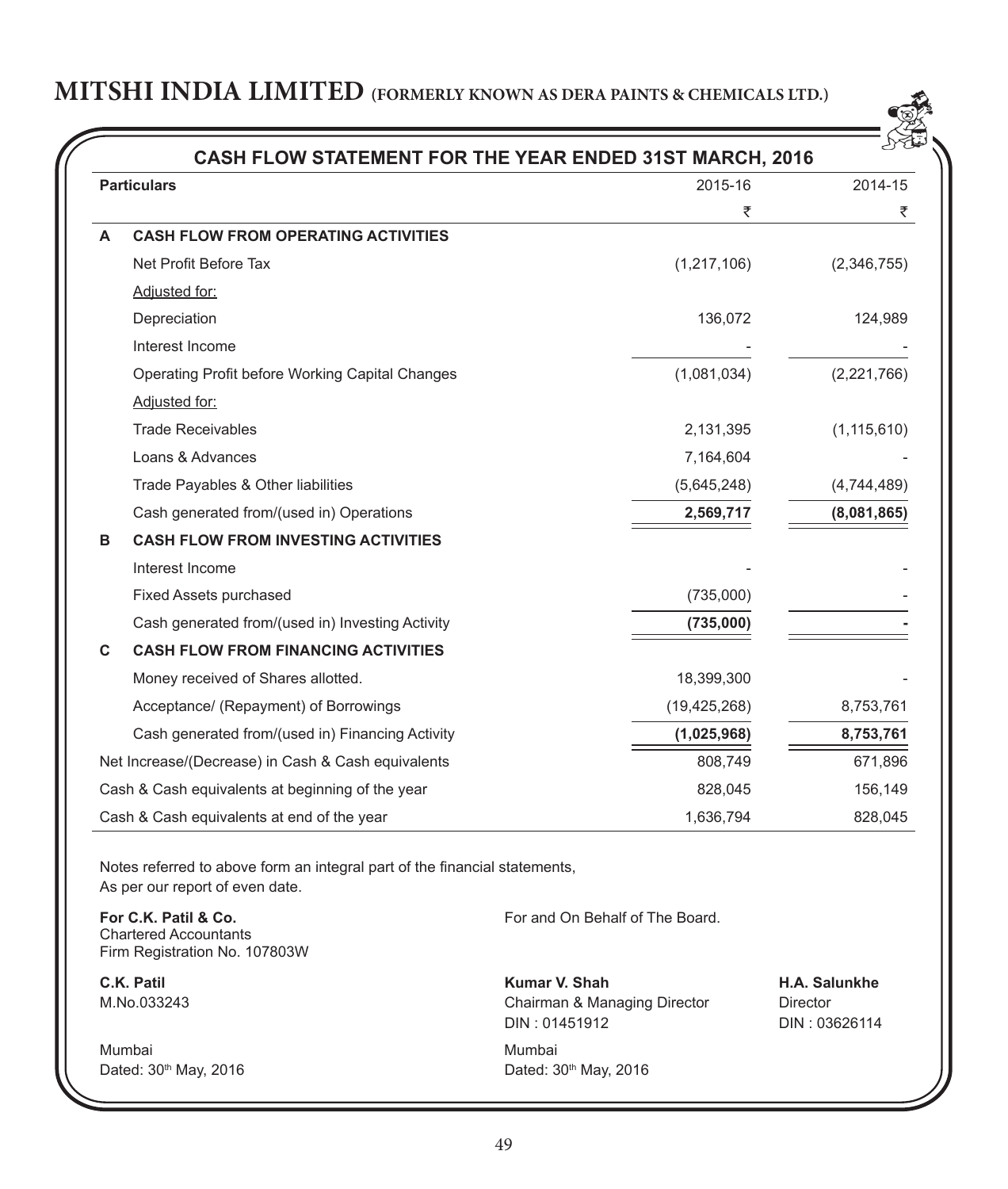| Notes referred to and forming part of the financial statements                                                                                                       |              |              |
|----------------------------------------------------------------------------------------------------------------------------------------------------------------------|--------------|--------------|
|                                                                                                                                                                      | AS AT        | AS AT        |
|                                                                                                                                                                      | 31.03.2016   | 31.03.2015   |
|                                                                                                                                                                      | ₹            | ₹            |
| <b>NOTE NO. 1</b>                                                                                                                                                    |              |              |
| <b>SHARE CAPITAL</b>                                                                                                                                                 |              |              |
| <b>Authorised</b>                                                                                                                                                    |              |              |
| 85,00,000(P.Y.70,00,000 ) Equity, Shares of par value of ₹ 10/- each                                                                                                 | 85,000,000   | 70,000,000   |
| <b>Issued, Subscribed and Paid Up</b>                                                                                                                                |              |              |
| 76,00,000 (P.Y. 57,60,070) Equity Shares of ₹ 10/- each                                                                                                              |              |              |
| fully paid up                                                                                                                                                        | 76,000,000   | 57,600,700   |
| Terms/rights attached to equity shares                                                                                                                               |              |              |
| The company has only one class of equity shares having a face value of $\bar{\tau}$ 10 per share. Each holder of equity shares is<br>entitled to one vote per share. |              |              |
| <b>Reconciliation of the Share Capital</b>                                                                                                                           |              |              |
| Share Capital as at the beginning of the year                                                                                                                        | 57,600,700   | 57,600,700   |
| Issued during the year                                                                                                                                               | 18,399,300   |              |
| Share Capital as at the end of the year                                                                                                                              | 76,000,000   | 57,600,700   |
| Details of shareholder holding more than 5% shares in the company                                                                                                    |              |              |
| (For 2015-16)                                                                                                                                                        |              |              |
| Name of Shareholder                                                                                                                                                  | No of Shares | % of Holding |
| 1. Kumar Vasantlal Shah                                                                                                                                              | 864920       | 11.38        |
| 2. Deepa Kumar Shah                                                                                                                                                  | 562710       | 7.40         |
| 3. Solific Infotech Pyt. Ltd.                                                                                                                                        | 1839930      | 24.21        |
|                                                                                                                                                                      | 3267560      | 42.99        |
| (For 2014-15)                                                                                                                                                        |              |              |
| Name of Shareholder                                                                                                                                                  | No of Shares |              |
|                                                                                                                                                                      |              | % of Holding |
| 1. Kumar Vasantlal Shah                                                                                                                                              | 847360       | 14.71        |
| 2. Deepa Kumar Shah                                                                                                                                                  | 562710       | 9.77         |

As per records of the company, including its register of shareholders/members and other declarations received from shareholders regarding beneficial interest, the above shareholding represents both legal and beneficial ownership of shares.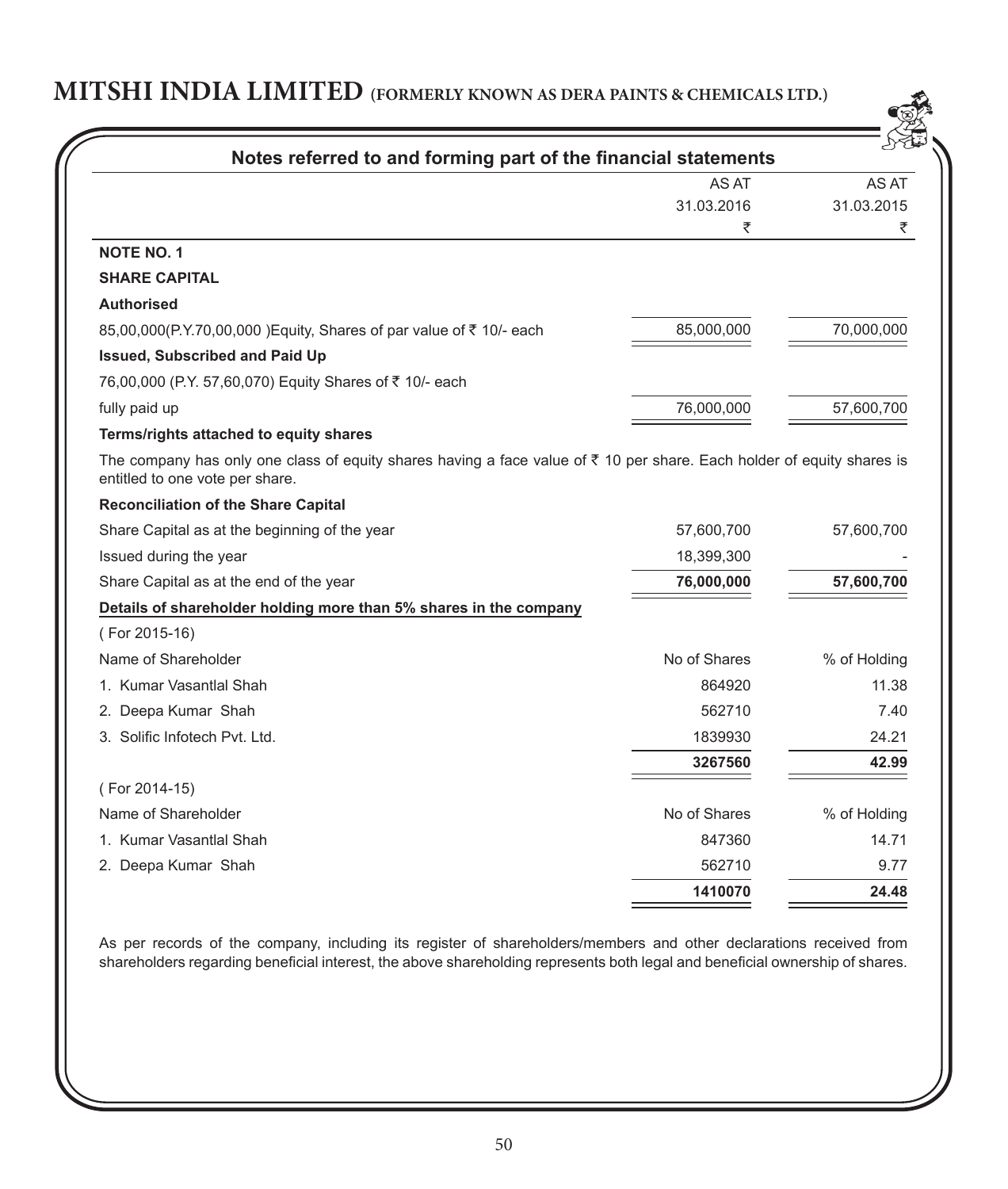

|                                                                    | AS AT           |                 |
|--------------------------------------------------------------------|-----------------|-----------------|
|                                                                    | 31.03.2016      | 31.03.2015      |
|                                                                    | ₹               | ₹               |
| <b>NOTE NO. 2</b>                                                  |                 |                 |
| <b>RESERVES &amp; SURPLUS</b>                                      |                 |                 |
| <b>Capital Reserve</b><br>1.                                       |                 |                 |
| Balance as per last BalanceSheet                                   | 38,401,754      | 38,401,754      |
| Less: Loan from SICOM w/back reversed                              | 0               | 0               |
|                                                                    | 38,401,754      | 38,401,754      |
| 2.<br><b>Investment Allowance Reserve</b>                          |                 |                 |
| Balance as per last BalanceSheet                                   | 31,444          | 31,444          |
| 3 <sub>1</sub><br><b>General Reserve</b>                           |                 |                 |
| Balance as per last Balance Sheet                                  | 45,000          | 45,000          |
| <b>State Subsidy.</b><br>4.                                        |                 |                 |
| Balance as per last Balance Sheet                                  | 3,000,000       | 3,000,000       |
| Surplus/(Deficit) in the statement of profit and loss<br>5.        |                 |                 |
| Opening Balance                                                    | (132, 183, 778) | (129, 831, 271) |
| Add: Profit/(loss) for the year                                    | (1, 217, 106)   | (2,310,774)     |
| Add: Assets Expired Life W/Off                                     |                 | (41, 733)       |
| <b>Closing Balance</b>                                             | (133, 400, 884) | (132, 183, 778) |
| <b>TOTAL</b>                                                       | (91, 922, 686)  | (90, 705, 580)  |
| <b>NOTE NO. 3</b>                                                  |                 |                 |
| <b>LONG TERM BORROWINGS</b>                                        |                 |                 |
| (Unsecured)                                                        |                 |                 |
| From Director                                                      | 2,604,160       | 5,959,283       |
| From Companies                                                     | 2,096,402       | 7,320,702       |
| Deferred liability                                                 | 0               | 10,845,845      |
| (Above loans payable after 2 years on demad. Rate of interest Nil) |                 |                 |
| <b>TOTAL</b>                                                       | 4,700,562       | 24,125,830      |
| <b>NOTE NO. 4</b>                                                  |                 |                 |
| <b>OTHER LONG TERM LIABILITIES</b>                                 |                 |                 |
| <b>Trade Payables</b>                                              | 9,069,932       | 16,586,982      |
| Duties & Taxes                                                     | 413,054         | 498,054         |
|                                                                    | 9,482,986       | 17,085,036      |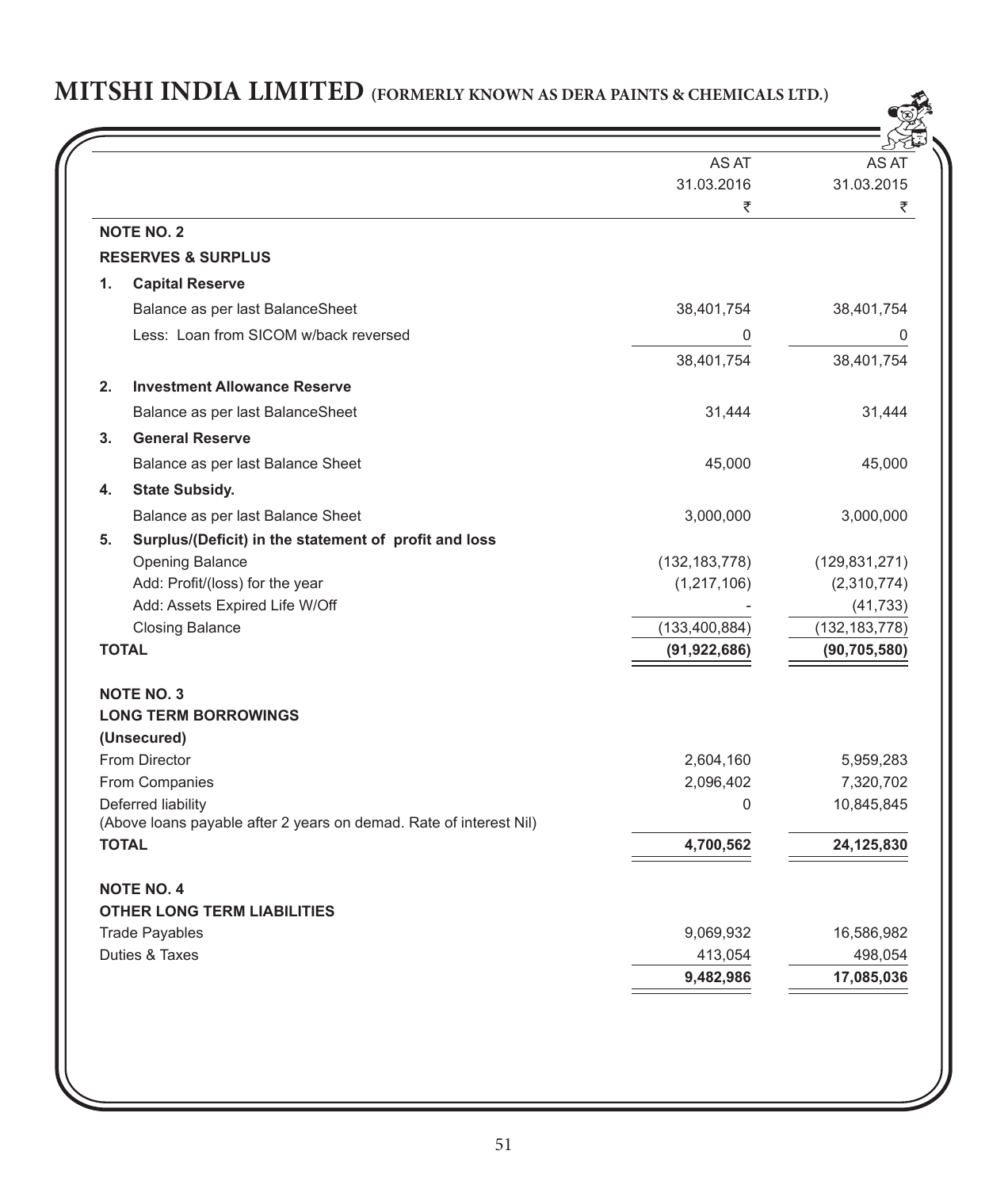## **NOTE NO. 5**

FIXED ASSETS AS AT 31ST MARCH, 2016

|                        |            | <b>GROSS BLOCK</b>       |            |            |                | <b>DEPRECIATION</b>                            |         | <b>NET BLOCK</b> |              |
|------------------------|------------|--------------------------|------------|------------|----------------|------------------------------------------------|---------|------------------|--------------|
| <b>ASSETS</b>          |            | <b>AS ON ADDITIONS</b>   | AS ON      | AS ON      | <b>FOR THE</b> | <b>TRF TO</b>                                  | AS ON   | <b>AS ON</b>     | <b>AS ON</b> |
|                        | 31.03.2015 |                          | 31.03.2016 | 31.03.2015 |                | YEAR RESERVES 31.03.2016 31.03.2016 31.03.2015 |         |                  |              |
| <b>TANGIBLE ASSETS</b> |            |                          |            |            |                |                                                |         |                  |              |
| OFFICE EQUIPMENTS      | 87,000     | $\overline{\phantom{a}}$ | 87,000     | 80.371     | 2.280          |                                                | 82.651  | 4.349            | 6,629        |
| <b>COMPUTER</b>        | 90.000     | 735,000                  | 825.000    | 85.500     | 77.583         |                                                | 163.083 | 661.917          | 4,500        |
| <b>FURNITURE &amp;</b> | 50.000     | ۰                        | 50.000     | 15.829     | 6.334          |                                                | 22.163  | 27.837           | 34,171       |
| <b>FIXTURE</b>         |            |                          |            |            |                |                                                |         |                  |              |
| <b>MOTORCAR</b>        | 300,000    | $\overline{\phantom{a}}$ | 300,000    | 135.375    | 49,875         |                                                | 185.250 | 114.750          | 164,625      |
| <b>TOTAL</b>           | 527.000    | 735.000                  | 1.262.000  | 317.075    | 136,072        | $\overline{\phantom{a}}$                       | 453.147 | 808.853          | 209,925      |

FIXED ASSETS AS AT 31ST MARCH, 2015 (PREVIOUS YEAR'S FIGURES)

|                                                      |            | <b>GROSS BLOCK</b>       |              |                       |                      | <b>DEPRECIATION</b>                            |              |              | <b>NET BLOCK</b> |
|------------------------------------------------------|------------|--------------------------|--------------|-----------------------|----------------------|------------------------------------------------|--------------|--------------|------------------|
| <b>ASSETS</b>                                        |            | <b>AS ON ADDITIONS</b>   | <b>AS ON</b> |                       | <b>AS ON FOR THR</b> | <b>TRF TO</b>                                  | <b>AS ON</b> | <b>AS ON</b> | AS ON            |
|                                                      | 31.03.2014 |                          |              | 31.03.2015 31.03.2014 |                      | YEAR RESERVES 31.03.2015 31.03.2015 31.03.2014 |              |              |                  |
| <b>TANGIBLE ASSETS</b>                               |            |                          |              |                       |                      |                                                |              |              |                  |
| <b>OFFICE</b>                                        | 87,000     |                          | 87,000       | 11,591                | 68,780               |                                                | 80,371       | 6,629        | 75,409           |
| <b>EQUIPMENTS</b>                                    |            |                          |              |                       |                      |                                                |              |              |                  |
| <b>COMPUTER</b>                                      | 90,000     | $\overline{\phantom{a}}$ | 90,000       | 43,767                |                      | 41,733                                         | 85,500       | 4.500        | 46,233           |
| <b>FURNITURE &amp;</b><br><b>FIXTURE</b>             | 50.000     | $\overline{\phantom{a}}$ | 50,000       | 9,495                 | 6,334                |                                                | 15.829       | 34,171       | 40,505           |
| <b>MOTOR CAR</b>                                     | 300,000    |                          | 300,000      | 85,500                | 49,875               |                                                | 135,375      | 164,625      | 214,500          |
| <b>TOTAL</b>                                         | 527,000    | 0                        | 527,000      | 150,353               | 124,989              | 41,733                                         | 317,075      | 209,925      | 376,647          |
|                                                      |            |                          |              |                       |                      |                                                | AS AT        |              | AS AT            |
|                                                      |            |                          |              |                       |                      |                                                | 31.03.2016   |              | 31.03.2015       |
|                                                      |            |                          |              |                       |                      |                                                | ₹            |              | ₹                |
| <b>NOTE NO. 6</b>                                    |            |                          |              |                       |                      |                                                |              |              |                  |
| <b>NON CURRENT INVESTMENTS</b>                       |            |                          |              |                       |                      |                                                |              |              |                  |
| <b>NON TRADE-UNQUOTED</b>                            |            |                          |              |                       |                      |                                                |              |              |                  |
| In Equity Instruments                                |            |                          |              |                       |                      |                                                |              |              |                  |
| 2,410 Equity Shares of New India Co-op. Bank Ltd. of |            |                          |              |                       |                      |                                                |              |              |                  |
| ₹ 10/- each fully paid up.                           |            |                          |              |                       |                      |                                                | 24,100       |              | 24,100           |
|                                                      |            |                          |              |                       |                      |                                                | 24,100       |              | 24,100           |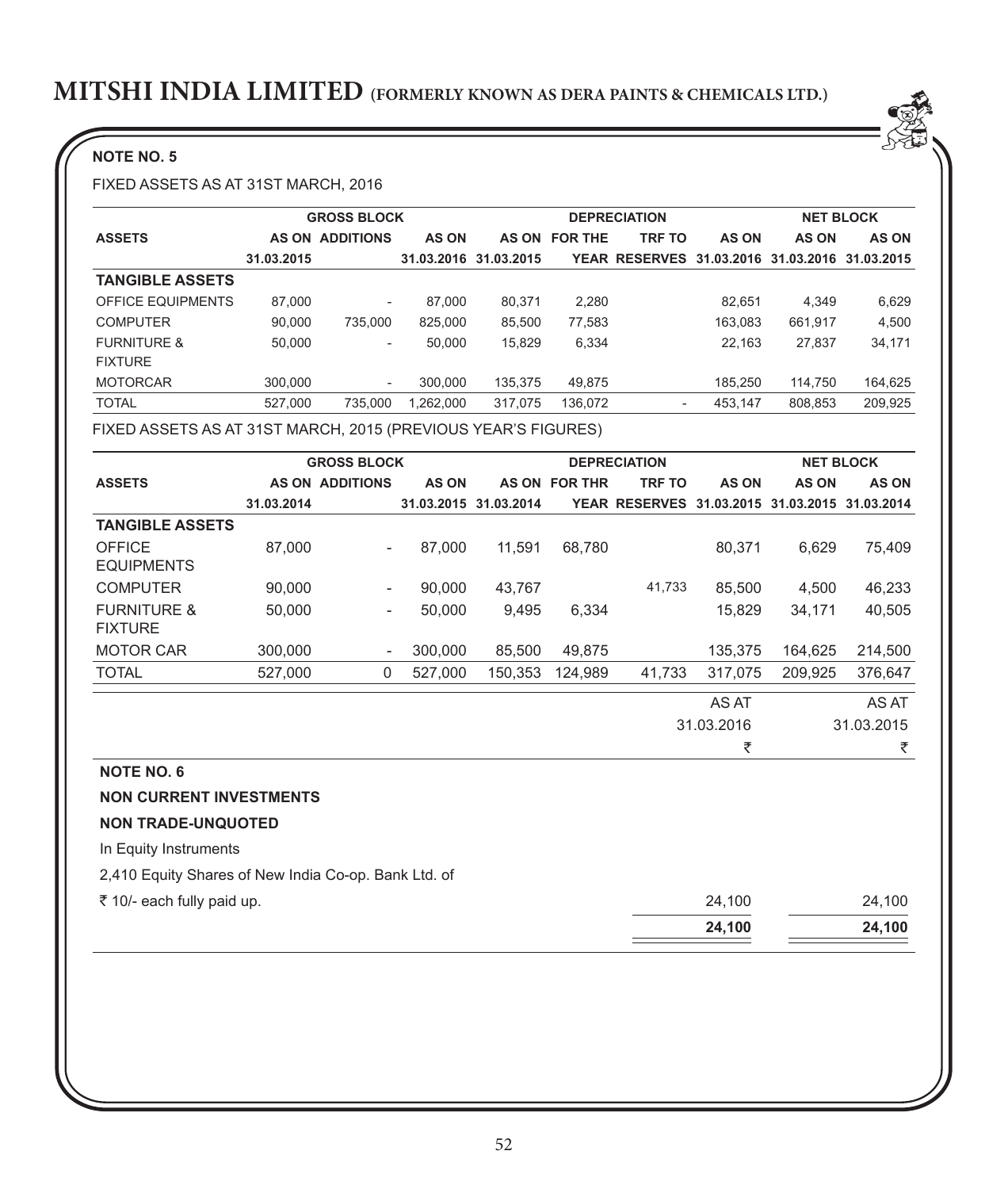

|                                                | AS AT      | AS.        |
|------------------------------------------------|------------|------------|
|                                                | 31.03.2016 | 31.03.2015 |
|                                                | ₹          | ₹          |
| <b>NOTE NO. 7</b>                              |            |            |
| <b>LONG TERM LOANS AND ADVANCES</b>            |            |            |
| (Unsecured, considered good)                   |            |            |
| Advance to parties                             |            | 225,000    |
| Advances to other parties                      |            | 7,043,704  |
| <b>Advance Tax &amp; TDS</b>                   | 78,021     | 61,921     |
|                                                | 78,021     | 7,330,625  |
| <b>NOTE NO. 8</b>                              |            |            |
| <b>TRADE RECEIVABLES</b>                       |            |            |
| (Unsecured, considered good)                   |            |            |
| Outstanding for a period exceeding six months. |            | 2,063,718  |
| <b>Others</b>                                  | 553,323    | 621,000    |
|                                                | 553,323    | 2,684,718  |
| <b>NOTE NO. 9</b>                              |            |            |
| <b>CASH &amp; CASH EQUIVALENTS</b>             |            |            |
| Cash In Hand                                   | 5,111      | 813,861    |
| Badance with Scheduled Banks                   |            |            |
| a) In Current Accounts                         | 1,606,683  | (10, 816)  |
| a) In Fixed Deposit (Lien against bank OD)     | 25,000     | 25,000     |
|                                                | 1,636,794  | 828,045    |
| <b>NOTE NO. 10</b>                             |            |            |
| <b>SHORT TERM LOANS AND ADVANCES</b>           |            |            |
| (Unsecured and considered good.),              |            |            |
| <b>Tender Deposit</b>                          | 88,000     |            |
|                                                |            |            |
|                                                | 2015-16    | 2014-15    |
|                                                | ₹          | ₹          |
| <b>NOTE NO. 11</b>                             |            |            |
| <b>REVENUE FROM OPERATIONS</b>                 |            |            |
| Sale of Products- Chemicals                    | 730000     | 1766500    |
| Sale of Services- Computer content development | 775000     |            |
| Sale of Services- Others                       | 30000      |            |
|                                                | 1,535,000  | 1,766,500  |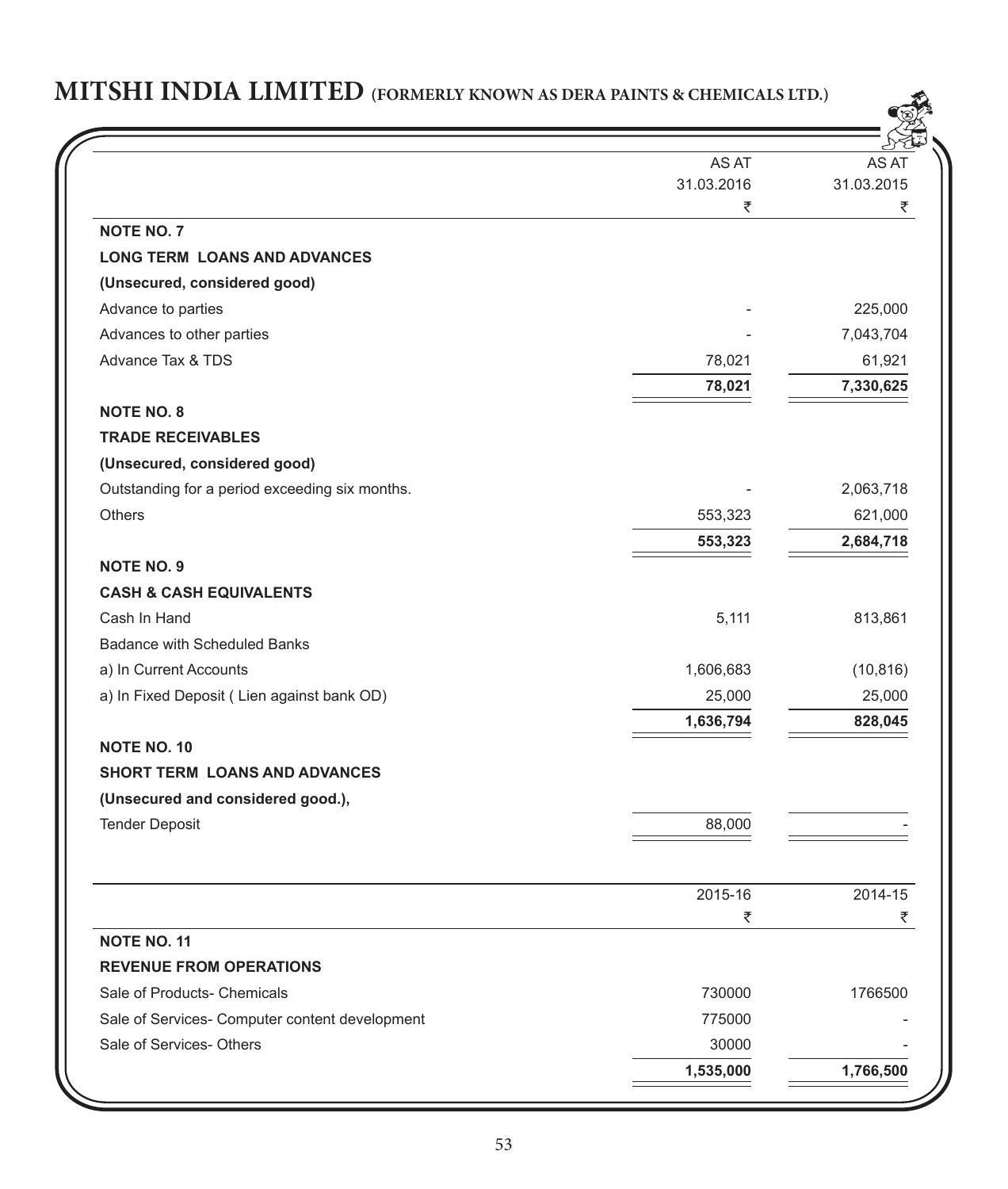$\mathbb{R}^2$ 

|                                | 2015-16   | 2014-15   |
|--------------------------------|-----------|-----------|
|                                | ₹         | ₹         |
| <b>NOTE NO. 12</b>             |           |           |
| <b>OTHER INCOME</b>            |           |           |
| Sundry Balances w/back         | 57,675    |           |
| Misc. Income                   | 12,728    |           |
|                                | 70,403    |           |
| <b>NOTE NO. 13</b>             |           |           |
| PURCHASES OF STOCK IN TRADE    |           |           |
| Purchases- Chemicals           | 661,000   | 1,602,250 |
| <b>NOTE NO. 14</b>             |           |           |
| <b>OTHER EXPENSES</b>          |           |           |
| <b>Administrative Expenses</b> |           |           |
| Rent                           | 132,000   | 33,000    |
| Advertisement expenses         |           | 9,290     |
| Professional Fees              | 332,000   | 65,000    |
| Postage, Telegram & Telephone  | 157,011   | 79,750    |
| <b>Bank Charges</b>            | 4,548     | 4,189     |
| Printing & Stationary          | 101,849   | 78,101    |
| Conveyance                     | 22,400    | 14,050    |
| Filing Fees & Stamp duty       | 187,078   | 154,884   |
| <b>Listing Fees</b>            | 457,729   | 1,479,011 |
| Registrar Fees                 | 63,464    | 37,612    |
| <b>Donation</b>                | 36,444    | 15,000    |
| Office Expenses                | 28,204    | 37,250    |
| Trade mark expenses            | 20,000    |           |
| <b>Tender Expenses</b>         | 530       |           |
| Motor Car expenses             | 3,700     |           |
| <b>Auditors Remuneration</b>   |           |           |
| <b>Audit Fees</b>              | 10,000    | 10,000    |
|                                | 1,556,957 | 2,017,137 |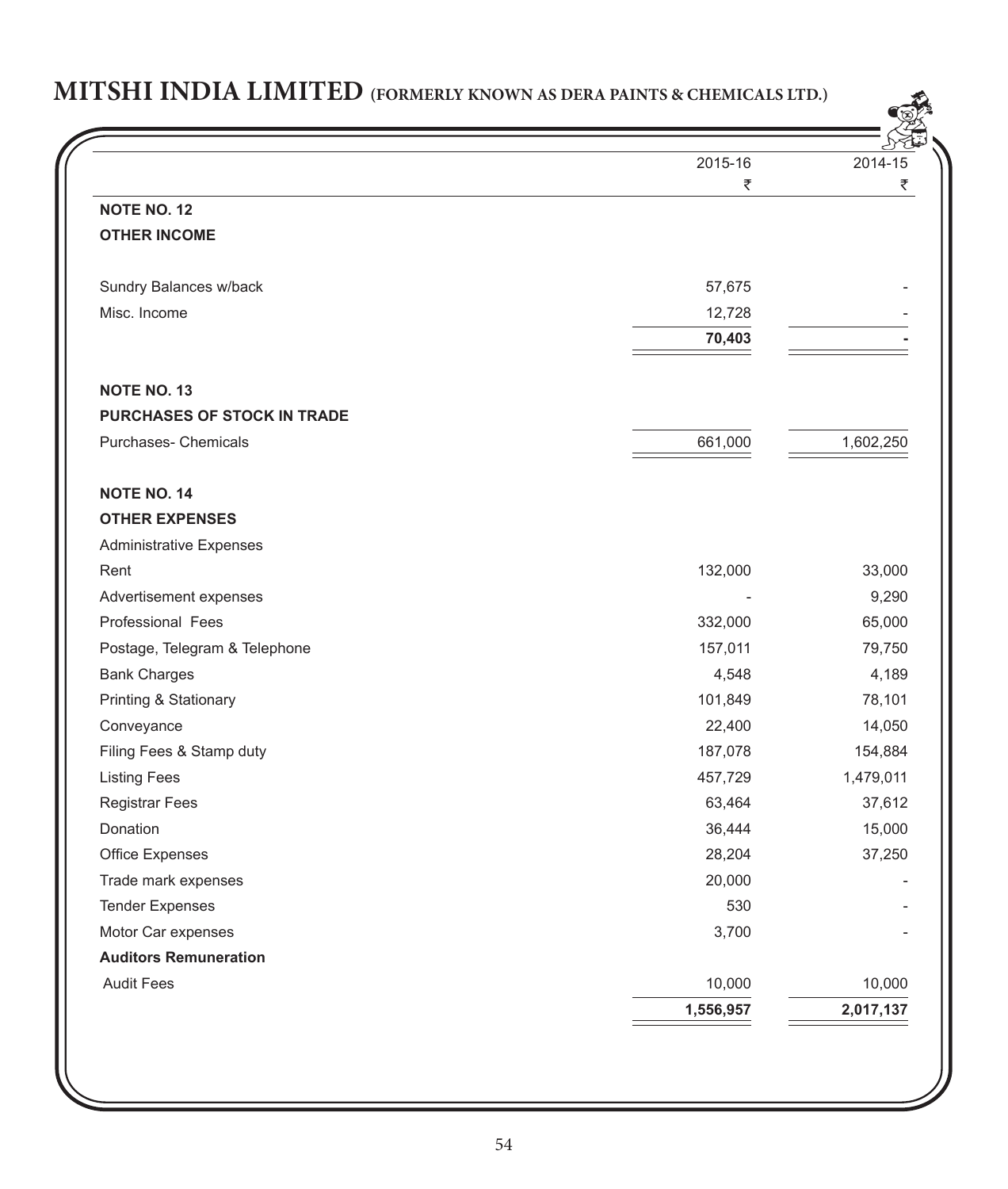

## **NOTE NO. 15**

**SIGNIFICANT ACCOUNTING POLICIES AND ADDITIONAL NOTES TO THE FINACIAL STATEMENTS FOR THE YEAR ENDED 31ST MARCH, 2016.**

### **1. SIGNIFICANT ACCOUNTING POLICIES**

- **a) Basis of Preparation:** The financial statements of the Company have been prepared in accordance with generally accepted accounting principles in India. The company has prepared these financial statements to comply in all material respects with the accounting standards notified under section 133 of the Companies Act,2013 read with Rule 7 of the Companies (Accounts) Rules, 2014 and the relevant provisions of the Companies Act, 2013. The financial statements have been prepared on an accrual basis and under the historical cost convention.
- **b) Sales:** The figures of sales are inclusive of sales tax and excise duty.
- **c) Depreciation:** Depreciation on Fixed Assets has been provided on Straight Line Method over the remaining usefull life of the assets as specified in Schedule II to the Companies Act, 2013..
- **d) Valuation of Stocks:** Raw Materials, Finished Goods & Semi Finished Goods are valued at lower of cost or net realizable value.
- **e) Investment;** Investments of the Company, being non current investments, are stated at cost.
- **f) Taxes on Income :** Tax expenses comprises of current and deferred tax. Provision for Current tax is made based on the liability computed in accordance with the Indian Income Tax Act, 1961.The tax rates and tax laws used to compute the tax liability are those that are enacted or substantively enacted at the reporting date. Deferred tax is recognized on the basis of timing differences arising between the taxable income and accounting income computed using the tax rates and the laws that have been enacted or substantively enacted as of the balance sheet date. Deferred tax assets are recognized only if there is a virtual certainty that they will be realized and reviewed for the appropriateness of their carrying values at each balance sheet date.
- **g) Cash flows Statement :** Cash flows are reported using the indirect method, whereby profit/(loss) loss before extraordinary items and tax is adjusted for the effects of transactions of non-cash nature and any deferrals or accruals of past or future cash receipts or payments. The cash flows from operating, investing and financing activities of the company are segregated based on the available information.
- **h) Earning Per Share :** Basic earnings per share is computed by dividing the profit/(loss) after tax (including post tax effect of extraordinary items if any) by the weighted average number of equity shares outstanding during the year.
- **i) Provisions, Contingent Liabilities and Contingent Assets:** Provisions involving substantial degree of estimation in measurement are recognized when there is a present obligation as a result of past events and it is probable that there will be an outflow of resources. Contingent Liabilities are not recognized but are disclosed in the notes after careful evaluation of facts and legal aspects of the matter involved. Contingent Assets are neither recognized nor disclosed. Provisions, Contingent Liabilities and Contingent Assets are reviewed at each Balance Sheet date.
- **j) Impairment of Assets:** The carrying amounts of assets are reviewed at each Balance Sheet date, if there is any indication of impairment based on internal/external factors. An asset is treated as impaired when the carrying cost of the assets exceeds its recoverable value. An impairment loss, if any, is charged to Profit and Loss Account in the year in which an asset is identified as impaired. Reversal of impairment losses recognized in prior years is recorded when there is an indication that the impairment losses recognized for the assets no longer exist or have decreased.
- 2. The debit and credit balances of the Parties are subject to confirmation from them.
- 3. As per the information available with the Company, there are no overdue principal and/or interest amounts payable to the Suppliers under the Micro Small and Medium Enterprises Development Act, 2006 at the close of the financial year .
- 4. Contingent liabilities not provided for in the accounts: NIL
- 5. The accumulated losses as on 31<sup>st</sup> March, 2016 exceeds the Net Worth of the Company. The Company has incurred net cash losses during the current and the previous years and the liabilities exceeds the assets. However, the Accounts are prepared on the basis that the Company is a going concern as the Company has successfully relisted the Company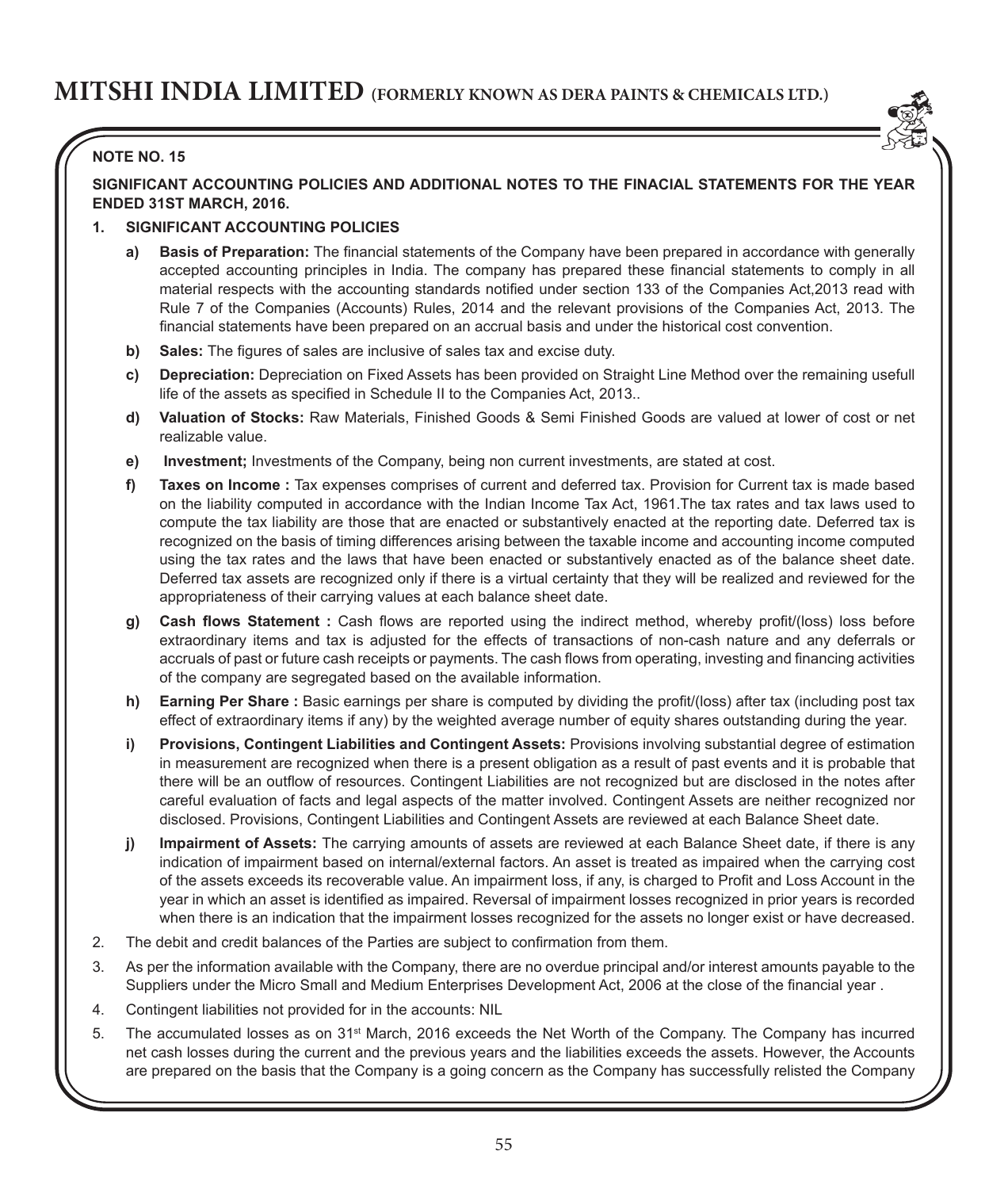

on the Bombay Stock Exchange and have taken necessary steps to diversify the business activities and has started operations in the area of computer content development and other activities during the year. The Company foresee its better future prospects.

- 6. In the opinion of the Board the Current Assets, Loans & Advances are approximately of the value stated if realized in the ordinary course of business. The provisions for all known liabilities are adequate and not in excess of amounts reasonably necessary. No personal expenses have been charged to revenue account.
- 7. Previous year figures are regrouped and re-arranged wherever necessary so as to make them comparable with those of the current year's figures.
- 8. Disclosure of Segment Reporting (Accounting Standard 17):

The business segment has been considered as the primary segment. After diversification the Company is in primarily in the business segment of computer content development. There are no export sales.

#### **9. Disclosure of Related party (Accounting Standard 17):**

a) Relationship

|    | Subsidiary Company<br>(i)     | None                                                       |
|----|-------------------------------|------------------------------------------------------------|
|    | Associate Concern<br>(ii)     | None                                                       |
|    | (iii) Key Person (Director)   | 1. Mr. Kumar V. Shah - Managing Director                   |
| b) | Transaction                   |                                                            |
|    | Key Persons (Director)<br>(i) | Remuneration<br>M. D. K. V.Shah - ₹90000/- (P.Y. ₹90000/-) |

#### **10. Disclosure of Earning Per Share ( Accounting Standard 20)**

| 2015-16      | 2014-15      |
|--------------|--------------|
| ( ₹ 1217106) | ( ₹ 2310774) |
| 7600000      | 5760070      |
| 6634791      | 5760070      |
| (₹0.18)      | ( ₹ 0.40)    |
|              |              |

#### **11. Disclosure of Taxes on income ( Accounting Standard 22):**

No recognition of Net Deferred Tax Assets for losses available for set off under the provisions of Income Tax Act, 1961 over the Deferred tax liability for unabsorbed deprecation have been made in the Account on prudence basis due to non existence of supporting evidence for availability of future taxable Income.

#### **12. Disclosure of Leases ( Accounting Standard 19):**

The Company as a Lessee has taken office premises at Goregoan, Mumbai on operating lease for 12 months. The lease rent for the year ₹132000 (PY ₹ 33000) has been recognized in the profit & loss account.

#### **For C.K. Patil & Co.**

Chartered Accountants For and on behalf of the Board Firm Regn No. 107803W

| C. K. Patil                              | Kumar V. Shah                            | H. A. Salunkhe |
|------------------------------------------|------------------------------------------|----------------|
| Proprietor                               | Chairman & Managing Director             | Director       |
| M.No.033243                              | DIN: 01451912                            | DIN: 03626114  |
| Place: Mumbai<br>Dated: $30th$ May, 2016 | Place: Mumbai<br>Dated: $30th$ May, 2016 |                |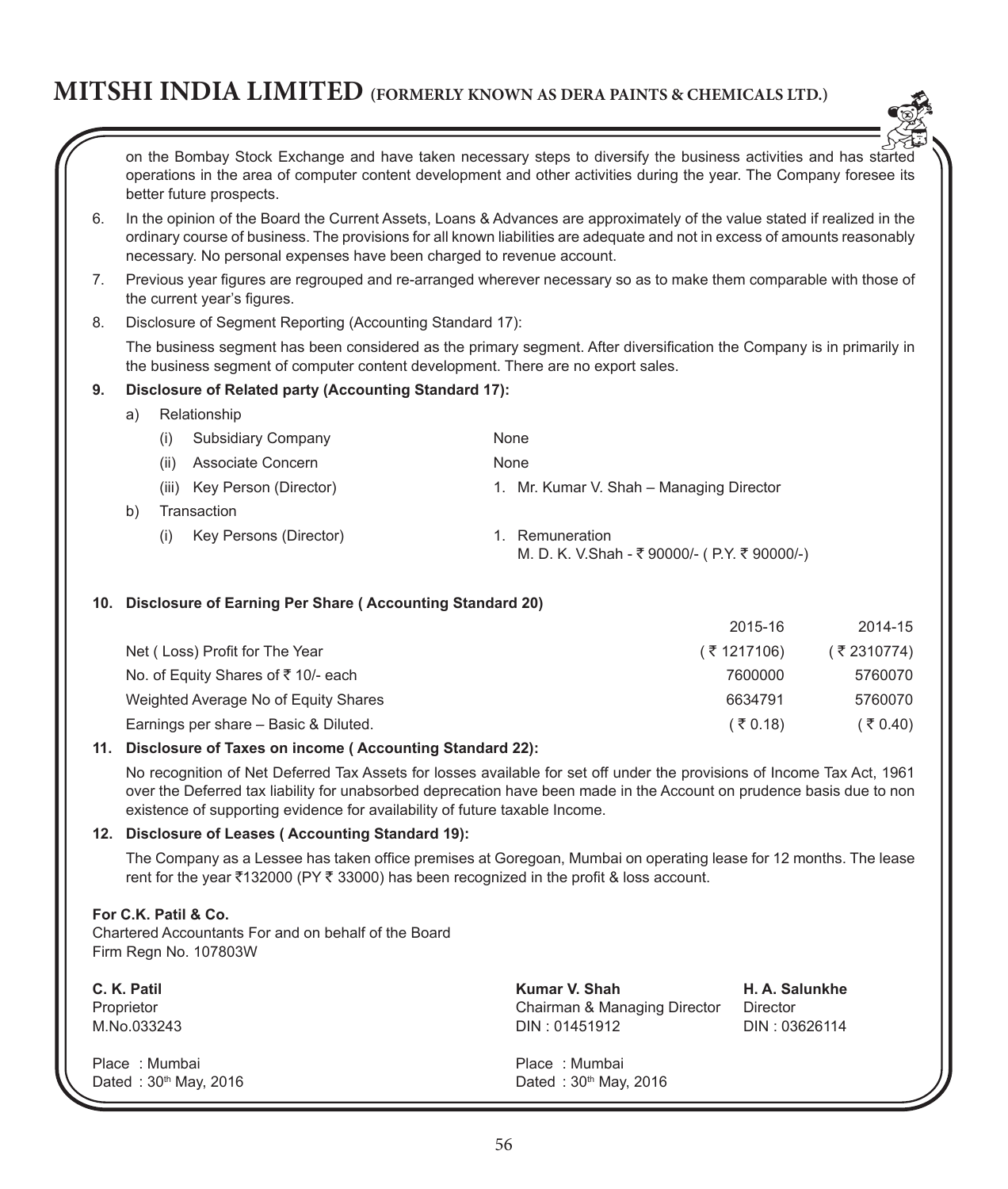|                                                                                                        | <b>PROXY FORM</b>                                 |            |       |
|--------------------------------------------------------------------------------------------------------|---------------------------------------------------|------------|-------|
| [Pursuant to section 105(6) of the Companies Act, 2013 and rule 19(3) of the Companies (Management and | Administration) Rules, 2014]                      |            |       |
| Name of the Member(s)                                                                                  |                                                   |            |       |
| <b>Registered Address</b>                                                                              |                                                   |            |       |
| E-mail Id                                                                                              | Folio No /Client ID                               |            | DP ID |
|                                                                                                        | shares of the above named company. hereby appoint |            |       |
| Name:                                                                                                  |                                                   | E-mail Id: |       |
| Address:                                                                                               |                                                   |            |       |
| Signature, or failing him                                                                              |                                                   |            |       |
| Name:                                                                                                  |                                                   | E-mail Id: |       |
| Address:                                                                                               |                                                   |            |       |
| Signature, or failing him                                                                              |                                                   |            |       |
| Name:                                                                                                  |                                                   | E-mail Id: |       |
| Address:                                                                                               |                                                   |            |       |
| Signature, or failing him                                                                              |                                                   |            |       |

Ordinary General Meeting of the company, to be held on the 27<sup>th</sup> day of August 2016 at 9.00 am at Emerald Club hall, Royal palms, Aarey colony Goregaon (E) Mumbai-400065 and at any adjournment thereof in respect of such resolutions as are indicated below: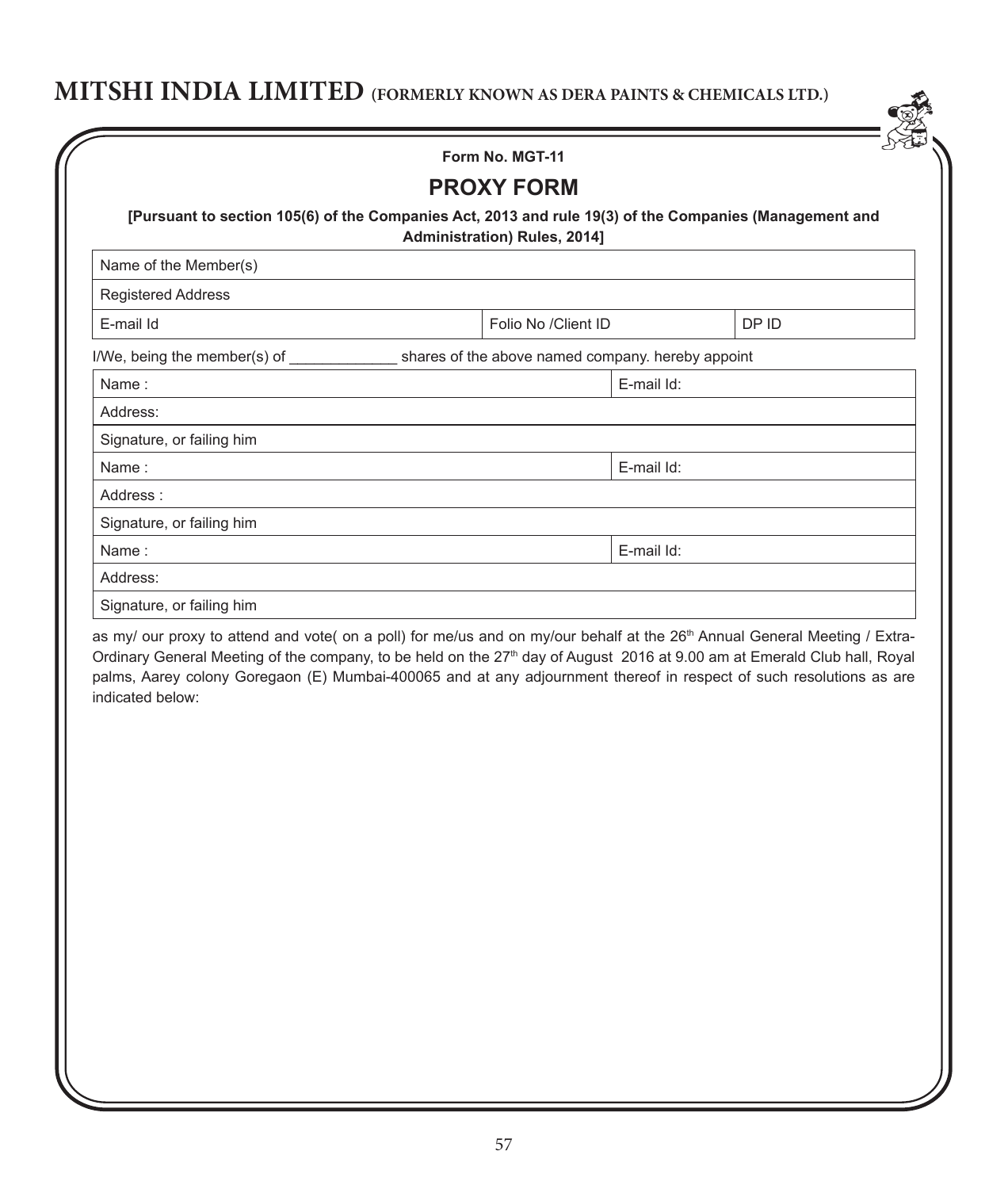

| SI. | <b>Resolution(s)</b>                                                                                                                             | Vote       |         |
|-----|--------------------------------------------------------------------------------------------------------------------------------------------------|------------|---------|
| No. |                                                                                                                                                  | <b>For</b> | Against |
|     | Adoption of statement of Profit & Loss, Balance Sheet, report of Director's and<br>Auditor's for the financial year 31 <sup>st</sup> March, 2016 |            |         |
| 2.  | Re-appointment of M/s. C.K. Patil & Co., Chartered Accountants as Statutory Auditors<br>&                                                        |            |         |
| 3.  | Appointment of Mr. Kumar V. Shah as Director                                                                                                     |            |         |
| 4.  | To increase remuneration of Mr. Kumar V. Shah, CMD.                                                                                              |            |         |

\* Applicable for investors holding shares in Electronic form.

Signed this day of 20

Signature of Shareholder Signature of Proxy holder Signature of the shareholder across Revenue Stamp

Affix Revenue Stamp

Note:

1) This form of proxy in order to be effective should be duly completed and deposited at the Registered Office of the Company not less than 48 hours before the commencement of the Meeting.

2) The proxy need not be a member of the company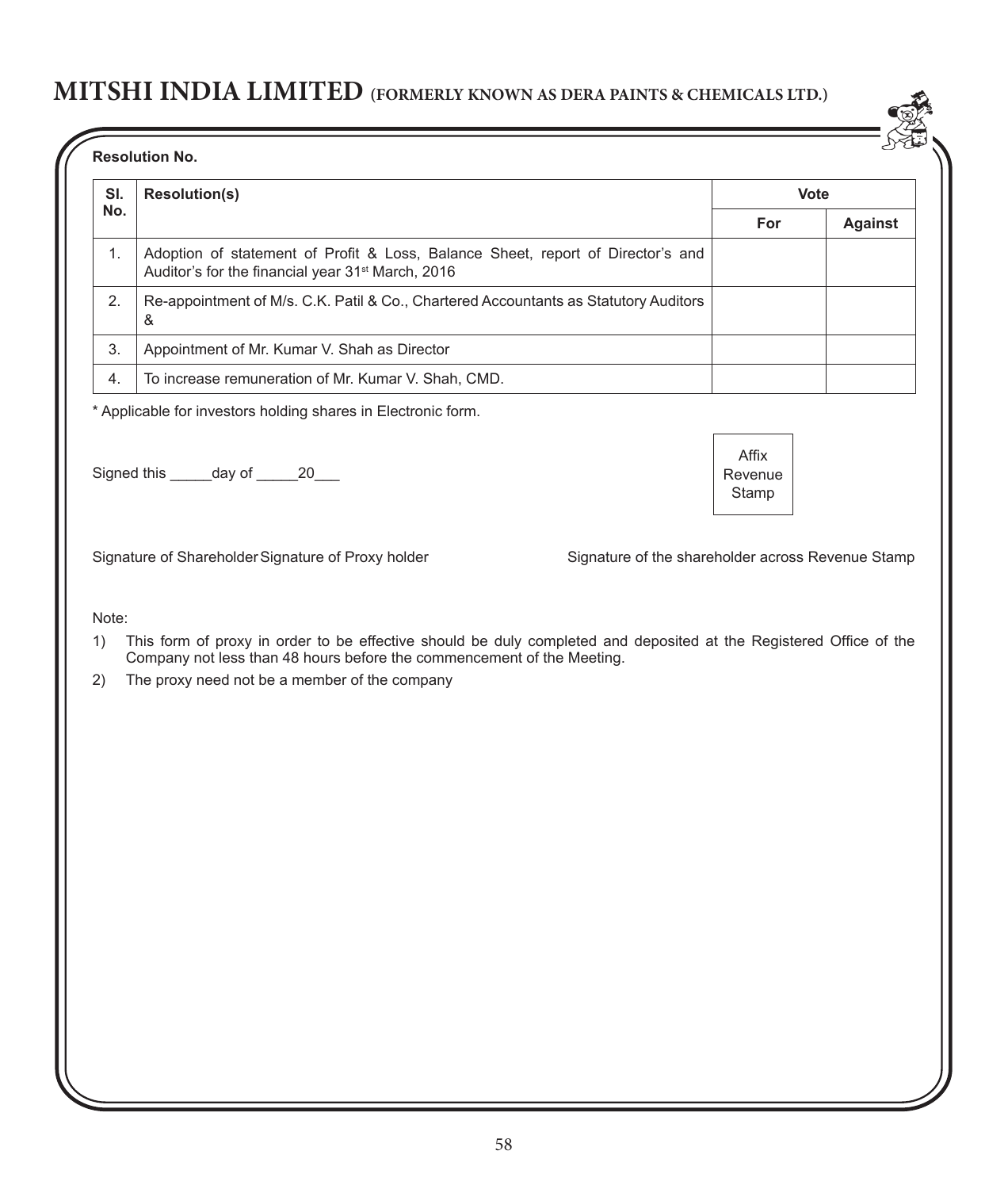| (To be handed over at the entrance of the meeting hall)<br>Ledger Folio No./Client ID No. ________________________No. of shares held: ________________________<br>I her by record my presence at the 26 <sup>th</sup> Anuual General meeting of the MITSHI INDIA LIMITED will be held on Saturday the<br>27th August 2016 at 9.00 a.m. at Emerald Club hall, Royal palms, Aarey colony Goregaon (e) Mumbai -400065.<br>(Member's /Proxy's Signature)<br>Members are requested to bring their copies of the Annual Report to the meeting, since further copies will not be available.<br>The Proxy, to be effective should be deposited at the Registered Office of the Company not less than FORTY EIGHT |
|----------------------------------------------------------------------------------------------------------------------------------------------------------------------------------------------------------------------------------------------------------------------------------------------------------------------------------------------------------------------------------------------------------------------------------------------------------------------------------------------------------------------------------------------------------------------------------------------------------------------------------------------------------------------------------------------------------|
|                                                                                                                                                                                                                                                                                                                                                                                                                                                                                                                                                                                                                                                                                                          |
|                                                                                                                                                                                                                                                                                                                                                                                                                                                                                                                                                                                                                                                                                                          |
|                                                                                                                                                                                                                                                                                                                                                                                                                                                                                                                                                                                                                                                                                                          |
|                                                                                                                                                                                                                                                                                                                                                                                                                                                                                                                                                                                                                                                                                                          |
|                                                                                                                                                                                                                                                                                                                                                                                                                                                                                                                                                                                                                                                                                                          |
|                                                                                                                                                                                                                                                                                                                                                                                                                                                                                                                                                                                                                                                                                                          |
|                                                                                                                                                                                                                                                                                                                                                                                                                                                                                                                                                                                                                                                                                                          |
|                                                                                                                                                                                                                                                                                                                                                                                                                                                                                                                                                                                                                                                                                                          |
|                                                                                                                                                                                                                                                                                                                                                                                                                                                                                                                                                                                                                                                                                                          |
|                                                                                                                                                                                                                                                                                                                                                                                                                                                                                                                                                                                                                                                                                                          |
|                                                                                                                                                                                                                                                                                                                                                                                                                                                                                                                                                                                                                                                                                                          |
|                                                                                                                                                                                                                                                                                                                                                                                                                                                                                                                                                                                                                                                                                                          |
| In the case of joint holders, the vote of the senior who tenders a vote, whether in person or by Proxy, shall be accepted to<br>the exclusion of the vote of the other joint holders. Seniority shall be determined by the order in which the names stand                                                                                                                                                                                                                                                                                                                                                                                                                                                |
| The submission by a member of this form of proxy will not preclude such member from attending in person and voting at                                                                                                                                                                                                                                                                                                                                                                                                                                                                                                                                                                                    |
|                                                                                                                                                                                                                                                                                                                                                                                                                                                                                                                                                                                                                                                                                                          |
|                                                                                                                                                                                                                                                                                                                                                                                                                                                                                                                                                                                                                                                                                                          |
|                                                                                                                                                                                                                                                                                                                                                                                                                                                                                                                                                                                                                                                                                                          |
|                                                                                                                                                                                                                                                                                                                                                                                                                                                                                                                                                                                                                                                                                                          |
|                                                                                                                                                                                                                                                                                                                                                                                                                                                                                                                                                                                                                                                                                                          |